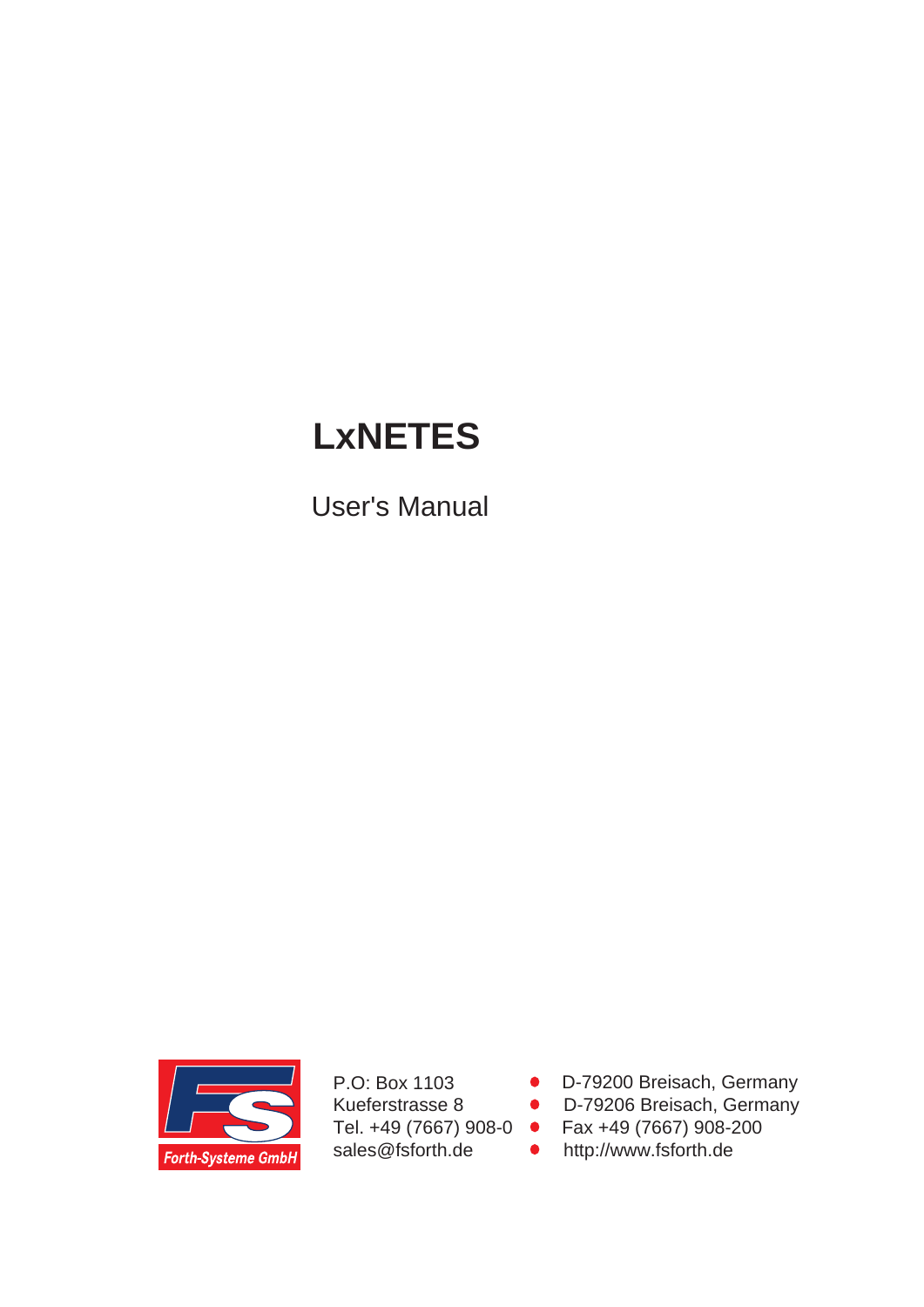Copyright 2003:

FS Forth-Systeme GmbH Postfach 1103, 79200 Breisach, Germany

| Release of Document: | October 31, 2003      |
|----------------------|-----------------------|
| Filename:            | LxNETES.doc           |
| Author:              | M. Pietrek / N. James |
| Program Version:     | 2.3                   |

All rights reserved. No part of this document may be copied or reproduced in any form or by any means without the prior written consent of FS Forth-Systeme GmbH.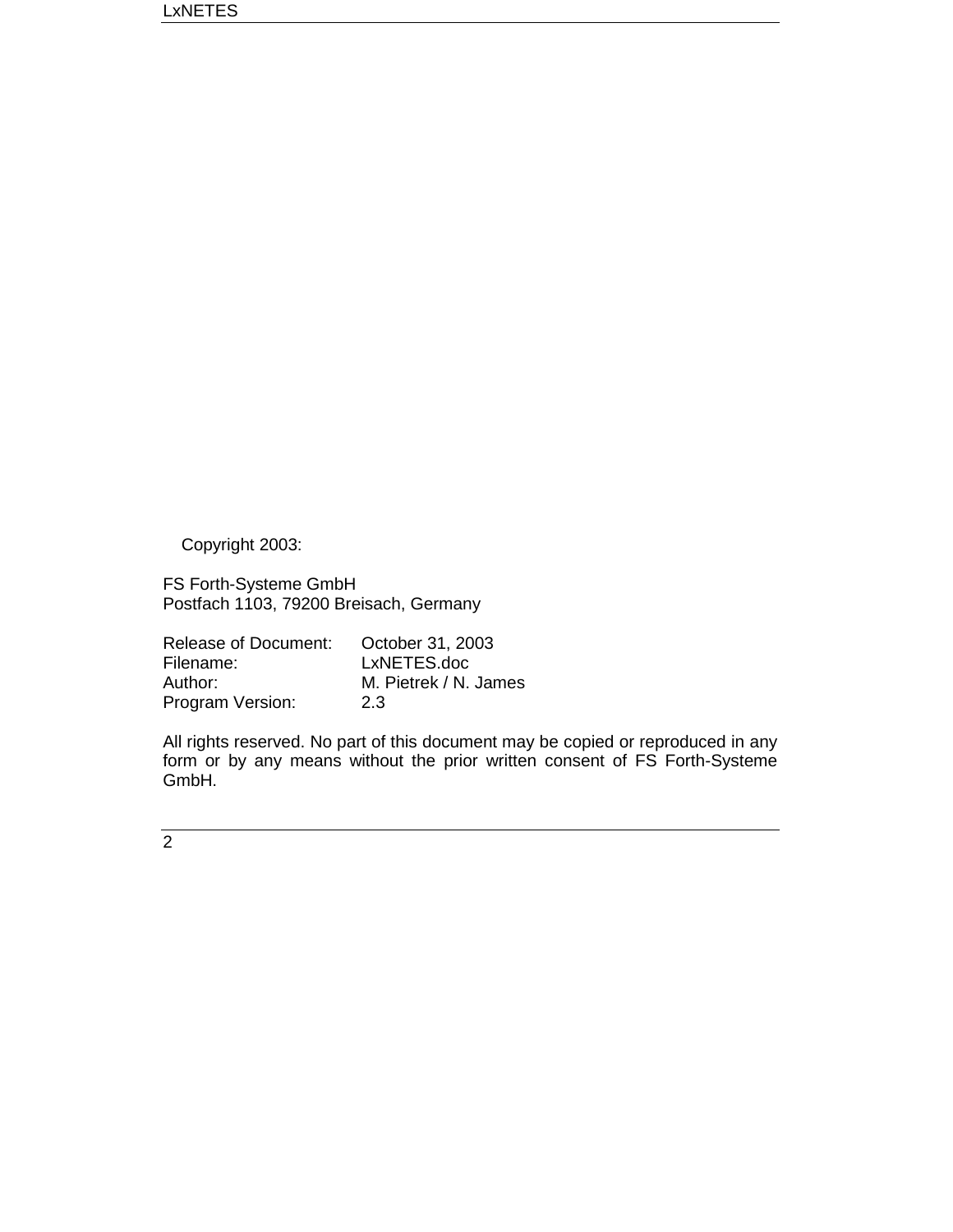# **Table of Contents**

| 4.             | 4.4.2.<br>4.4.3.<br>4.4.4. |  |
|----------------|----------------------------|--|
| 5 <sub>1</sub> |                            |  |
|                |                            |  |
|                | 7.3.<br>7.5.               |  |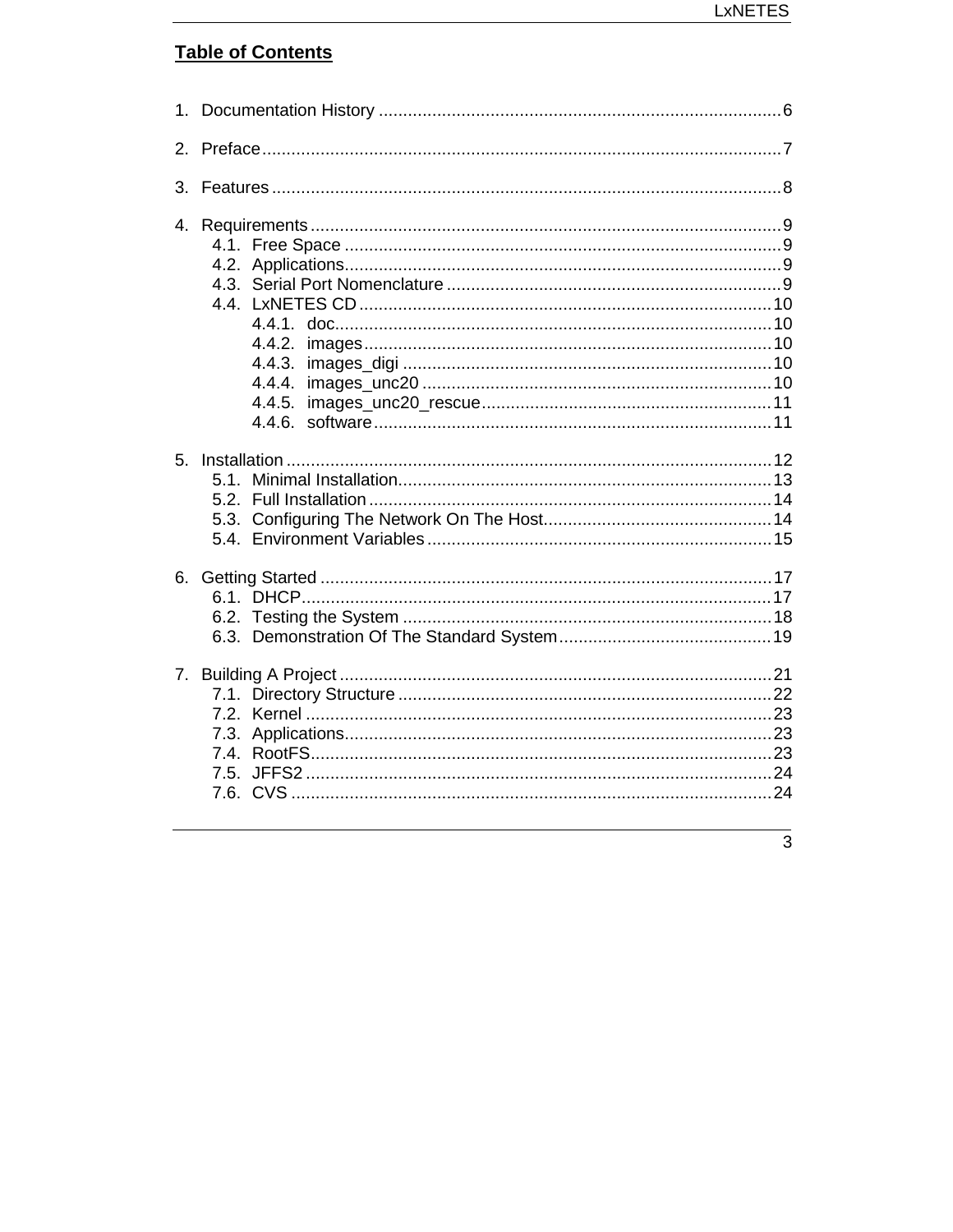| 8.         |  |
|------------|--|
| 9.<br>9.3. |  |
|            |  |
|            |  |
|            |  |
|            |  |
|            |  |
|            |  |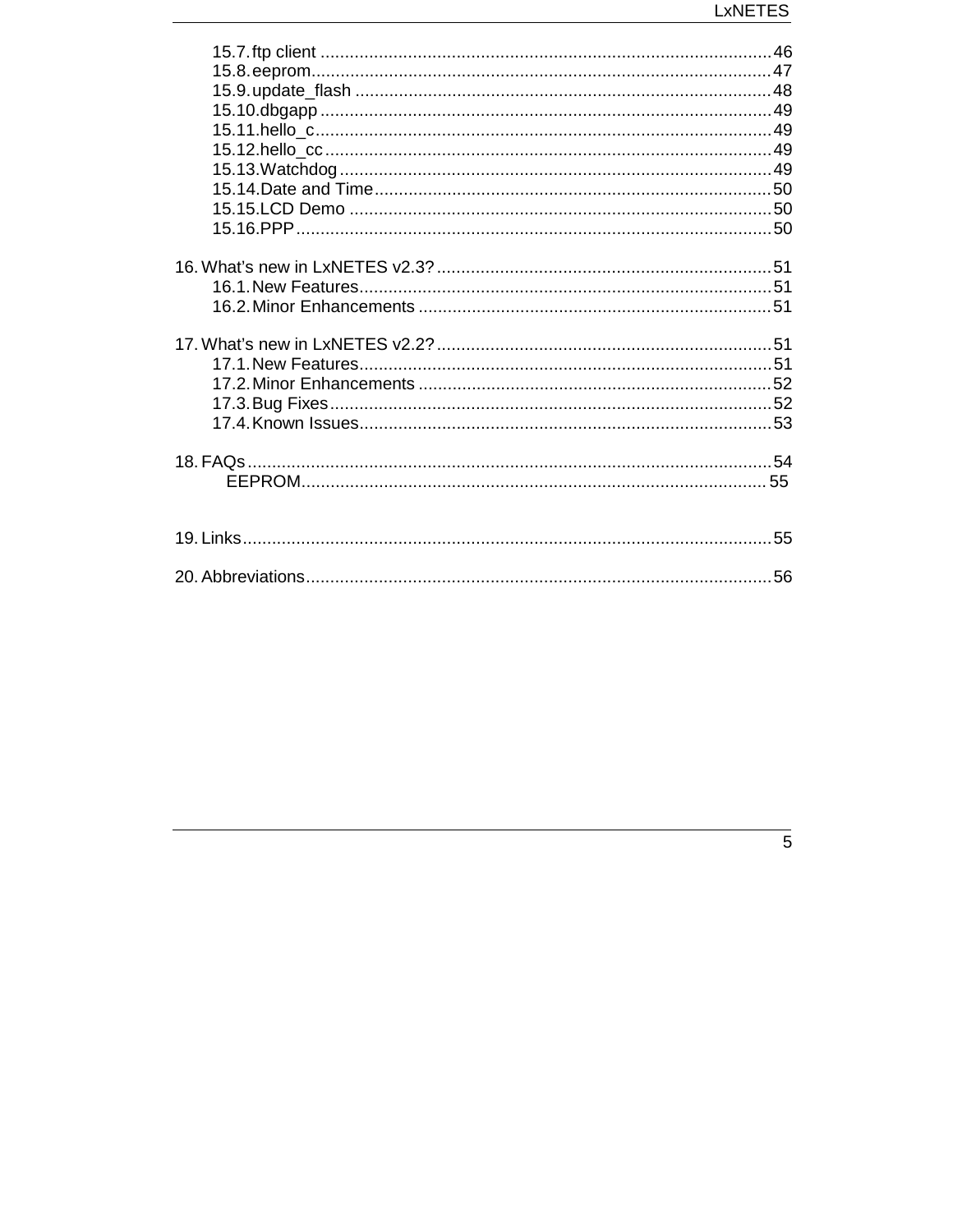# **1. Documentation History**

| <b>Date</b> | <b>Version</b> | <b>Responsible</b>    | <b>Description</b>     |
|-------------|----------------|-----------------------|------------------------|
| 2003-10-31  | 2.3            | Nigel James           | Beta1 for v2.3         |
| 2003-06-13  | 2.2            | Nigel James           | Released for v2.2      |
| 2003-03-21  | 2.1            | Nigel James           | Released for v2.1      |
| 2003-02-27  | 2.0            | Nigel James           | Beta1 for v2.1         |
| 2002-10-25  | 1.0            | <b>Markus Pietrek</b> | Released for y2.0      |
| 2002-10-11  | 0.3            | <b>Markus Pietrek</b> | Beta2 for y2.0         |
| 2002-09-24  | 0.2            | <b>Markus Pietrek</b> | Beta1 for v2.0         |
| 2002-09-09  | 0.1            | <b>Markus Pietrek</b> | <b>Initial Version</b> |

Note: the numbers in the version column above refer to revision of this document and not the LxNETES package.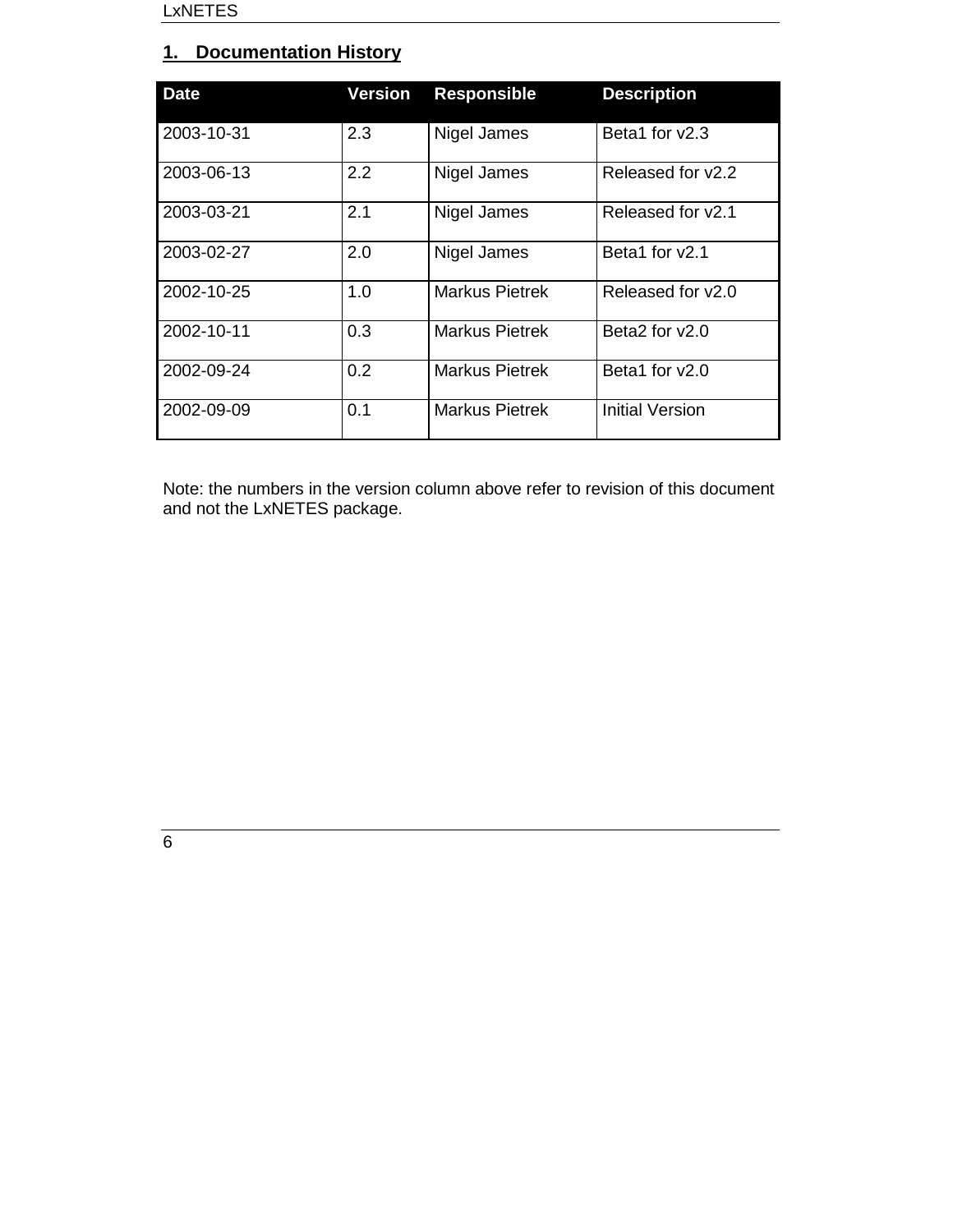# **2. Preface**

The LxNETES package enables users to easily develop application software under uClinux for the UNC20 and ModNET50 Developer's Kits from FS Forth-Systeme GmbH and the Digi Connect 50 from Digi International, Inc.

In general, this document describes LxNETES as it applies to both the UNC20 Developer's Kit and the ModNET50 Developer's Kit. In those cases where something only applies to one of the Developer's Kits it will be explicitly stated.

This document assumes that the reader has basic knowledge of Linux. In addition, it is recommended that the reader has experience with compiling a standard Linux on the host.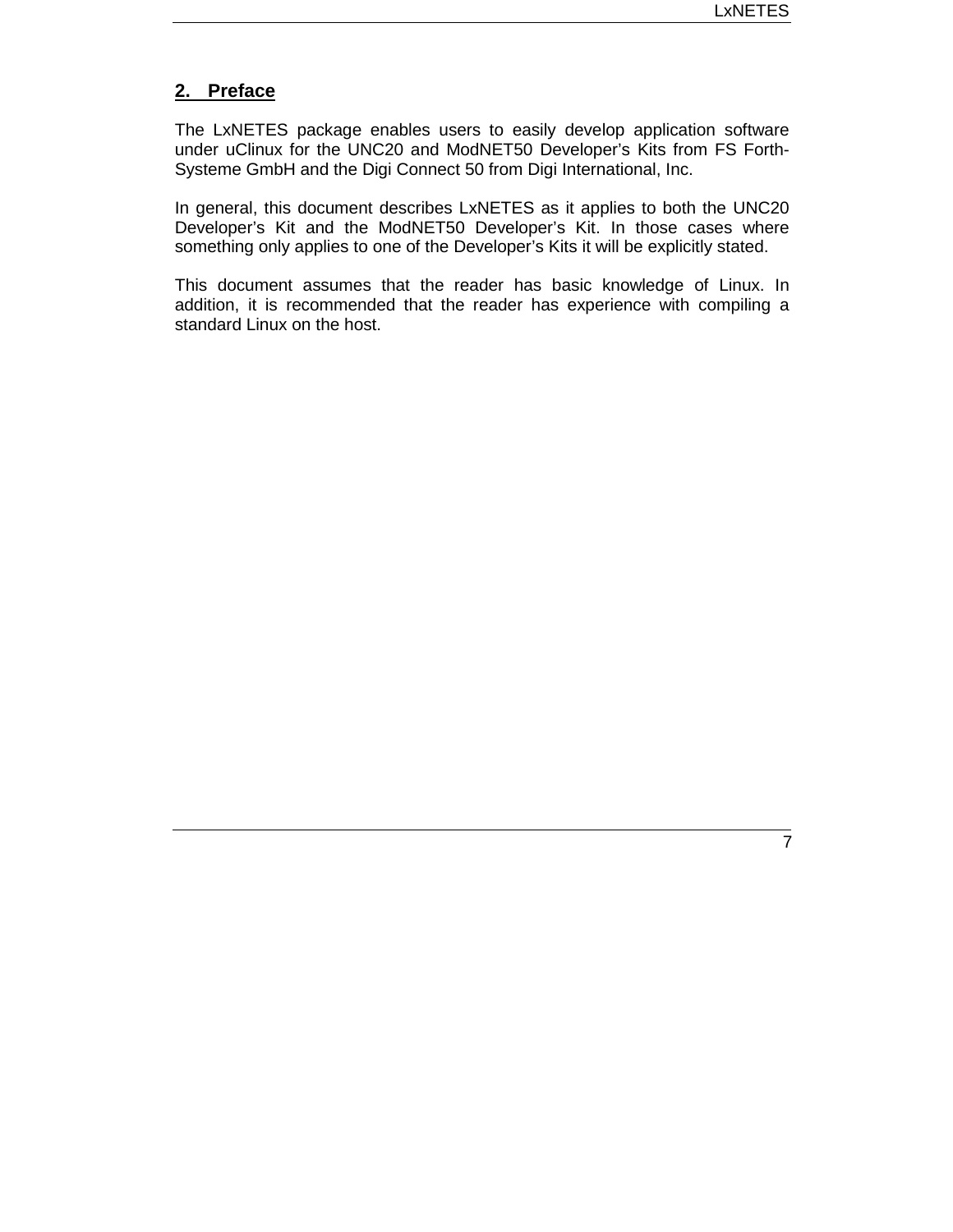# **3. Features**

With LxNETES the user has a platform with the following features:

- uCLinux 2.4.20 kernel
- uClibc 0.9.19 for user applications
- C and C++ supported for application development
- pre-built gdb, busybox and other applications
- Ethernet, flash and EEPROM support
- fast booting with reduced serial output possible
- root file system may be NFS, CRAMFS, JFFS2 or extfs2 (for CompactFlash)
- project-oriented workflow kernel configuration, rootfs setup and applications are separated from the kernel sources and the tool chain and library sources, thus making it possible to maintain the project in a revision control system.
- all building can be done without any root access.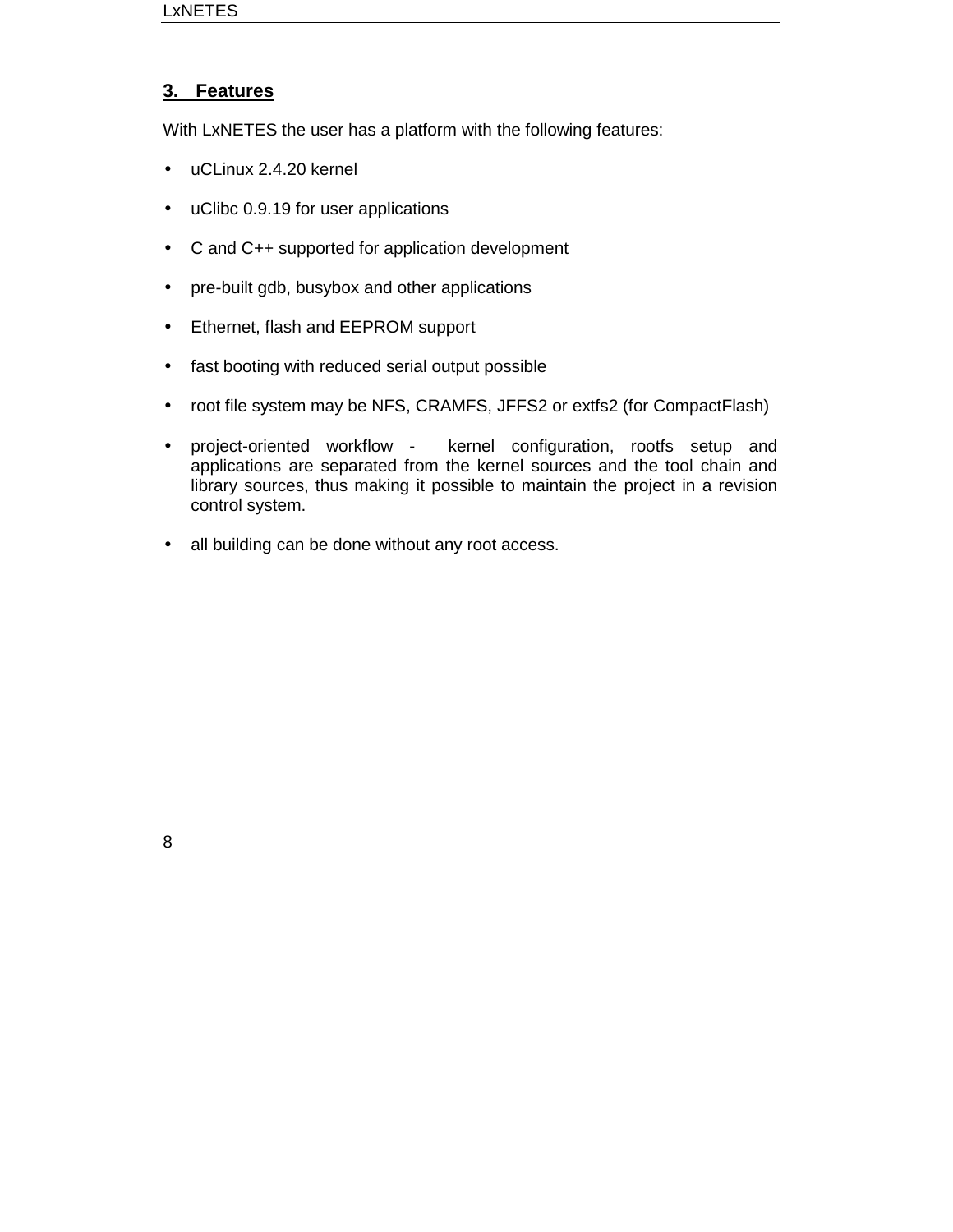# **4. Requirements**

For development, a Linux x86 host with a recent distribution is required. This documentation is based on a SuSE distribution installation, but it should work with minor changes on the other distributions, too.

#### **4.1. Free Space**

For installation and building, the following free space is required on the partitions:

| /usr/local           | 350 MB                               |
|----------------------|--------------------------------------|
| /targets/LxNETES     | 60 MB                                |
| /targets/LxNETES/ewp | 560 MB (only with full installation) |

# **4.2. Applications**

A full host development toolchain (make, gcc, binutils) is required for building the project or the toolchain and Tcl/Tk is required for configuring the kernel and installation of the packages. If a standard Linux 2.4 can be compiled on the development platform, then all the required applications will have been installed already.

For the serial console, a terminal client like "minicom" or "seyon" has to be installed and configured for 38400 baud.

# **4.3. Serial Port Nomenclature**

A word on the serial port nomenclature since this can be confusing!

The NET+ARM family of microcontrollers has 2 serial ports. These physical ports on the Developer's Kits are referred to as COM A and COM B. COM A is always connected to Port A of the NET+ARM; COM B is connected to Port B on the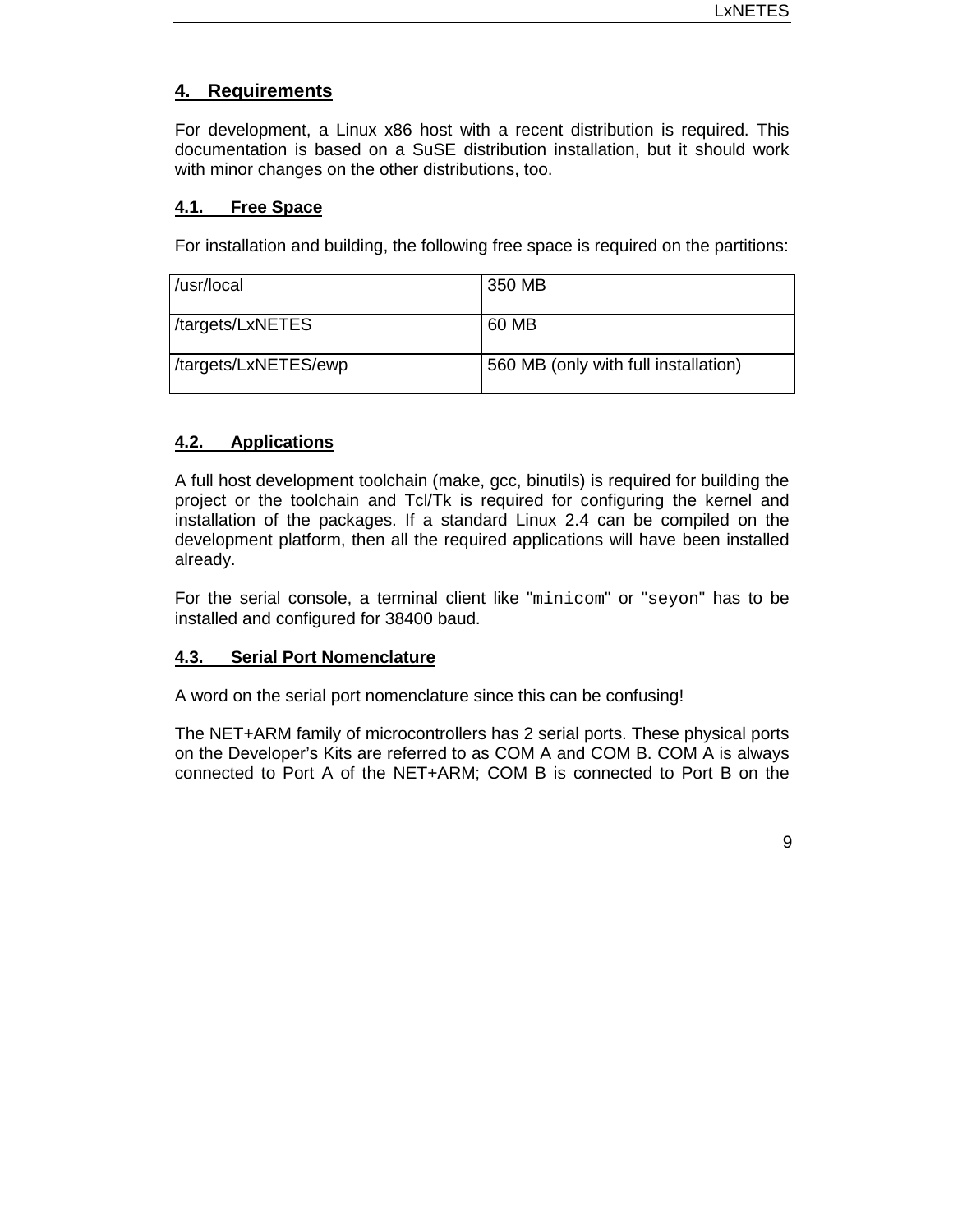NET+50 microcontroller and Port C on the NS7520 chip (the NS7520 doesn't have a Port B).

On the ModNET50 Developer's Kit both serial ports, COM A and COM B, are available. The console, /dev/ttyS0, is on COM A and a second console, ttyS1, is on COM B.

As delivered from the factory, the UNC20 Developer's Kit only has 1 serial interface, COM B, and this is used for the console /dev/ttyS0. The other serial port, COM A, can be implemented in the wire-wrap area. Refer to the UNC20 Developer's Kit User Manual on how to do this.

Summary: there is a fixed link between COM A/B and the pins of the UNC20 or ModNET50 module. The console, /dev/ttyS0, can be assigned to either COM A or COM B. Refer to section 9.2 "Kernel Configuration (xconfig)" on how to do this.

# **4.4. LxNETES CD**

The CD contains all the software and documentation needed for LxNETES.

# **4.4.1. doc**

This User's Manual as a PDF file and additional HOWTOs.

#### **4.4.2. images**

All pre-built images for the ModNET50, for example "linux.bin" and "jffs2.img".

# **4.4.3. images\_digi**

All pre-built images for the Digi Connect 50, for example "linux.bin" and "jffs2.img".

#### **4.4.4. images\_unc20**

All pre-built images for the UNC20, for example "linux.bin" and "jffs2.img".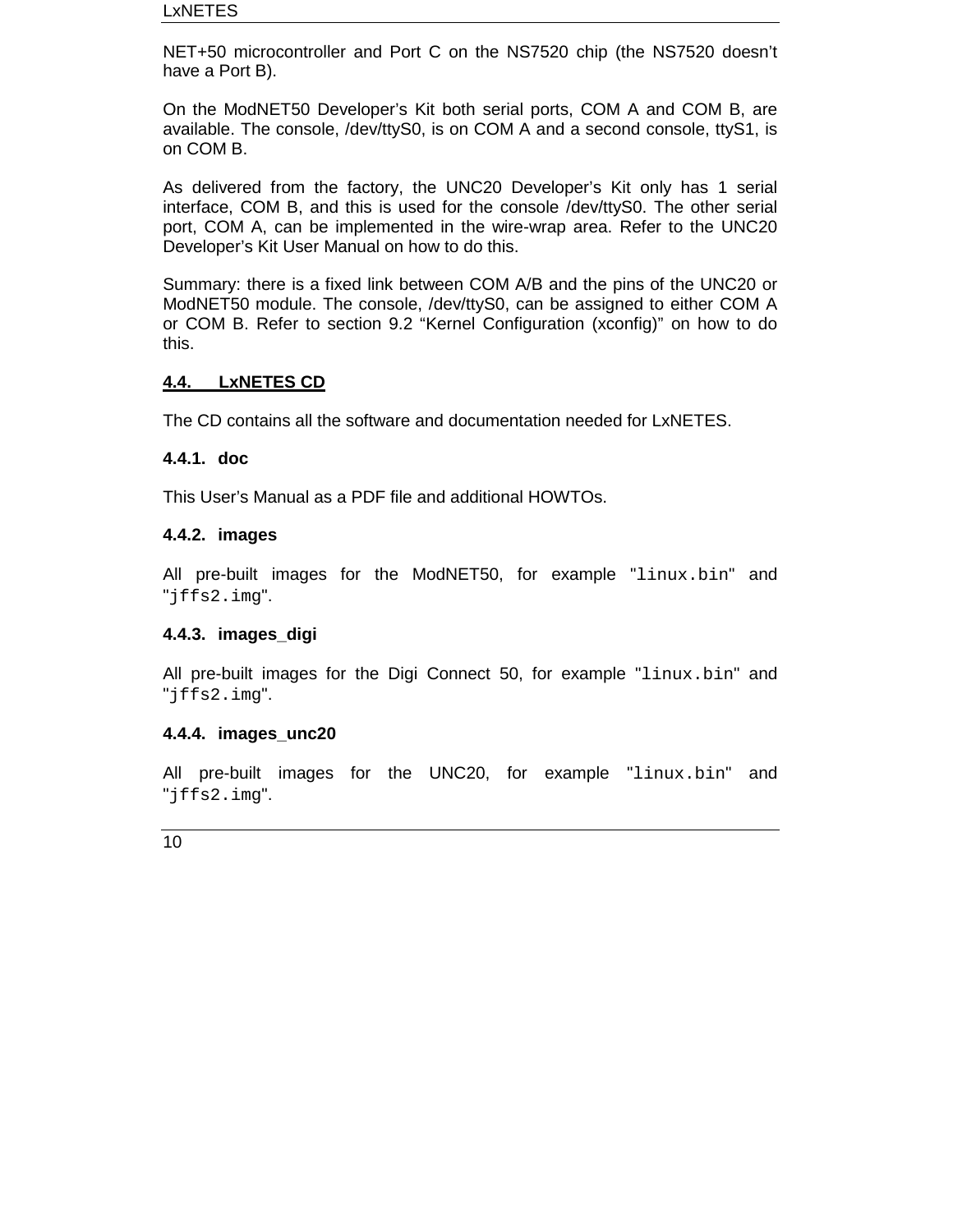# **4.4.5. images\_unc20\_rescue**

A rescue image, "linux.bin".

## **4.4.6. software**

All software related specifically to the LxNETES. This can be installed by calling "install.tcl" from the root directory of the CD.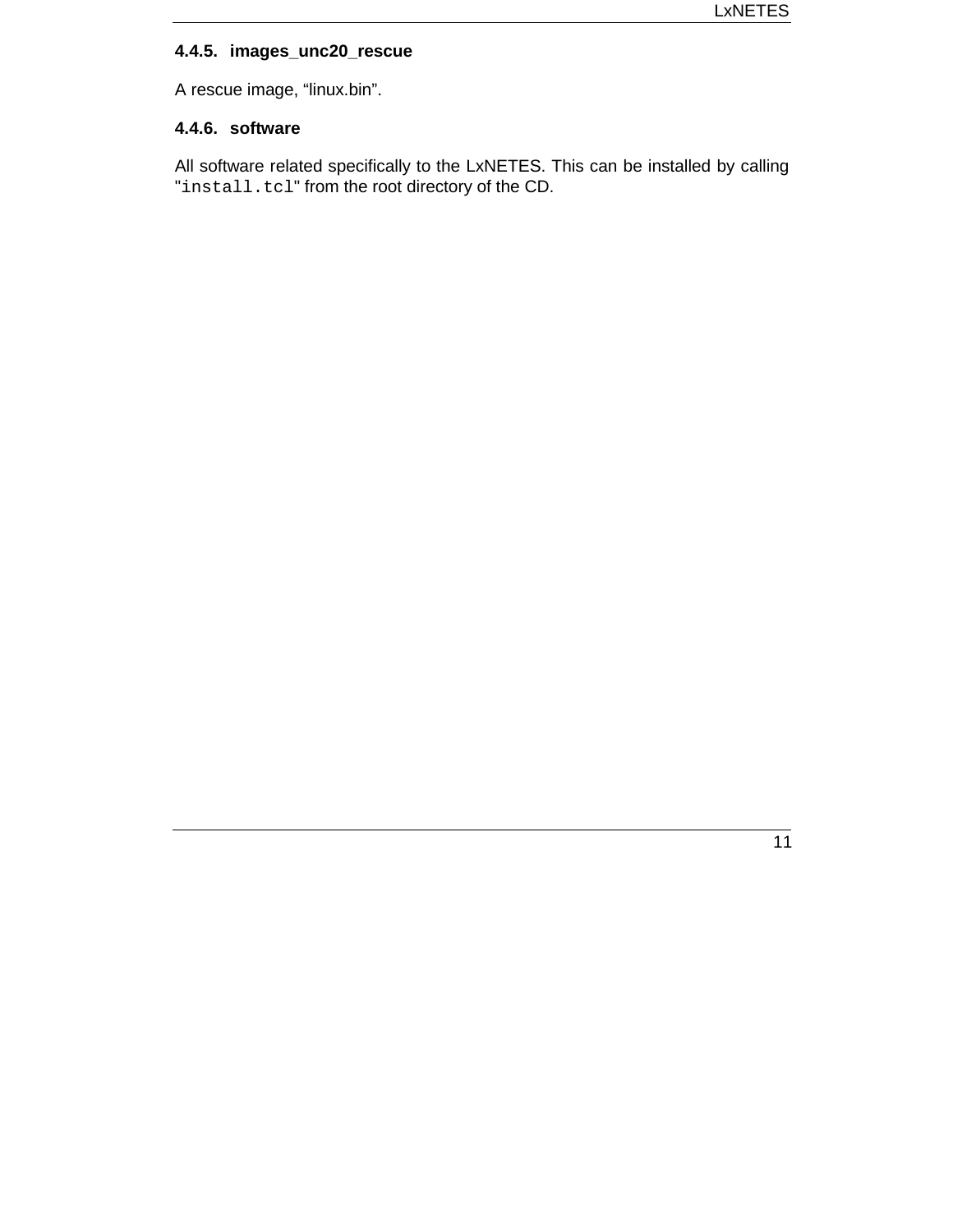# **5. Installation**

The installation script provided on the CD will install the LxNETES kernel, toolchain and sources in /usr/local/LxNETES-2.3 and the project directories in /targets/LxNETES.

We recommend that you install as the default user, since then it will not be necessary to do any builds as root. However, you have to be root to create a sub-directory in "/usr/local" or to create the non-existing "/targets" directory. So create these directories as superuser, change the owner to the default user, and then do the installation as default user.

\$ su Password: # mkdir /usr/local/LxNETES-2.3 /targets # chown username:group /usr/local/LxNETES-2.3 /targets # exit

Since there will be many compilations done in "/targets" and its subdirectories, it is recommended to have it as a partition of its own so as to reduce fragmentation of the root file system.

#### Insert the LxNETES CD into the CD ROM drive and enter

mount /cdrom cd /cdrom ./install.tcl

The script will ask you whether you'd like to have a full or minimal installation. After selecting the type it calculates the estimated disk consumption for the installation and then asks to continue. If yes, it copies and unpacks the files to your hard disk.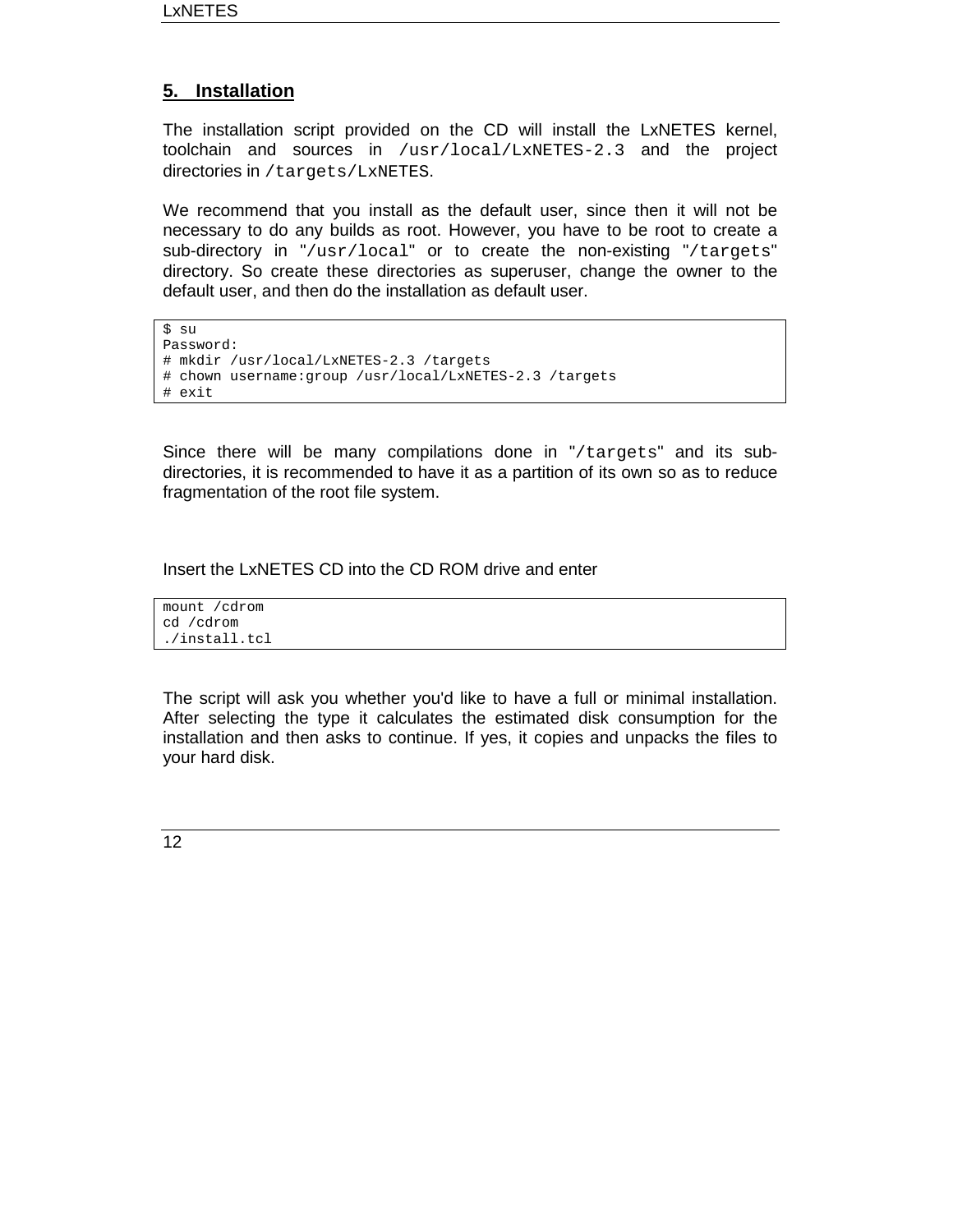```
***** LxNETES Installer *****
Do you want a full installation with toolchain sources (y/n)? n
Do you want to install the ModNET50 template project (y/n)? y
Do you want to install the UNC20 template project (y/n)? y
Do you want to install the DIGI Connect 50 template project (y/n)? y
Estimated disk usage:
/usr/local : 350 MB
/targets/LxNETES
/targets/LxNETES/ewp : 560 MB
You need to have write access to the directories
Proceed installation (y/n)? y
gunzip -c software/LxNETES_distribution.tgz|(cd /usr/local; tar xf -)
Don't forget to set LXNETES_NFSROOT if you want to use NFS as a rootfs
Have fun
```
Note that a check is made whether /targets/LxNETES/project\* already exists and you have the option of overwriting or aborting the installation. Therefore, when upgrading, you should save any work already done in the project directory.

# **5.1. Minimal Installation**

A minimal installation is recommended if the developer doesn't want to build the toolchain, the libraries and the standard applications himself. This should be the normal case. After the installation, the following new directories will have been added:

| /usr/local/LxNETES-2.3/arm-elf | Toolchain with compiler, libraries and<br>include files for the target                       |
|--------------------------------|----------------------------------------------------------------------------------------------|
| /usr/local/LxNETES-2.3/apps    | The pre-built target applications                                                            |
| /usr/local/LxNETES-2.3/linux   | The kernel sources                                                                           |
| /usr/local/LxNETES-2.3/bin     | Non-toolchain host applications needed<br>to create the project images such as<br>mkfs.jffs2 |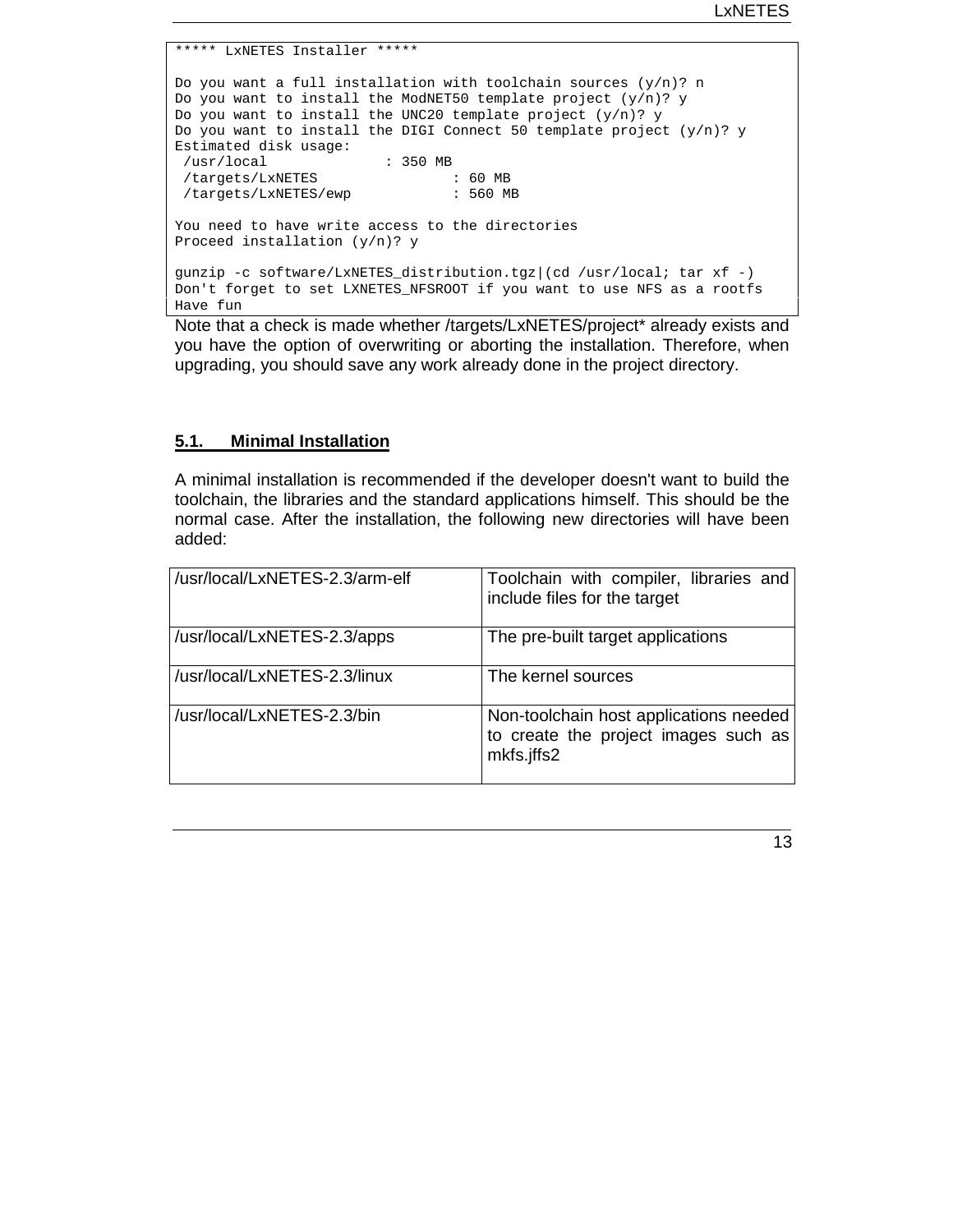#### LxNETES

| /targets/LxNETES/project       | The default project for the ModNET50           |
|--------------------------------|------------------------------------------------|
| /targets/LxNETES/project_unc20 | The default project for the UNC20              |
| /targets/LxNETES/project_digi  | The default project for the Digi Connect<br>50 |

# **5.2. Full Installation**

A full installation is necessary if the toolchain or the applications have to be rebuilt, either because there are older or newer system libraries installed than on SuSE 7.2 or the host platform is not an x86. This will create, in addition to the minimal installation, the following directories:

| /targets/LxNETES/ewp         | Contains unpatched kernel sources, the<br>standard toolchain, libraries<br>and<br>applications as archives                                 |
|------------------------------|--------------------------------------------------------------------------------------------------------------------------------------------|
| /targets/LxNETES/ewp/LxNETES | All patches and files necessary to<br>create the minimal installation out of the<br>standard applications downloaded from<br>the internet. |

# **5.3. Configuring The Network On The Host**

To simplify debugging on the target, we recommend using NFS so that application directories can be mounted with read/write permissions on the target. This requires the host to have an NFS server installed.

The configuration details are beyond the scope of this User's Manual and are very specific to the various distributions, therefore this Manual only describes the modifications necessary for hosts running SuSE distributions.

For exporting a directory per NFS, "/etc/exports" must be modified to specify the directory to be exported and to whom it should be exported.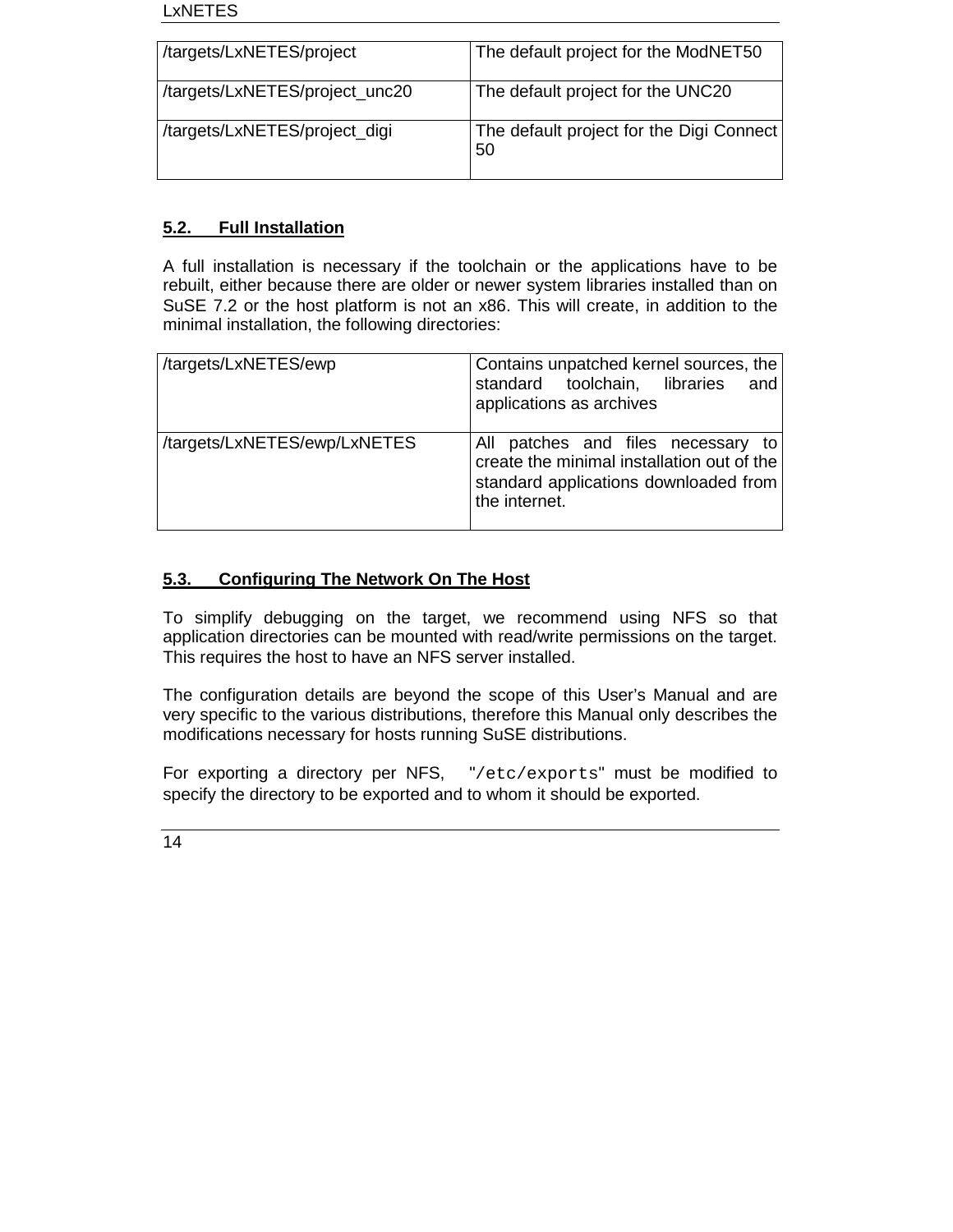/exports/bootdir 192.168.42.7(rw,all\_squash)

In the example above, "/exports/bootdir" is the path of the NFS root directory which is only exported to the target (specified as an IP address). Refer to the Linux man pages for exports for a definition of the options.

After saving the file the NFS server needs to be restarted.

# /etc/rc.d/nfsserver restart

See section 9.3.8 NFSROOT on how to configure the target so it uses an NFS directory as the root file system.

#### **5.4. Environment Variables**

There are three environment variables which slightly modify the behavior of the build flow of the LxNETES. They can be added to the file "~/.profile" or "~/.bash\_profile" for permanent storage.

Note that LXNETES NFSROOT project was new in LxNETES v2.2. It has the same functionality as LXNETES\_NFSROOT, which remains for reasons of compatibility, and takes precedence over LXNETES\_NFSROOT. The reason it was added is to allow an NFSROOT directory for each project, for those users who are working with more than one project.

| LXNETES_NFSROOT_project If specified, a "make all" or "make install- |
|----------------------------------------------------------------------|
| nfsroot" will copy the rootfs and the kernel to                      |
| the directory specified in this variable. In the                     |
| default configuration it should contain the path                     |
| /exports/bootdir_proj1                                               |
|                                                                      |
| specified, this variable will override the<br>Ιf                     |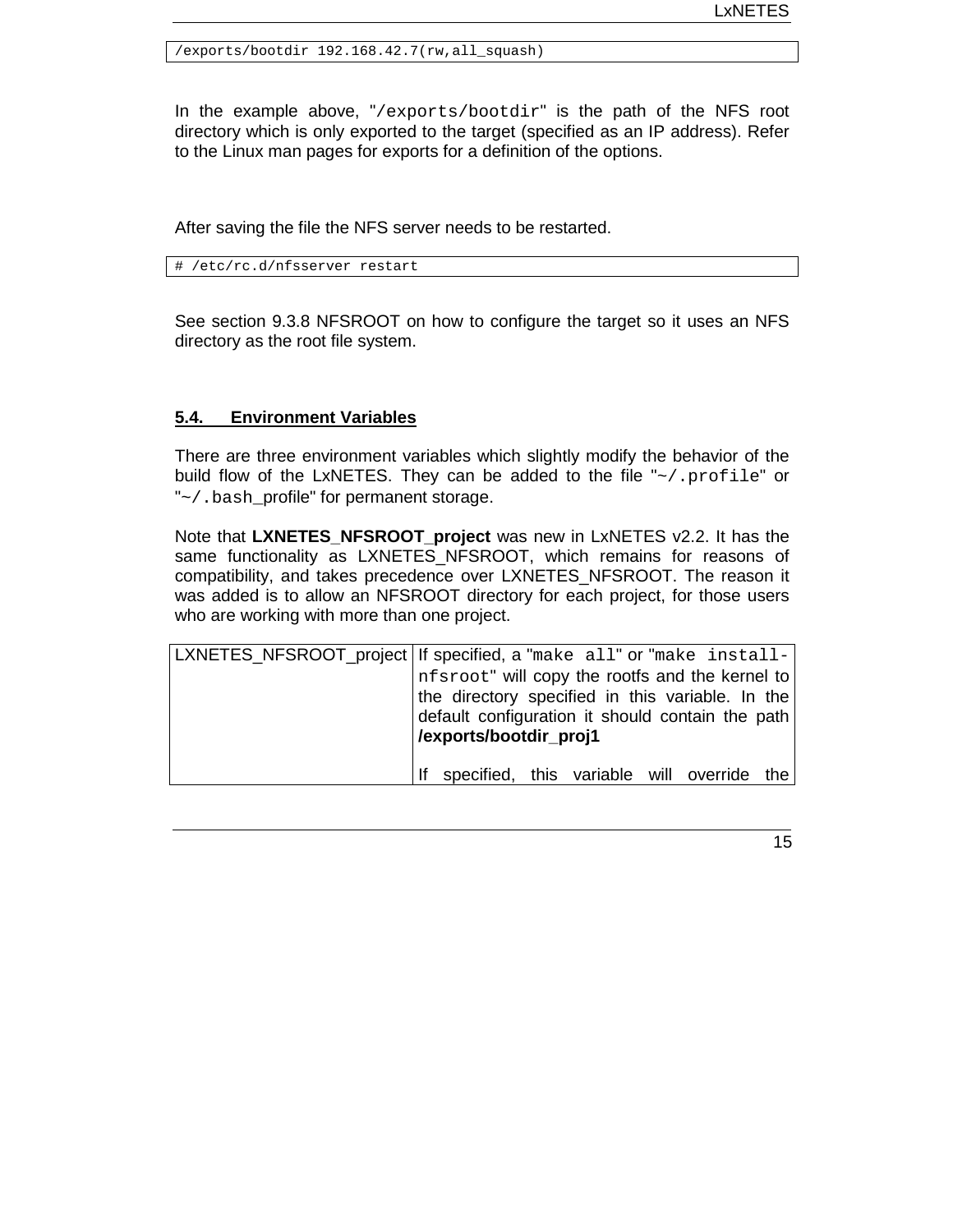|                  | LXNETES_NFSROOT setting.                                                                                                                                                                                                        |
|------------------|---------------------------------------------------------------------------------------------------------------------------------------------------------------------------------------------------------------------------------|
| LXNETES_NFSROOT  | If specified, a "make all" or "make install-<br>nfsroot" will copy the rootfs and the kernel to<br>the directory specified in this variable. In the<br>default configuration it should contain the path<br>/exports/bootdir     |
| LXNETES_NOPROMPT | When building a project, the prompt and the<br>terminal window title are changed to make it<br>visible that a modified environment is being<br>used. If this variable exists and contains the<br>value yes, this is suppressed. |

As an example, if you're using the bash shell, and are working with 2 targets, then enter the following 2 lines in your ~/.bashrc file.

| export LXNETES NFSROOT project unc20=/exports/unc20boot |
|---------------------------------------------------------|
| export LXNETES NFSROOT project digi=/exports/digiboot   |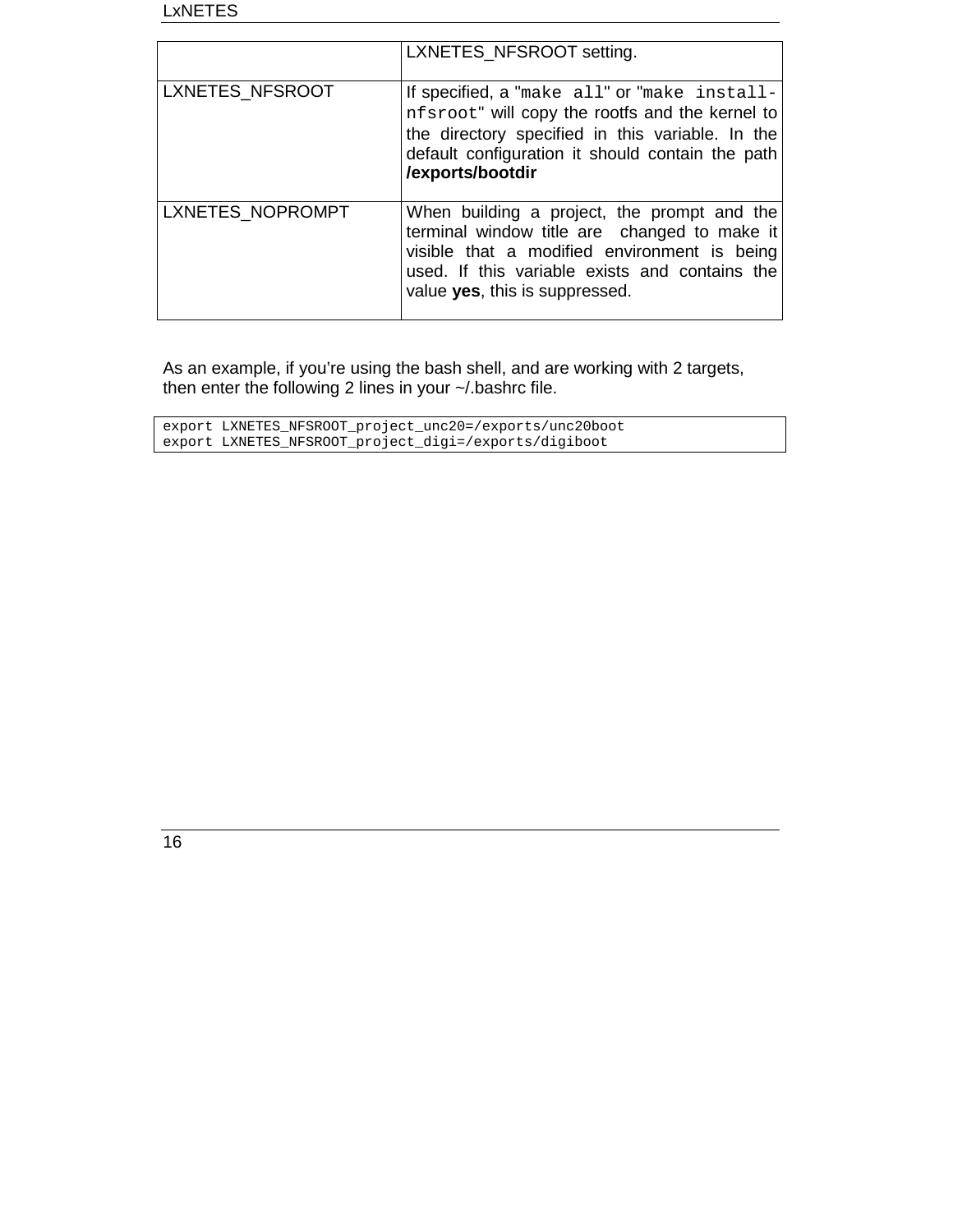#### **6. Getting Started**

The Developer's Kits are delivered with an image pre-installed in Flash on the module. After the target is plugged in, boot messages are printed on the console (38400Bd). Then after about 10 to 15s the kernel has been initialized and the user may enter commands in the shell.

```
console=/dev/console
init started: BusyBox v0.60.3 (2003.03.14-12:32+0000) multi-call binary
Starting pid 9, console /dev/console: '/etc/init.d/rcS'
Setting hostname ...
Mounting other filesystems ...
Starting pid 23, console /dev/console: '/usr/bin/lcd_demo'
Starting pid 24, console /dev/console: '/sbin/inetd'
Starting pid 25, console /dev/console: '/sbin/thttpd'
Starting pid 26, console /dev/console: '/sbin/agetty'
BusyBox v0.60.3 (2003.03.14-12:32+0000) Built-in shell (msh)
Enter 'help' for a list of built-in commands.
#
```
#### **6.1. DHCP**

Per factory default the target tries to obtain an IP address via a DHCP request. If a DHCP server cannot be found, the boot process will forever sit in a loop waiting for a reply from the DHCP server. To break this loop do the following:

*on the UNC20 Developer's Kit hold the Port C4 button down while resetting the board*

*on the ModNET50 Developer's Kit switch SW10 to on before resetting the target*

*PortC4/SW10 may only be released after the target has finished booting and is awaiting commands on the shell*

This will allow LxNETES to boot and the Ethernet interface will have taken the default IP address as defined by the kernel command line options (see section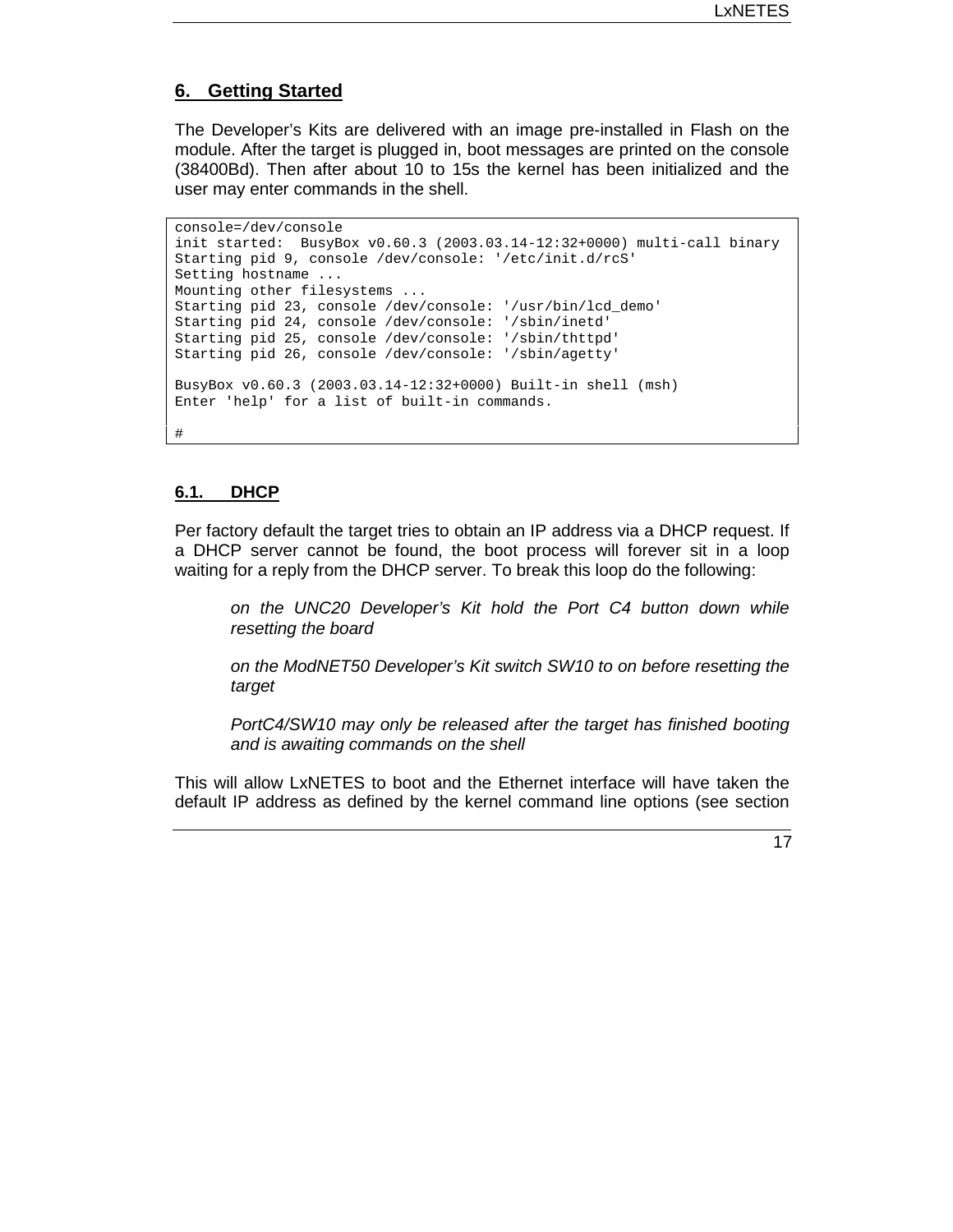#### LxNETES

9.2). Then you should switch DHCP off by modifying the eeprom contents. Enter the command "eeprom –d no". Other options for the eeprom command can be found in section 15.8. At the same time you can set the default IP address to suit your network.

# **6.2. Testing the System**

One of the first things you'll want to do is verify that your system is working ok. If you have a prompt on the serial console, then you can enter some commands. Below are some useful commands and their typical output.

```
# ls
bin etc jffs mnt proc sbin
dev htdocs lib nfs ram usr
# mount
rootfs on / type rootfs (rw)
/dev/root on / type cramfs (ro)
none on /dev type devfs (rw)
proc on /proc type proc (rw)
ramfs on /ram type ramfs (rw)
# eeprom
Current EEPROM contents:
 Checksum: 154
 Use DHCP: no
 MAC Address: 00:04:f3:00:00:eb
 IP Address: 192.168.42.7
 Subnet Mask: 255.255.255.0
 Gateway: 192.168.42.1
 DNS: 0.0.0.0
 Environment variables:
   NFSMOUNT=192.168.42.1:/exports/bootdir
   JFFSMOUNT=yes
#
```
If you don't have a prompt on the screen, then there could be a problem with either the serial cable or the configuration of the terminal client (minicom, seyon, screen). Per factory default, an LED test is enabled. On the UNC20 this is called bas\_test. Pressing a button (other than Reset!!) causes the corresponding LED to light. The LED is lit for as long as the button is held down. This test can be disabled by entering "eeprom –x BASTEST" at the prompt (and later re-enabled by entering "eeprom –a BASTEST=yes").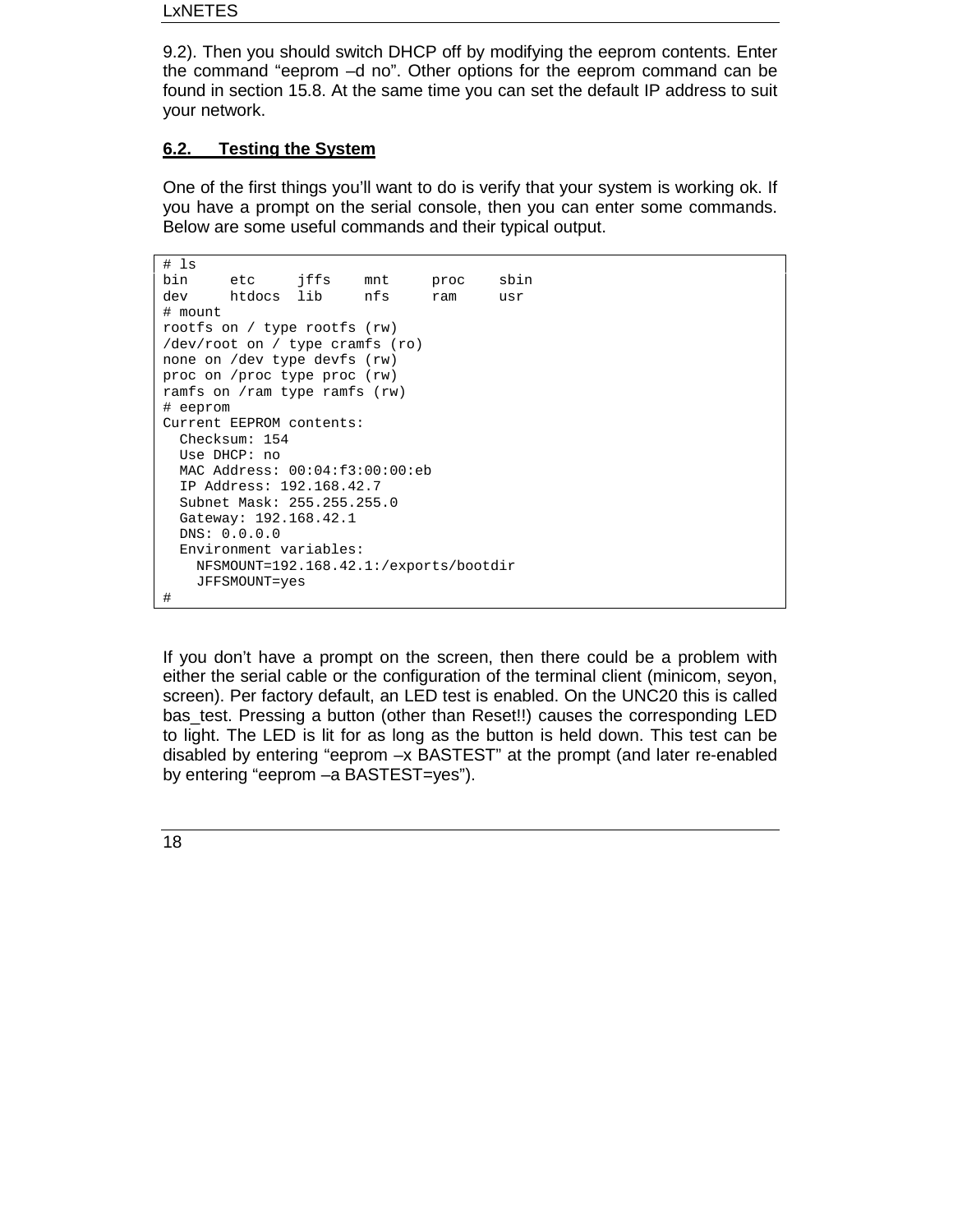Note: please allow sufficient time for the system to boot, ca. 15 secs, before pressing the buttons, otherwise the action could be mistaken for "Invalidate EEPROM contents" in the case of PortC4 or "Allow debugger to attach" in the case of PortC0.

On the ModNET50 this test is called eva\_test and has a similar functionality except that there are now 4 buttons and 4 LEDs. Pressing all 4 buttons simultaneously ends this test.

**Caution**: as with every Unix system, "halt" or "reboot" should be run before turning power off if any file system is mounted read-write. Only if all file systems are mounted read-only may the system be turned off immediately.

#### **6.3. Demonstration Of The Standard System**

LxNETES comes with a configuration that should demonstrate the use of

- kernel modules
- EEPROM usage
- JFFS2
- web server and ftp server

The demonstration requires the target to be attached to a network and configured with a valid IP address. A web browser is required on the host.

| Target (shell)                                                                                                                       | Host (web browser)                                                                    |
|--------------------------------------------------------------------------------------------------------------------------------------|---------------------------------------------------------------------------------------|
| #<br>eeprom -x "JFFSMOUNT"<br>reboot                                                                                                 |                                                                                       |
| # 1s /htdocs/jffs2<br>index.html<br># mount<br>/dev/root on / type cramfs (ro)<br>none on /dev type devfs<br>proc on /proc type proc | lopen<br> "http://192.168.42.7/jffs2/index.html"<br>Note that no JFFS2 file system is |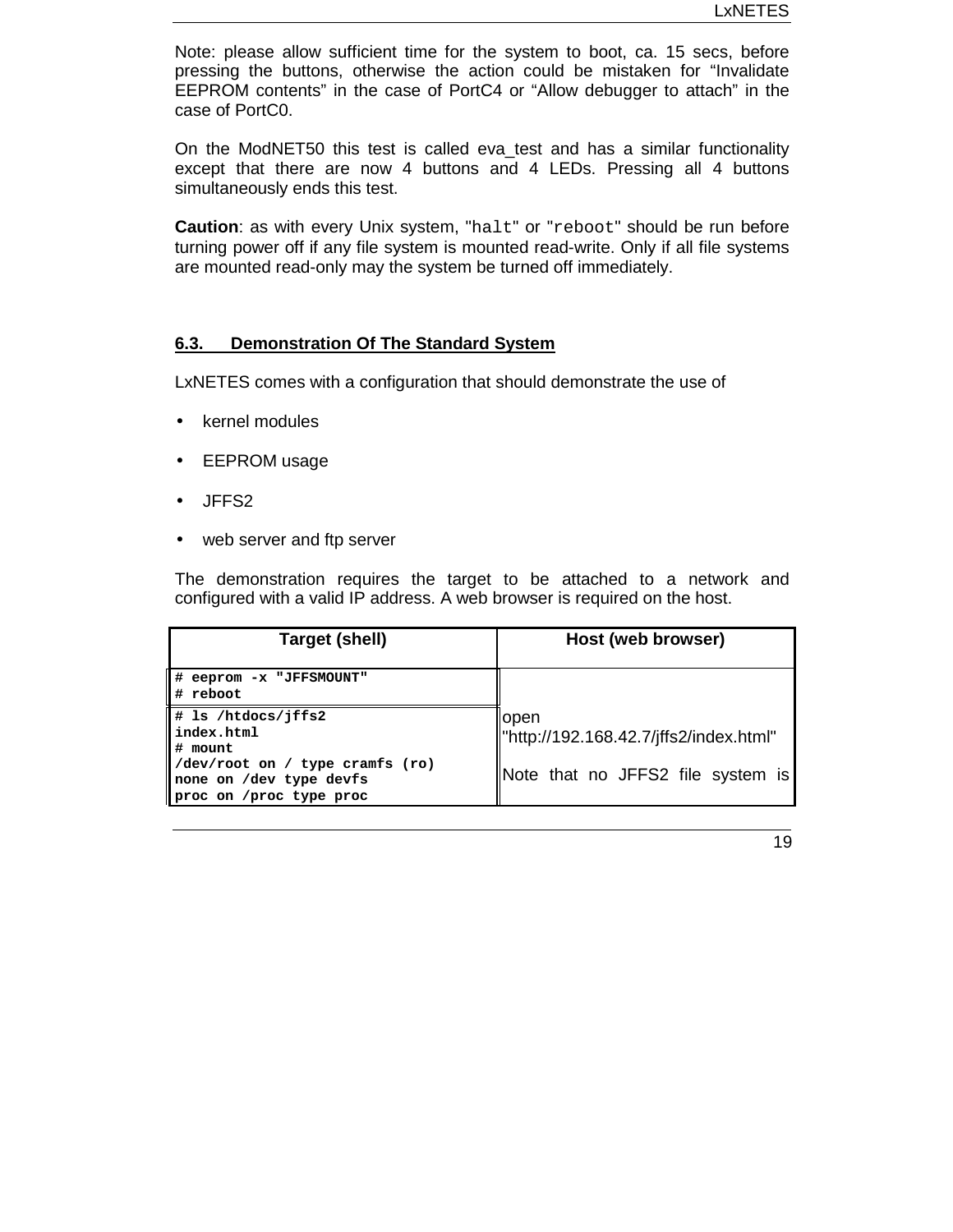LxNETES

| ramfs on /ram type ramfs                                                                                                                                                                                                                          | linstalled.                                                                                                                                                                                 |
|---------------------------------------------------------------------------------------------------------------------------------------------------------------------------------------------------------------------------------------------------|---------------------------------------------------------------------------------------------------------------------------------------------------------------------------------------------|
| # eeprom -a "JFFSMOUNT=yes"<br># reboot                                                                                                                                                                                                           |                                                                                                                                                                                             |
| # 1s /htdocs/jffs2<br>doc index.html<br># 1s /htdocs/jffs2/doc<br>README.html<br># mount<br>/dev/root on / type cramfs<br>none on /dev type devfs<br>proc on /proc type proc<br>ramfs on /ram type ramfs<br>/dev/mtdblock/3 on /htdocs/jffs2 type | Ireload<br>"http://192.168.42.7/jffs2/index.html"<br>Now with a JFFS2 installed<br>a<br>document link is visible which points<br>to a directory "doc/" containing the file<br>"README.html" |
| jffs2<br># cat >/htdocs/jffs2/doc/hello.txt<br>Hello World<br># reboot                                                                                                                                                                            |                                                                                                                                                                                             |
|                                                                                                                                                                                                                                                   | Reload<br>"http://192.168.42.7/jffs2/doc/"                                                                                                                                                  |
|                                                                                                                                                                                                                                                   | "hello.txt" should still be visible and<br>readable                                                                                                                                         |
| # eeprom -e<br>. .<br># reboot                                                                                                                                                                                                                    | After a reload the page should not be<br>visible                                                                                                                                            |
|                                                                                                                                                                                                                                                   |                                                                                                                                                                                             |

Also included in the webpage is a CGI demonstration which allows any file on the target to be displayed in the browser. Per default the file "/proc/cpuinfo" is entered. Changing this to "/proc/version" will display the kernel version, for example: Linux version 2.4.20-uc0-fs6.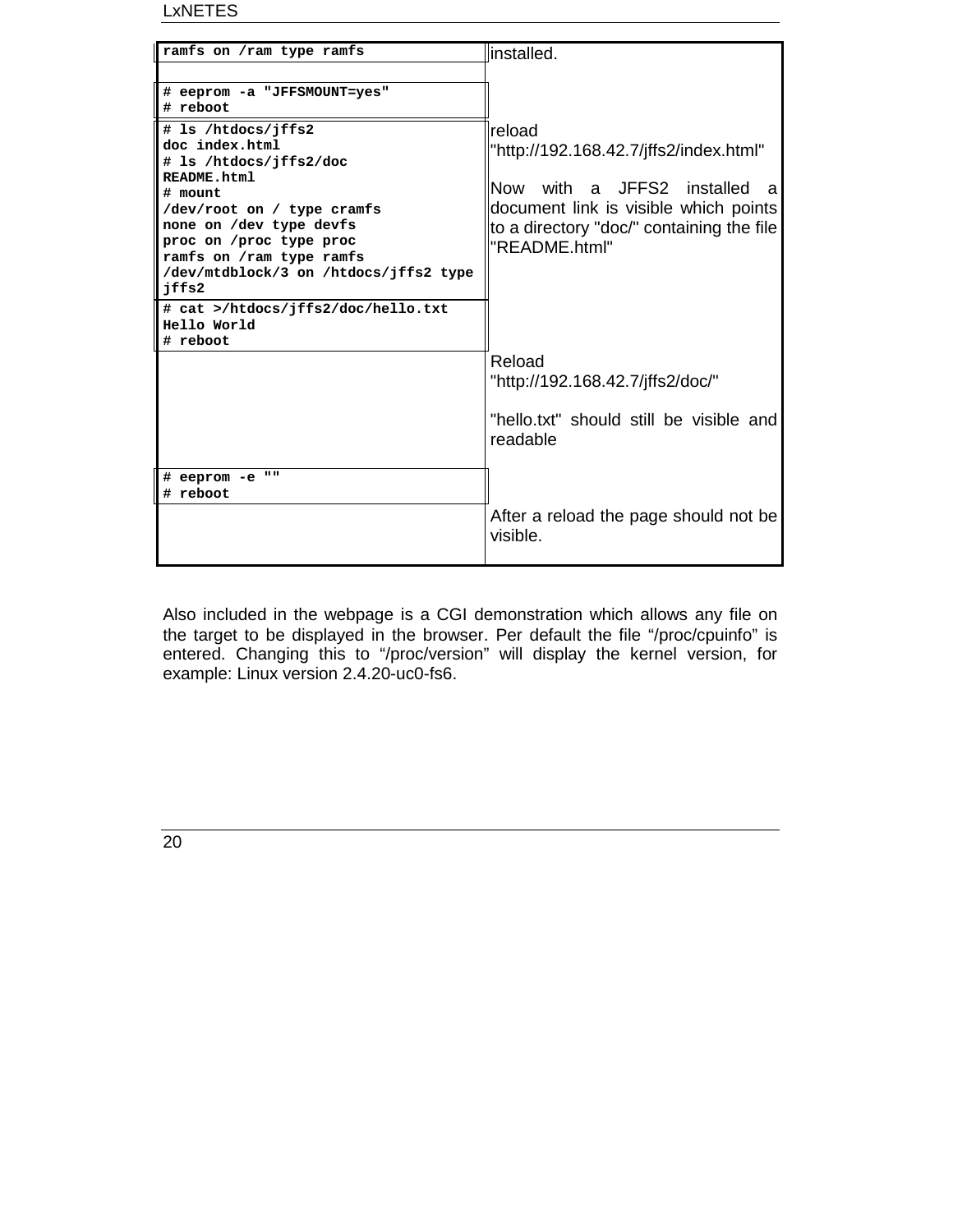# **7. Building A Project**

You probably started by using the default kernel image of the CD. The next step is to rebuild it on the development host to familiarize yourself with the build process. Before doing that, some project specific environment variables have to be set. To do so, change into the project directory "/targets/LxNETES/project", or "/targets/LxNETES/project\_unc20" if using the UNC20 Developer's Kit, and enter ". LxNET.sh". The space between the dot and "LxNET.sh" is important.

Csh users should enter "LxNET.csh".

**Note: sourcing LxNET.sh will change the prompt. If you don't want this, make sure that the variable LXNETES\_NOPROMPT is set beforehand.**

After that, the kernel and the application may be rebuilt by just entering "make".

```
tom@forth:~$ cd /targets/LxNETES/project
tom@forth:/targets/LxNETES/project$ . LxNET.sh
Starting LxNETES Configuration
============================
$LXNETES_PROJECT = /targets/LxNETES/project
$LXNETES_KERNEL_PATH = /usr/local/LxNETES/linux
$LXNETES_TOOLCHAIN_PATH = /usr/local/arm-elf
$LXNETES_BIN_PATH = /usr/local/LxNETES/bin<br>$LXNETES_APPS_PATH = /usr/local/LxNETES/apps
                      = /usr/local/LxNETES/apps
$CC = arm-elf-gcc<br>$CXX = arm-elf-q++
                       = arm-elf-g++
$AS = arm-elf-as$GDB = arm=elf-qdbtom@forth!project:/targets/LxNETES/project$ make
```
The build may take some minutes and will create a file " $bin/limits$ .bin" with the kernel and the embedded root file system and a second file "bin/jffs2.img" with a journaling flash file system. If the environment variable *LXNETES\_NFSROOT* is specified, the rootfs and the image are also copied to that path. This can be enforced by doing "make install-nfsroot".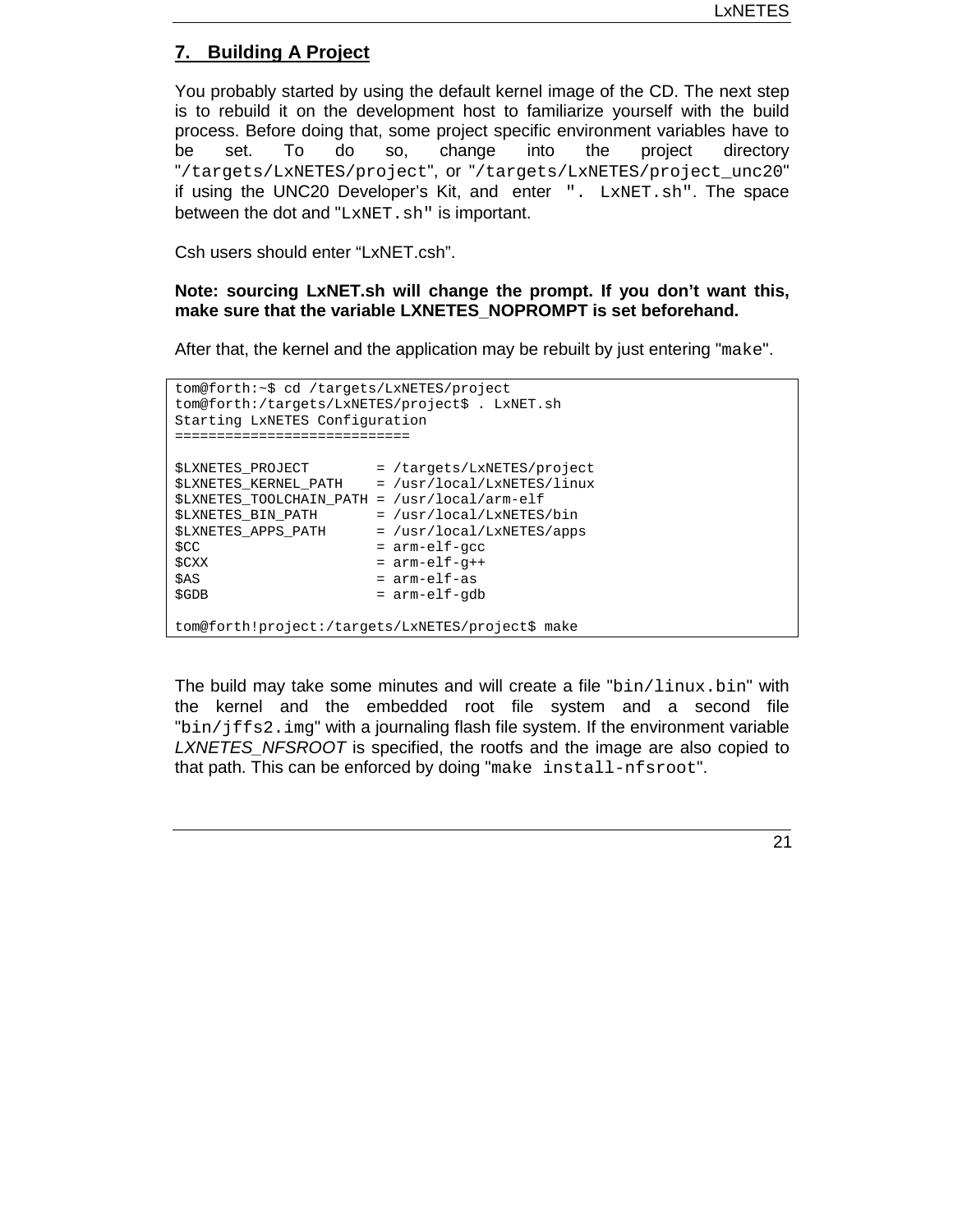# **7.1. Directory Structure**

The project consists of some files and directories.

| LxNET.sh<br>LxNET.csh | Shell script to configure environment variables.                                                                                                   |
|-----------------------|----------------------------------------------------------------------------------------------------------------------------------------------------|
| Makefile              | Rules to build the kernel, the applications, the<br>rootfs and install it to the destination directories.                                          |
| bin/                  | Contains all files necessary for booting, such as<br>the kernel image and separate root file systems.                                              |
| build.sh              | Script needed to build the rootfs.                                                                                                                 |
| etc/                  | The etc/ directory of the rootfs.                                                                                                                  |
| htdocs/               | Sample web server documents for "thttpd".                                                                                                          |
| jffs2/                | Files to be stored in the JFFS2 file system.                                                                                                       |
| linux/                | Kernel configuration and object files.                                                                                                             |
| prepare.sh            | After unpacking LxNETES_project.tgz or<br>checking out a project module from CVS, this<br>script has to be called to update the symbolic<br>links. |
| rootfs/               | The rootfs is temporarily created in this directory.                                                                                               |
| apps/NAME/src/        | The source files for the NAME user application.                                                                                                    |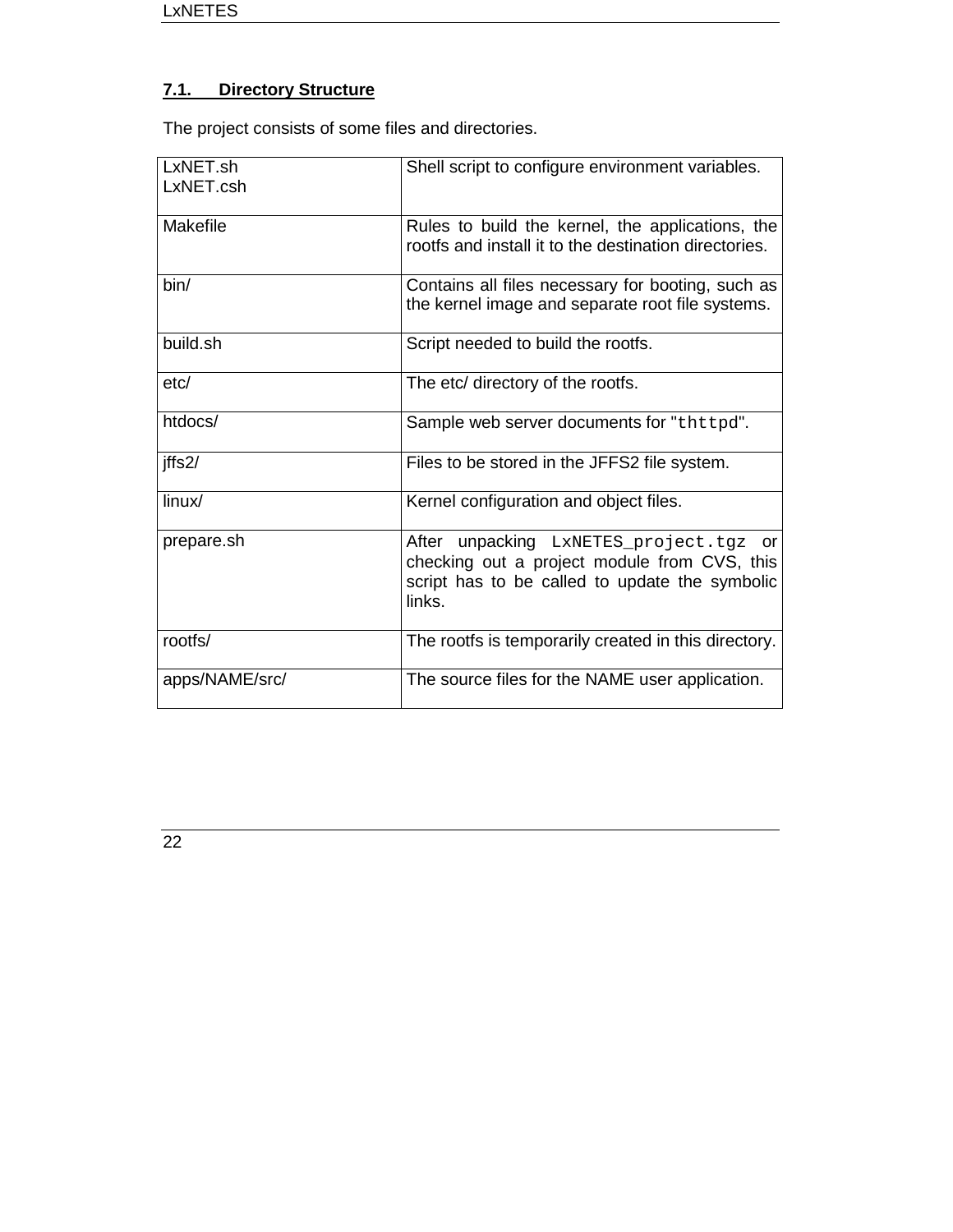#### **7.2. Kernel**

The kernel alone may be built by doing "make build-linux". The resulting kernel image will be placed in the "bin" directory.

A successful compilation will be indicated by the following output:

```
[...]
Everything: 1468 kilobytes
Super block: 76 bytes
CRC: 160a2def
12+0 records in
12+0 records out
cp linux/linux.cramfs bin/linux.bin
```
or something similar.

To be able to debug the kernel it must be built with the –g flag, so that it contains debug info. To do this, modify the kernel configuration as described in section 9.2 "Kernel Configuration (xconfig)"

#### **7.3. Applications**

The project-specific applications, which are located under "apps/", can be rebuilt using the command "make build-subdirs".

#### **7.4. RootFS**

The rootfs is included in the kernel by default. It may, however, be desirable to have the rootfs in a separate directory "rootfs/". This can be achieved with the command "make build-rootfs". Currently this does not include building a JFFS or standalone CRAMFS image.

Alternatively, the file "bin/rootfs.img" can be manually created by calling "sh build.sh rootfs\_image". This file may then be copied into a flash partition and mounted as root.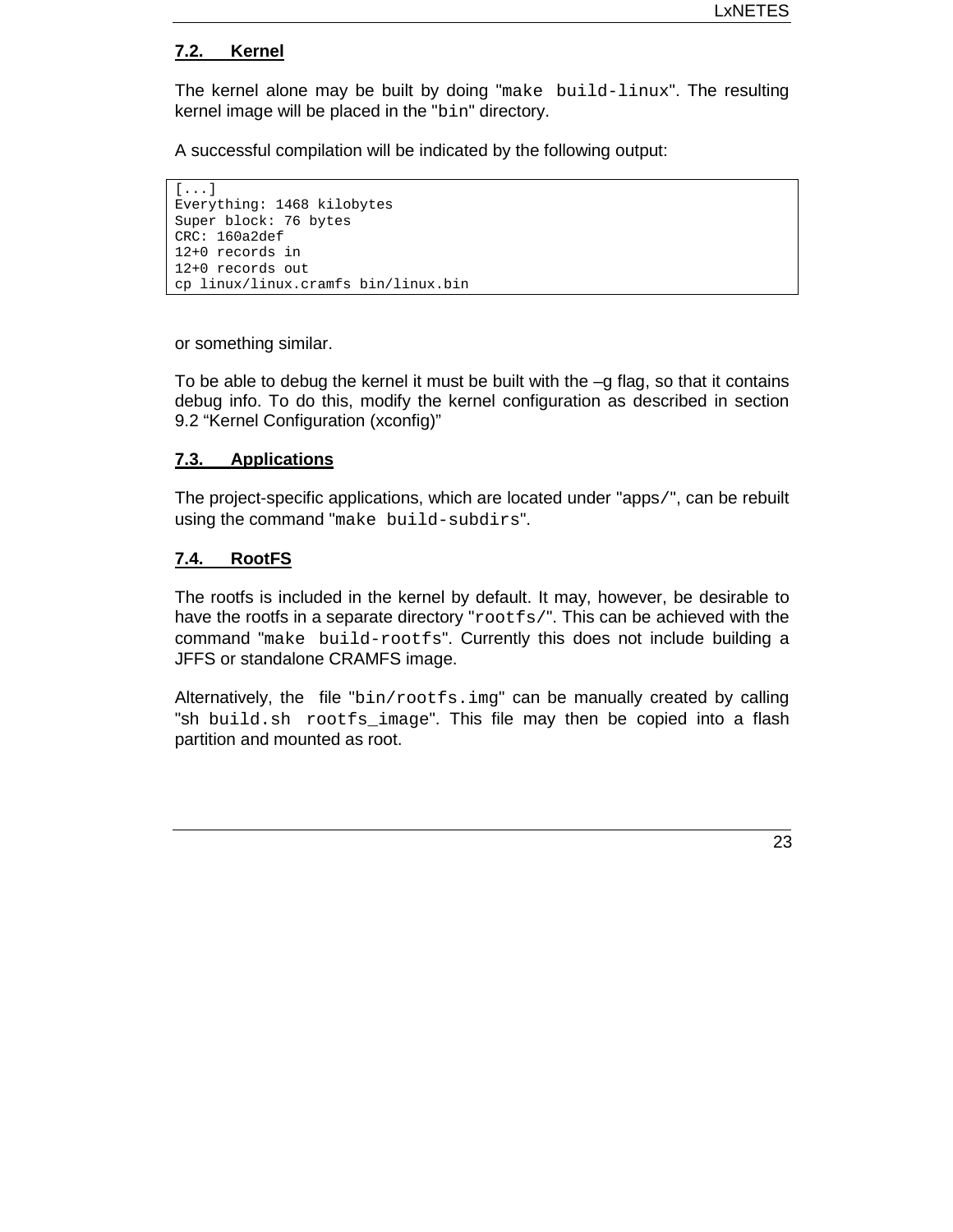# **7.5. JFFS2**

The additional JFFS2 image "bin/jffs2.img" containing example HTML files may be created with "make build- $iffs2$ ". The file has to be separately copied to the flash.

# **7.6. CVS**

If the project is being stored in CVS or any other revision control system not maintaining symbolic links, then after each checkout ". /prepare.sh" has to be called in order to recreate the links to the kernel.

# **7.7. Rescue Kernel**

Starting with v2.3 a rescue kernel was implemented for the UNC20 project to avoid having to re-program the Flash via the JTAG interface should your new kernel not boot. Note however, that the rescue kernel can only be activated if the new kernel gets past the first few instructions (see console output below). If the new kernel is completely corrupted, then you will have to resort to the JTAG interface (see section 8.2).

To activate the rescue kernel on a UNC20, hold the PortC0 button pressed while the board is reset.

```
LxNETES Bootloader $Revision: 1.18 $
ABCDEFGH
*** Using Rescue Image ***
INO@00001618
Bootstrap: 03ff
Linux version 2.4.20-uc0-fs8 (mpietrek@forkis) (gcc version 2.95.3
20010315 (release)(ColdFire patches - 20010318 from
http://fiddes.net/coldfire/)(-msep-data patches)) #1 Mon Oct 27 18:48:44
CET 2003
Processor: ARM/VLSI ARM 7 TDMI revision 0
```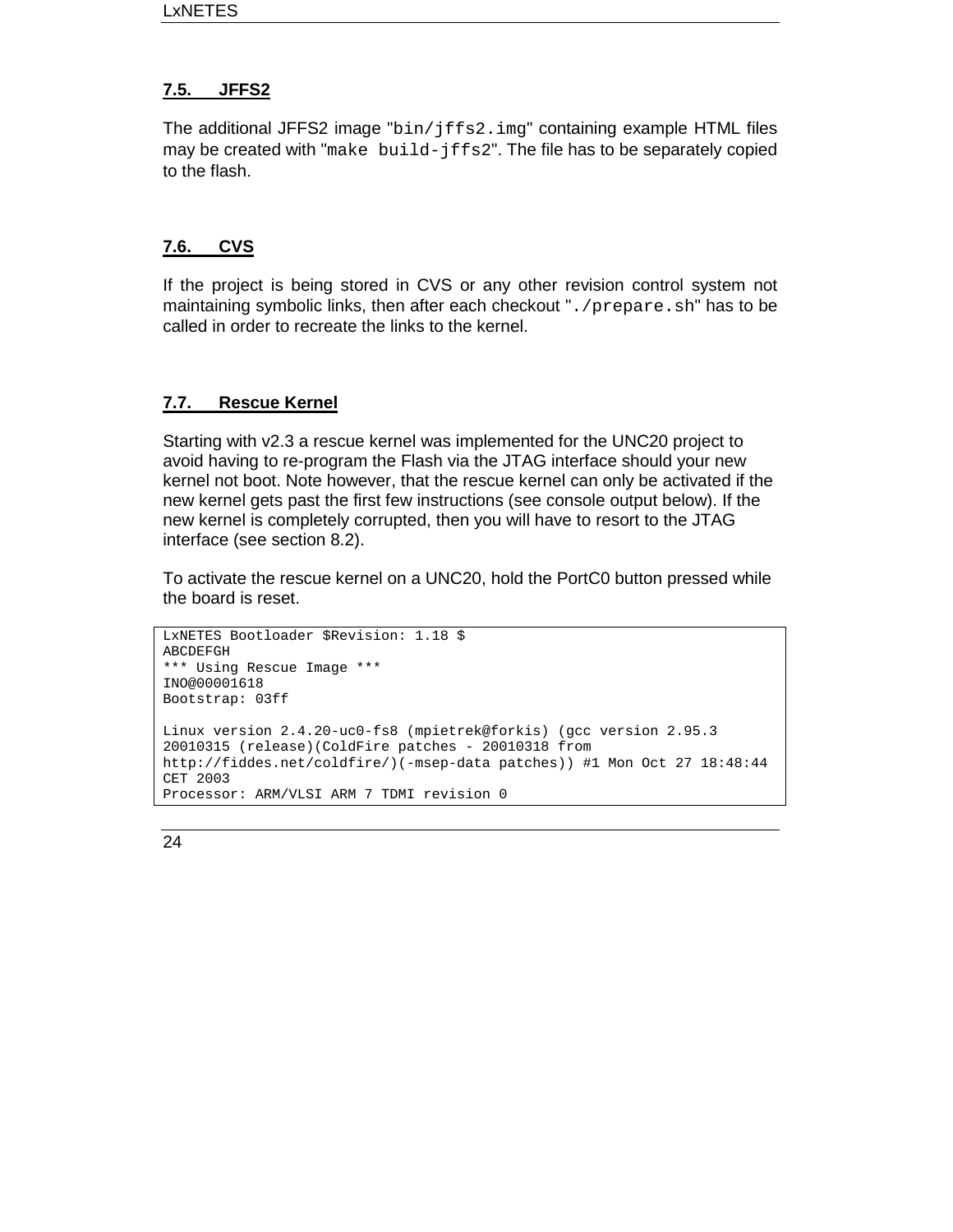NetSilicon Chip Revision: 0x29 (NS7520) Architecture: UNC20

The first 2 lines of console output above are from the new kernel, meaning that it has to at least get this far. The line "\*\*\* Using Rescue Image \*\*\*" means that it has recognized that the PortC0 button was asserted and is now copying the rescue kernel from MTD partition 5 into RAM.

The default image, as delivered with the Developer's Kit already contains a rescue kernel in MTD partition 5. If you have deleted your rescue image, probably by programming the complete Flash instead of just the kernel in partition 1, then you can program the rescue kernel into Flash using the following command (assuming you have an NFS file system mounted – see section 0):

# update\_flash –f –q –c –t ram nfs/linux\_r.bin 5

First copy the rescue kernel from the CD into the NFS directory. Here it has been renamed to linux\_r.bin so both images can reside in the NFS directory.

If you want to create you own rescue kernel, then you need to unpack the project from the CD and install manually (it's not done in the normal installation) and then run the prepare script.

```
# cd /targets/LxNETES
```
- # tar xvzf /media/cdrom/software/LxNETES\_project\_unc20\_rescue.tgz # ./prepare.sh
-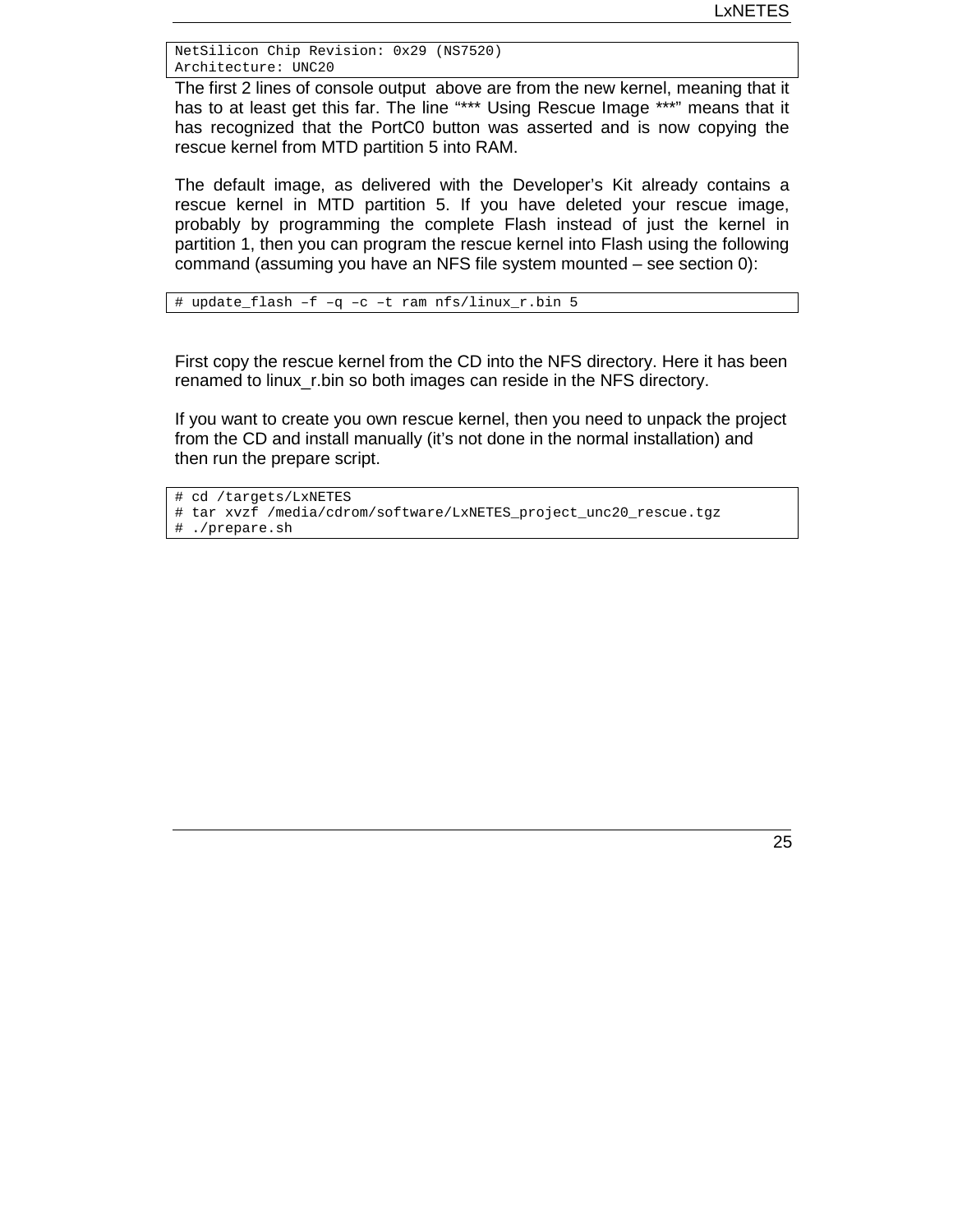# **8. Updating Flash**

After the compilation has succeeded, it's time to update the kernel or the rootfs on the target.

# **8.1. On A Running System**

To use the running kernel for faster updating, it is required that an NFS directory on your host is mounted by the target. If the default mount line is not correct because a different IP address is being used, then the mount can be done manually by entering

mount -o nolock -t nfs 192.168.42.1:/exports/bootdir /nfs

Replace "192.168.42.1" with the IP address of the NFS Server and "/exports/bootdir" with the exported path.

It is possible to automatically mount an NFS directory on booting by issuing

eeprom -e "NFSMOUNT=192.168.42.1:/exports/bootdir"

If a JFFS2 file system already exists on MTD partition 4, then this can also be mounted on booting with the following eeprom command:

eeprom -e "NFSMOUNT=192.168.42.1:/exports/192.168.42.7\\aJFFSMOUNT=yes"

For the next step the compiled kernel (linux.bin) has to be copied to your *\$LXNETES\_NFSROOT* directory as explained in chapter 7 "Building A Project".

Now the kernel may be updated with the tool "update flash" (the parameters are explained in section 15.9 ).

```
# update_flash -f –q -v -r -t ram nfs/linux.bin 1 nfs/jffs2.img 3
Processing nfs/linux.bin for /dev/mtd/1
 Copying to ram/linux.bin
```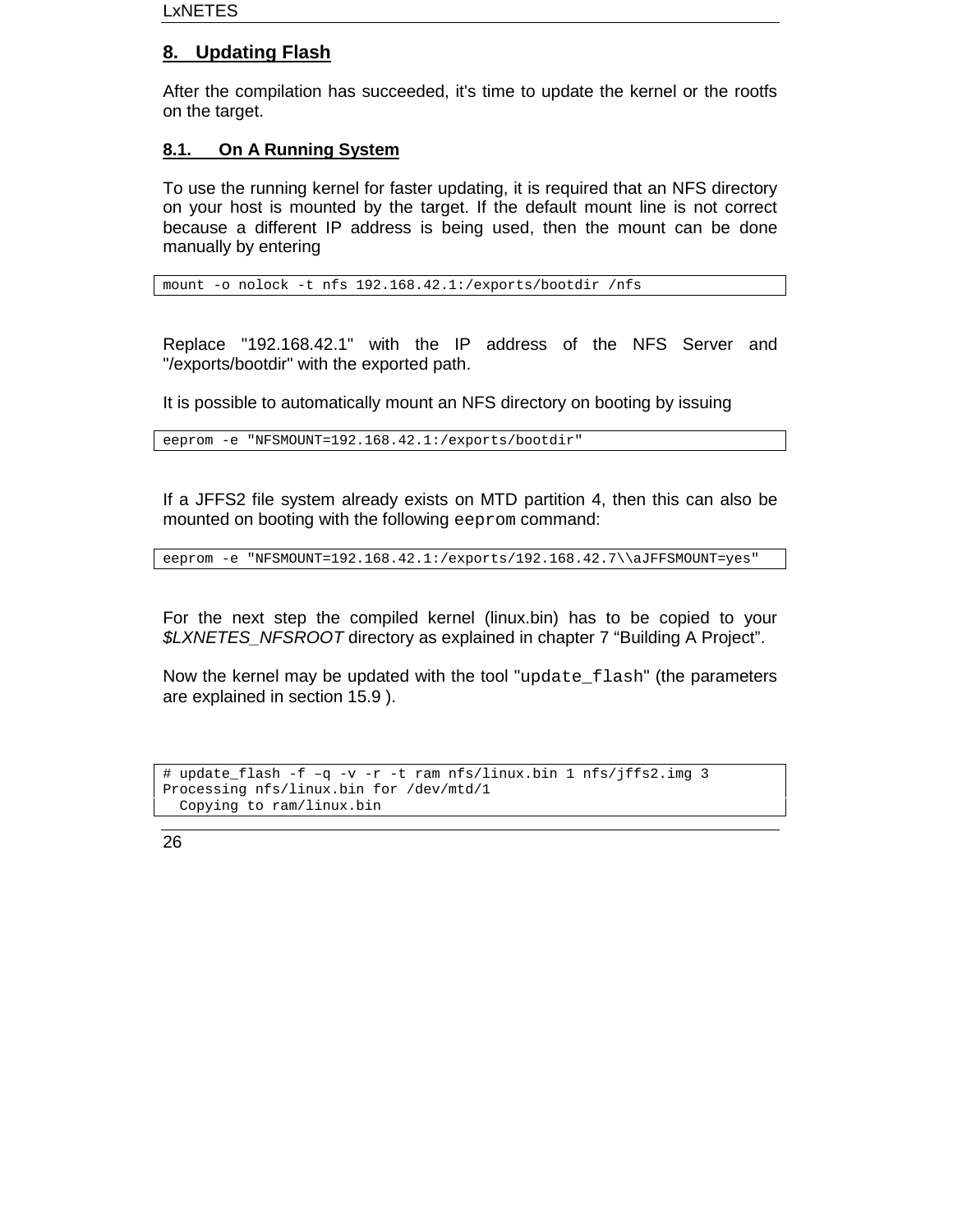File copied: 1548 kB Verifying ram/linux.bin to linux.bin File verified: OK Erased 2048 kB @ 0 -- 100% complete. Copying to /dev/mtd/1 File copied: 1548 kB Verifying /dev/mtd/1 to ram/linux.bin File verified: OK Processing jffs2.img for /dev/mtd/3 Copying to ram/jffs2.img File copied: 1 kB Verifying ram/jffs2.img to jffs2.img File verified: OK Erased 512 kB @ 0 -- 100% complete. Copying to /dev/mtd/3 File copied: 1 kB Verifying /dev/mtd/3 to ram/jffs2.img File verified: OK Done The system is going down NOW !! Sending SIGTERM to all processes. Terminated Sending SIGKILL to all processes. Please stand by while rebooting the system.

This copies the file " $nfs/linux,bin"$  to the temporary directory " $ram/"$  and, if successful, erases the flash partition 1 and copies "linux.bin" from the temporary directory to the flash. Then the same is done with the JFFS2 image which is copied to partition 4. Then the machine is rebooted.

If the kernel image is larger than the MTD partition 1, then the MTD partition 0 can also be used. But this erases the complete flash and destroys all other partitions as well. In this case, the parameter "nfs/jffs2.img 3" must be omitted and the image must be copied separately to the flash after a reboot.

"update\_flash" is not restricted to the kernel and can be used to update different partitions not only for the kernel but for flash file systems or other data as well. Take a look at section 15.9 "update\_flash" for parameters which improve the speed of programming.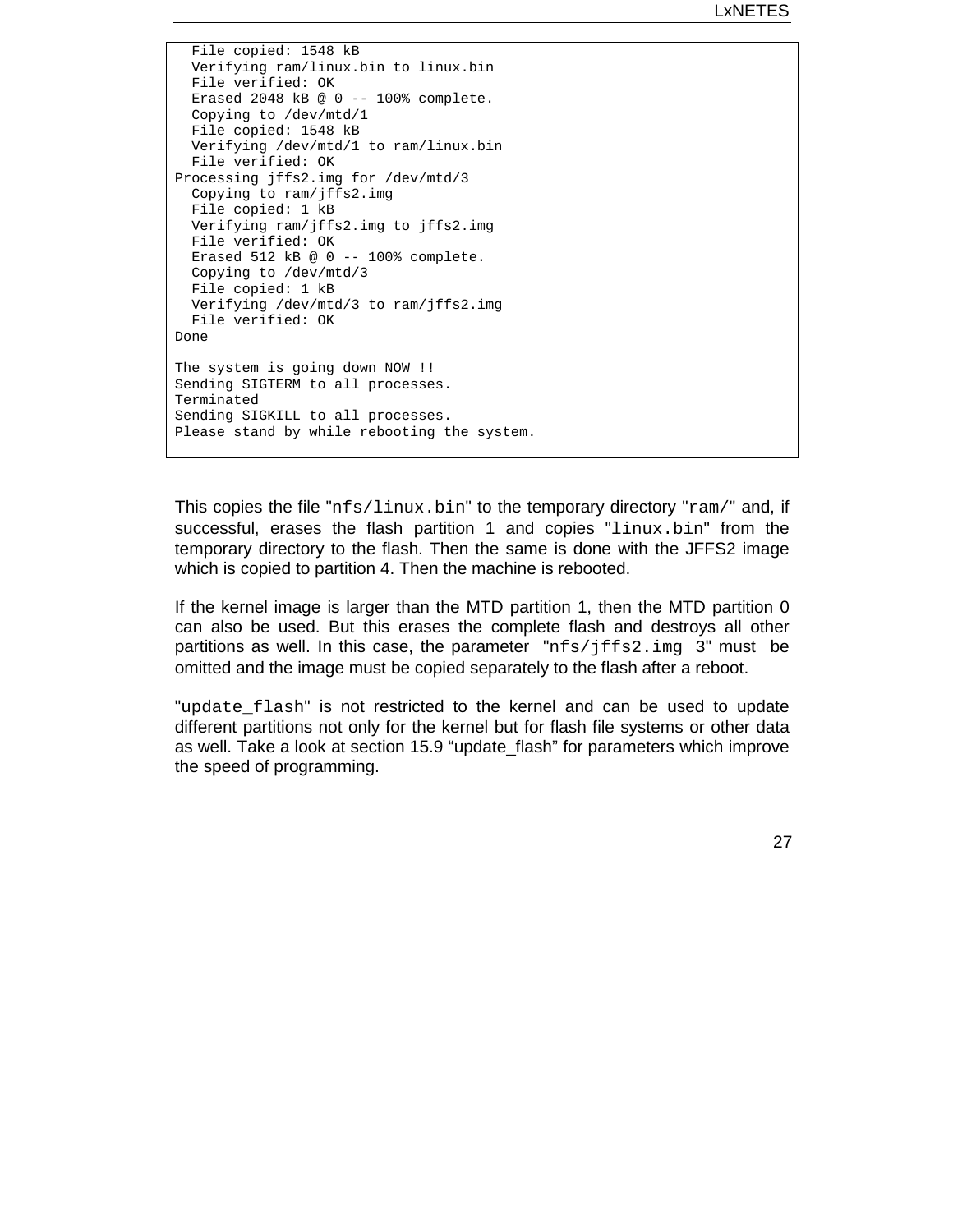Another method is to enter:

```
# eraseall /dev/mtd/1
Erased 1536 Kbyte @ 0 -- 100% complete.
# cp /nfs/linux.bin /dev/mtd/1
#
```
However, this method is not recommended for the kernel since a network failure while transferring data may result in a corrupted system. And if the rootfs has been included in the kernel image, erasing this partition and trying to use it afterwards may fail because the current rootfs has been destroyed. Actually this small example only works due to the fact that cp is part of the running busybox. But this may not always be the case.

#### **After flashing a JFFS2 image the first boot may take longer since unused flash partition nodes need to be marked as unused.**

#### **8.2. On A Corrupted System**

If the flash has become corrupted, so that the system cannot boot, then the flash must be re-programmed using the JTAG interface.

For the UNC20 Developer's Kit use the on-board Parallel Port JTAG adapter which will take several minutes to program a 1.6MB linux.bin image.

Alternatively the JTAG Booster can be used which will boost the programming speed by a factor of approximately 8.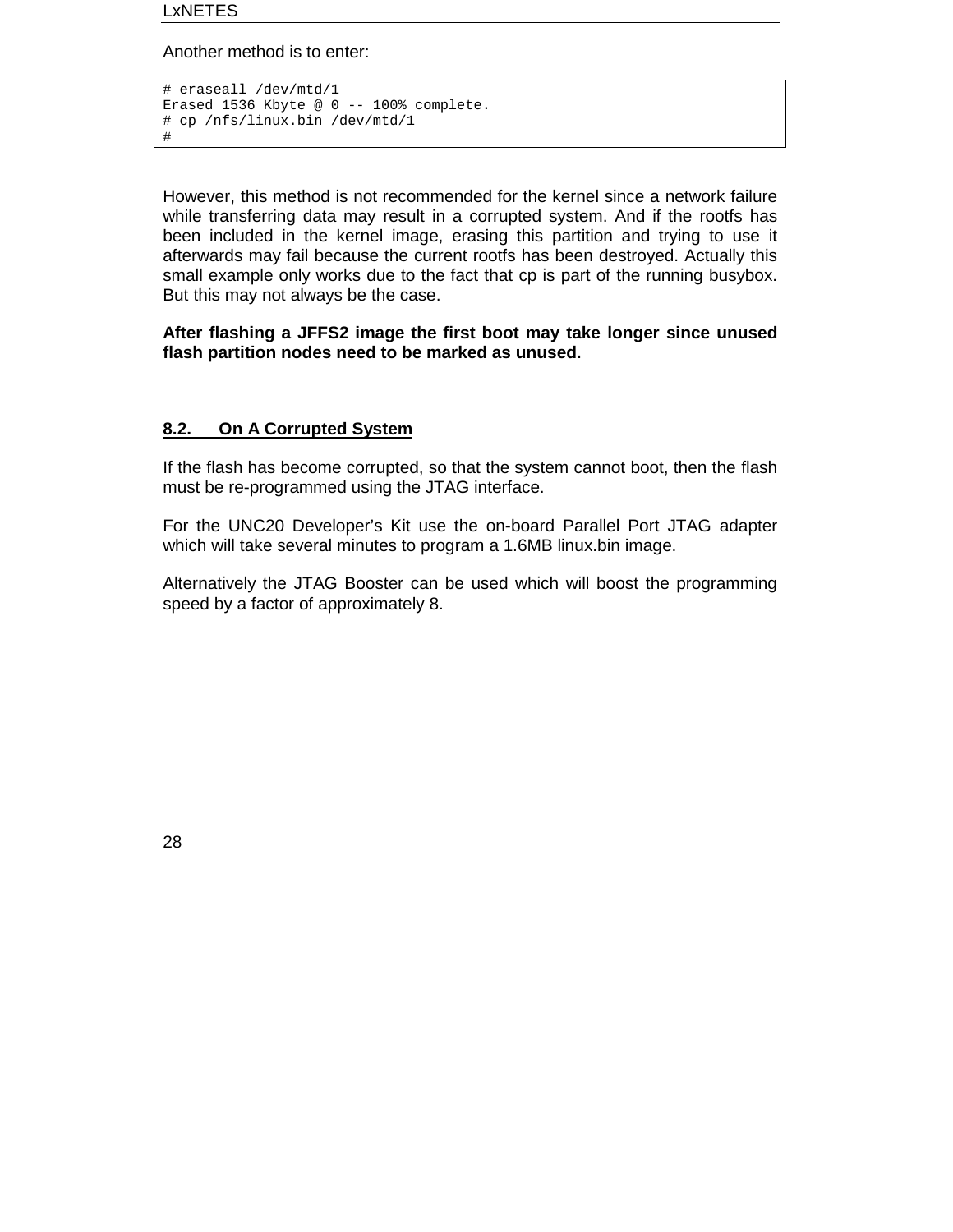# **9. Modifying The Default Kernel Configuration**

#### **9.1. Default Configuration**

The default configuration for LxNETES is:

- serial baudrate 38400 bps
- console messages from kernel enabled
- Ethernet enabled
- use EEPROM for TCP/IP configuration
- rootfs is CRAMFS
- MTD partitions for the flash as follows: (partition 0 being the full flash device) partition 1 with 2048 Kbytes for the kernel, partition 2 with 2044 Kbytes mapped into the kernel for the rootfs, partition 3 with 512 Kbytes for the JFFS2 file system and partition 4 with 6656 Kbytes (partition 4 is currently unused).
- uses devfs per default
- start inetd (for telnetd), thttpd and mount an NFS directory *\$NFSMOUNT* if the variable has been stored in eeprom.
- JFFS2 is supported by the loadable module "/lib/modules/jffs2.o" only.
- if *\$JFFSMOUNT* is "yes", /dev/mtdblock/3 is mounted to "/htdocs/jffs2"
- if \$CUSTOMSCRIPT is set to a script name, then that script is executed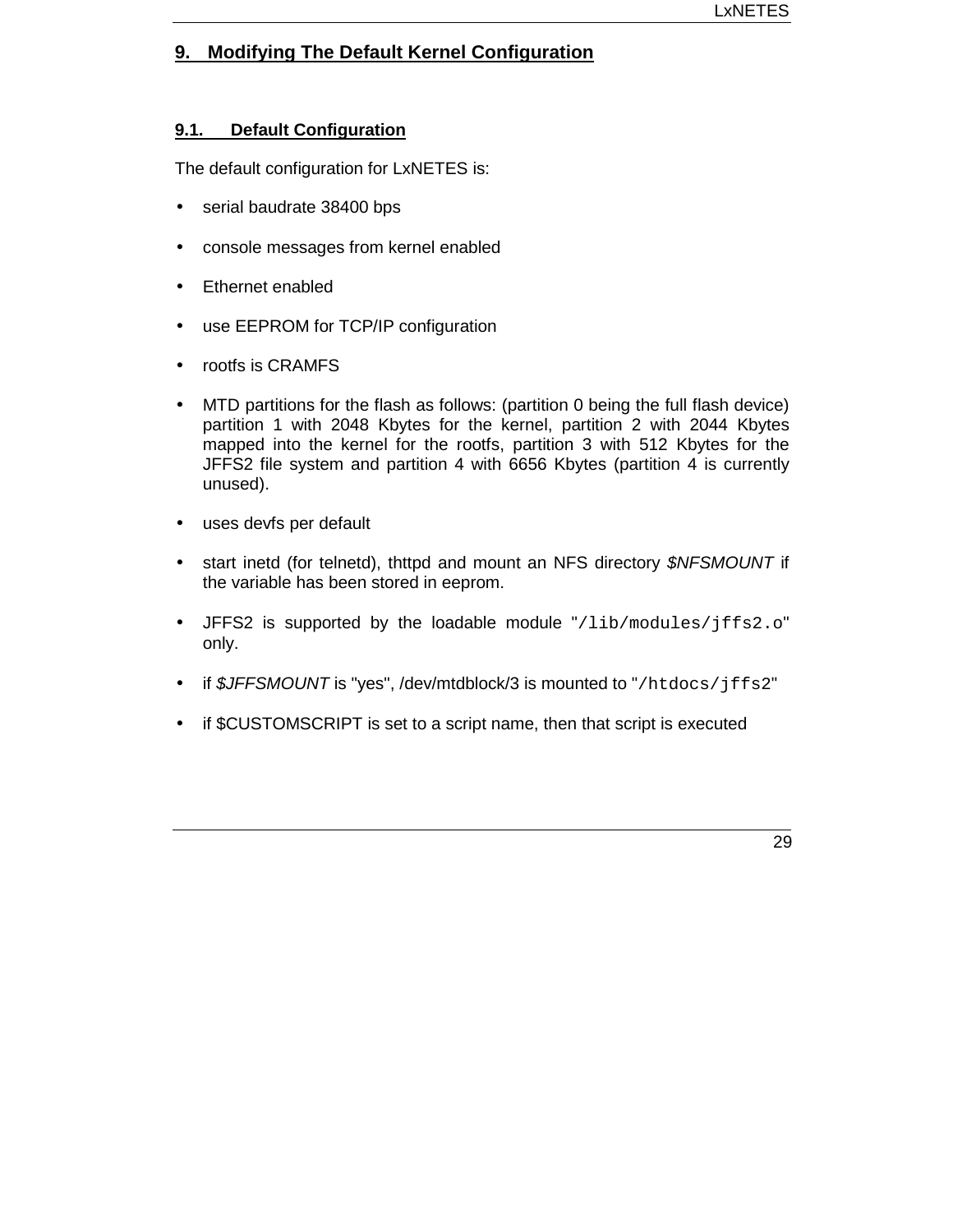The default configuration is made up of 3 layers:

- 1. Kernel configuration (lowest priority)
- 2. Kernel command line parameters
- 3. EEPROM contents (highest priority)

The kernel configuration can be modified using the menu-driven xconfig. Thereafter the kernel is rebuilt.

Kernel command line parameters can be used to overwrite some configurations. However, in the absence of a bootloader, the only way they can be entered is by compiling them into the kernel.

Finally, there are the EEPROM parameters which will override kernel configurations.

For example, "Use DHCP" is disabled in the default kernel configuration but enabled in EEPROM (factory default).

# **9.2. Kernel Configuration (xconfig)**

To modify the kernel configuration, change from the project directory, e.g. /targets/LxNETES/project\_unc20, into the subdirectory "./linux/" and run "make xconfig clean dep". After that, go back into the project directory and build the kernel as usual (simply enter "make").

To build a kernel without an embedded CRAMFS, in "Makefile" change the variable *KERNEL\_IMAGE* to "linux.bin" and in the kernel configuration menu "System Type/Include CRAMFS in kernel" to no.

To build a kernel which includes debugging information you must set "Include debugging information in kernel binary" to yes under "Kernel hacking".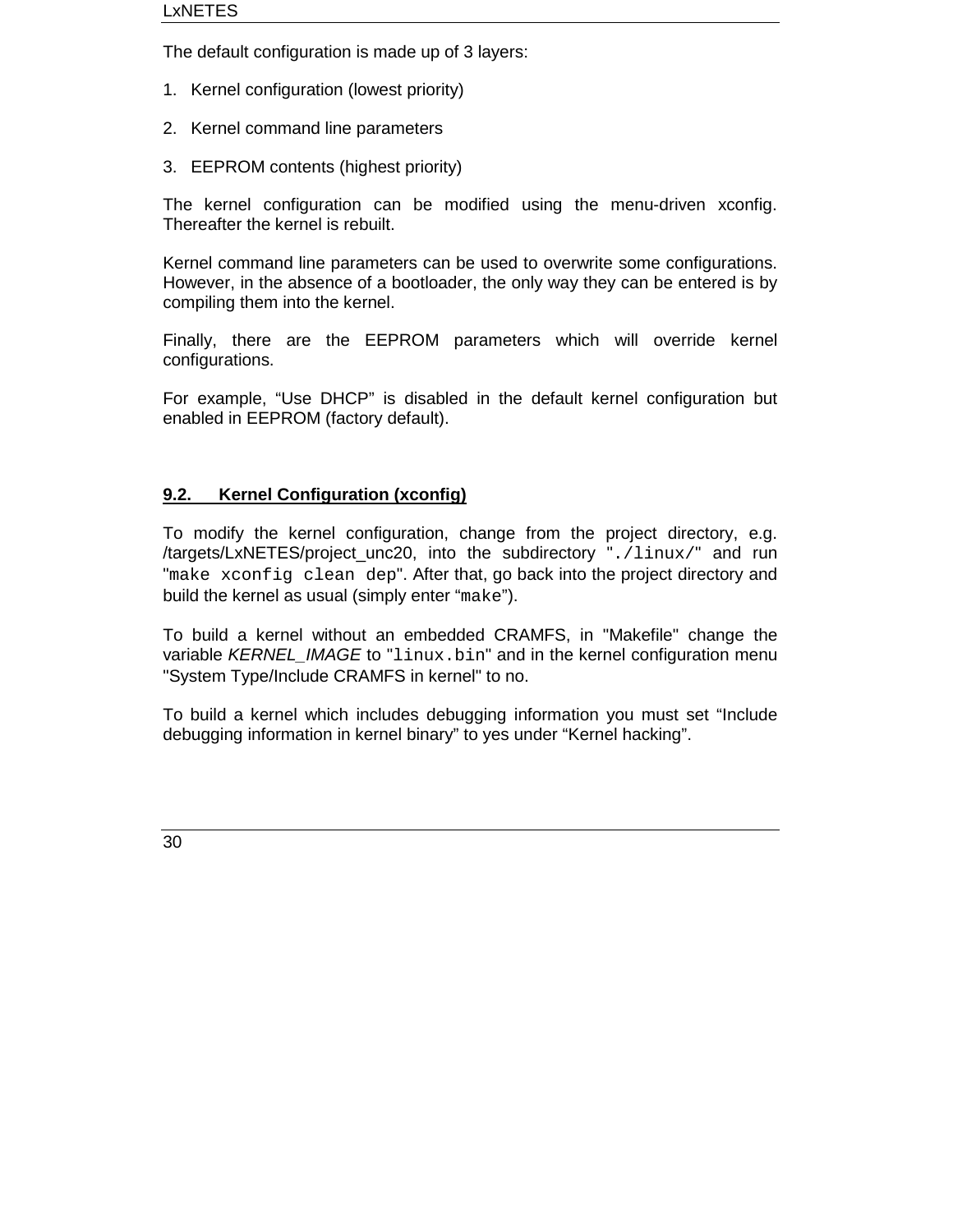Compared to the standard uClinux kernel, unsupported kernel configuration entries from "make xconfig" have been removed and new ones have been added.

#### **9.3. RootFS**

#### **9.3.7. CRAMFS**

The compressed ROM file system is the most flash-efficient file system suitable for use as a root file system. The file system occupies about 1/3 of the space of a non-compressing file system using the default installation. It is also possible to include the CRAMFS in the kernel image, meaning there is no need to place the file system in its own partition which must start at the beginning of a flash sector. This can save up to 64 Kbytes. Flash partition 2 has to be mapped into the kernel partition at the start address of the CRAMFS.

The disadvantage is that access to files on the CRAMFS takes longer than when using ROMFS, since the files have to be decompressed. Another disadvantage of compressed file systems is that a single bit memory error often results in the whole image not being readable, since it is no longer possible to decompress it.

To make use of CRAMFS, enable the following in the kernel configuration:

- "System Type"/"Include CRAMFS in Kernel"
- "Memory Technology Devices"/"Caching block device access to MTD devices"
- "File systems"/"Compressed ROM file system support"
- the kernel command line must contain an entry "root=/dev/mtdblock2"

Then the kernel may be built either in the project directory with "make" or in the "linux/" subdirectory with "make linux.cramfs"

If CRAMFS is not to be included in the kernel, disable the "Include CRAMFS in Kernel" flag and then in the project directory do the following: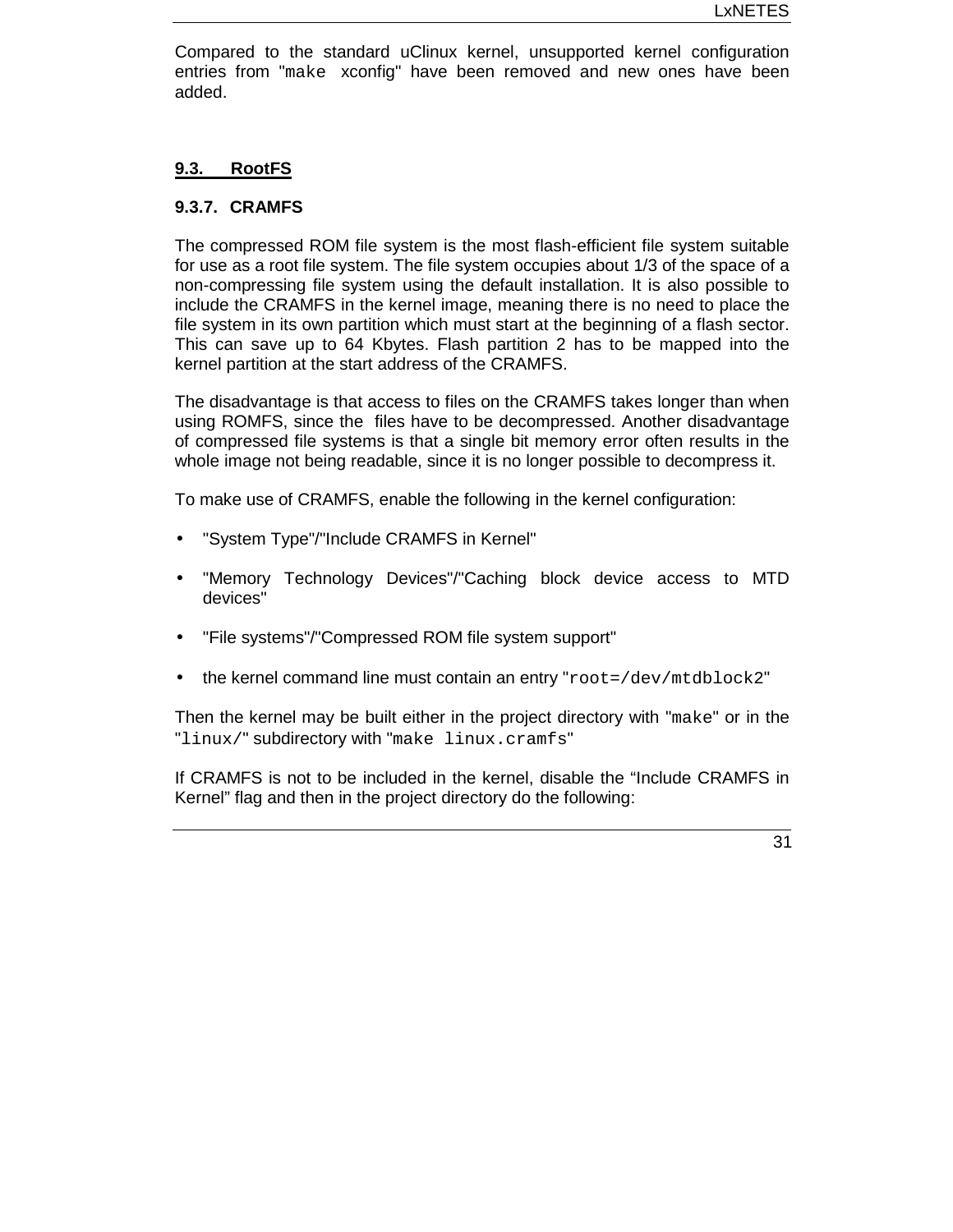#### LxNETES

cd linux make linux linux.bin cd .. build.sh rootfs\_image

This creates the file " $bin/rootfs$ . img" which may be copied to the rootfs partition.

#### **9.3.8. NFSROOT**

During development it may be more comfortable to use an NFS directory as root file system. This avoids unnecessary flash erases, which on a power failure will result in the need to re-program the kernel into flash. It also increases the lifetime of the module as the flash has a limited number of erase cycles. Initialization scripts may be quickly modified since a failure will not result in an unusable system, because it can be fixed on the host and the target just needs to be reset.

On the down side, the booting and launching of applications is much slower. The configuration files, or the eeprom, have to be modified so as not to mount that directory a second time by NFS.

To enable NFSROOT, configure the kernel to

- enable "File systems"/"Network File Systems"/"NFS file system support", "Provide NFSv3 client support" and "Root file system on NFS"
- add "nfsroot=192.168.42.1:/exports/bootdir" to the kernel command line and set "root=/dev/nfs". The kernel command line can be modified by disabling "System Type"/"Default bootloader kernel arguments" and adding your changes in the line below.
- in the Makefile in the project directory, change the default KERNEL\_IMAGE to linux.bin.
- enter "make" in the project directory and the new kernel will be built.

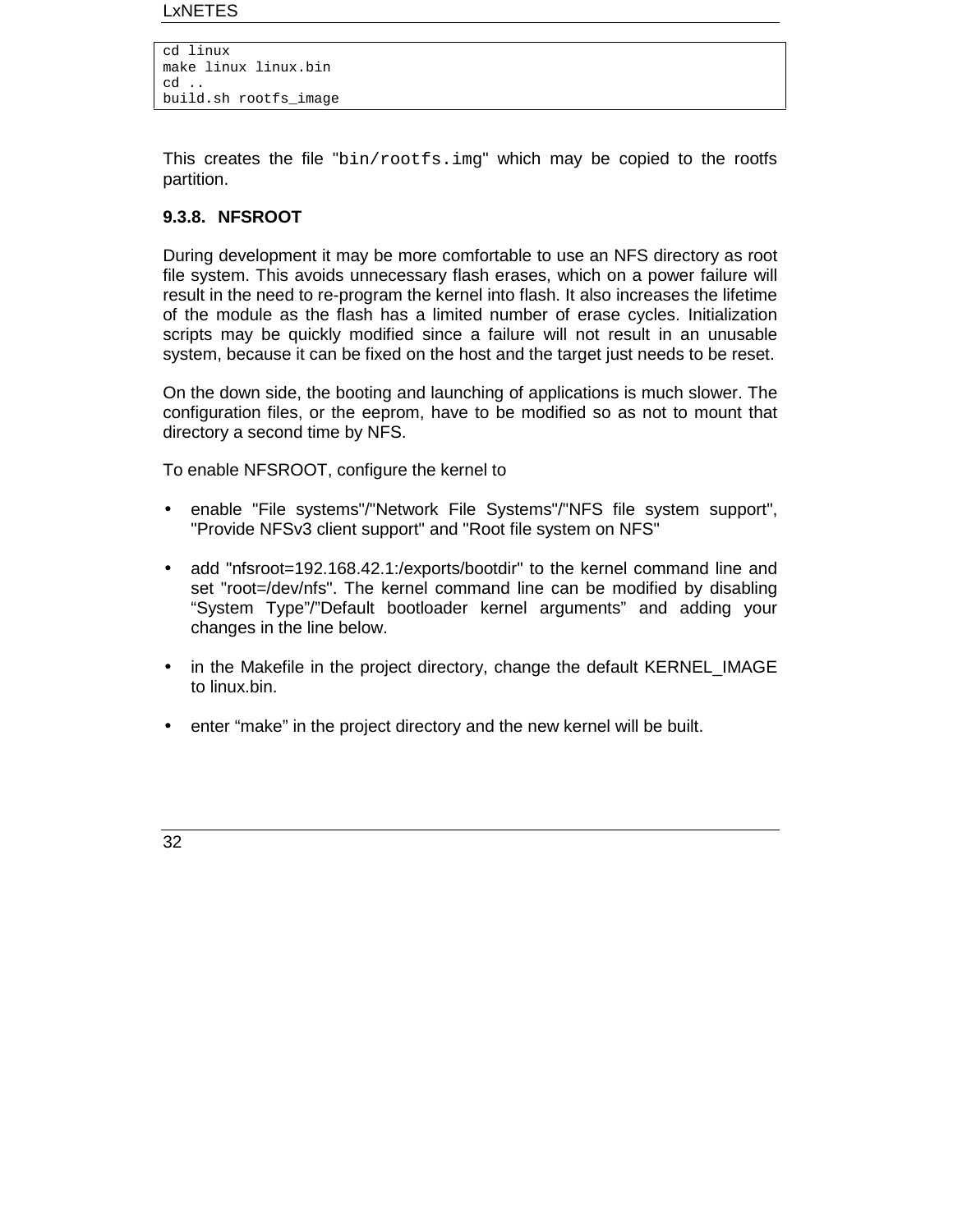The root file system is installed to "/exports/bootdir" with "make installnfsroot" in the project directory. The kernel has to be flashed and then the target should boot from NFS.

#### **9.3.9. JFFS2**

JFFS2 is not recommended for use as a root file system. It is not completely failsafe, therefore a power failure may destroy the files required for booting. So it should be used only for files that have to be changed frequently. It should also be as small as possible because mounting a JFFS2 file system takes a long time compared to other file systems since the journal information has to be read.

#### **9.4. Using Flash instead of Serial EEPROM**

By default the serial EEPROM is used for storing parameters such as the IP address, etc. However, it is also possible to use the Flash for storing these parameters, so freeing up the EEPROM, or alternatively not having to assemble an EEPROM on your board.

There are other advantages to doing this:

- Kernel parameters can be passed without having to rebuild the kernel
- Boot time is reduced

The only disadvantage is that the last sector of Flash is not available for the application program.

To enable the Flash to store parameters, configure the kernel to

- enable "Character devices"/"Flash EEPROM"
- optionally enable the "Kernel Command Line in EPROM"
- enter "make" in the project directory and the new kernel will be built.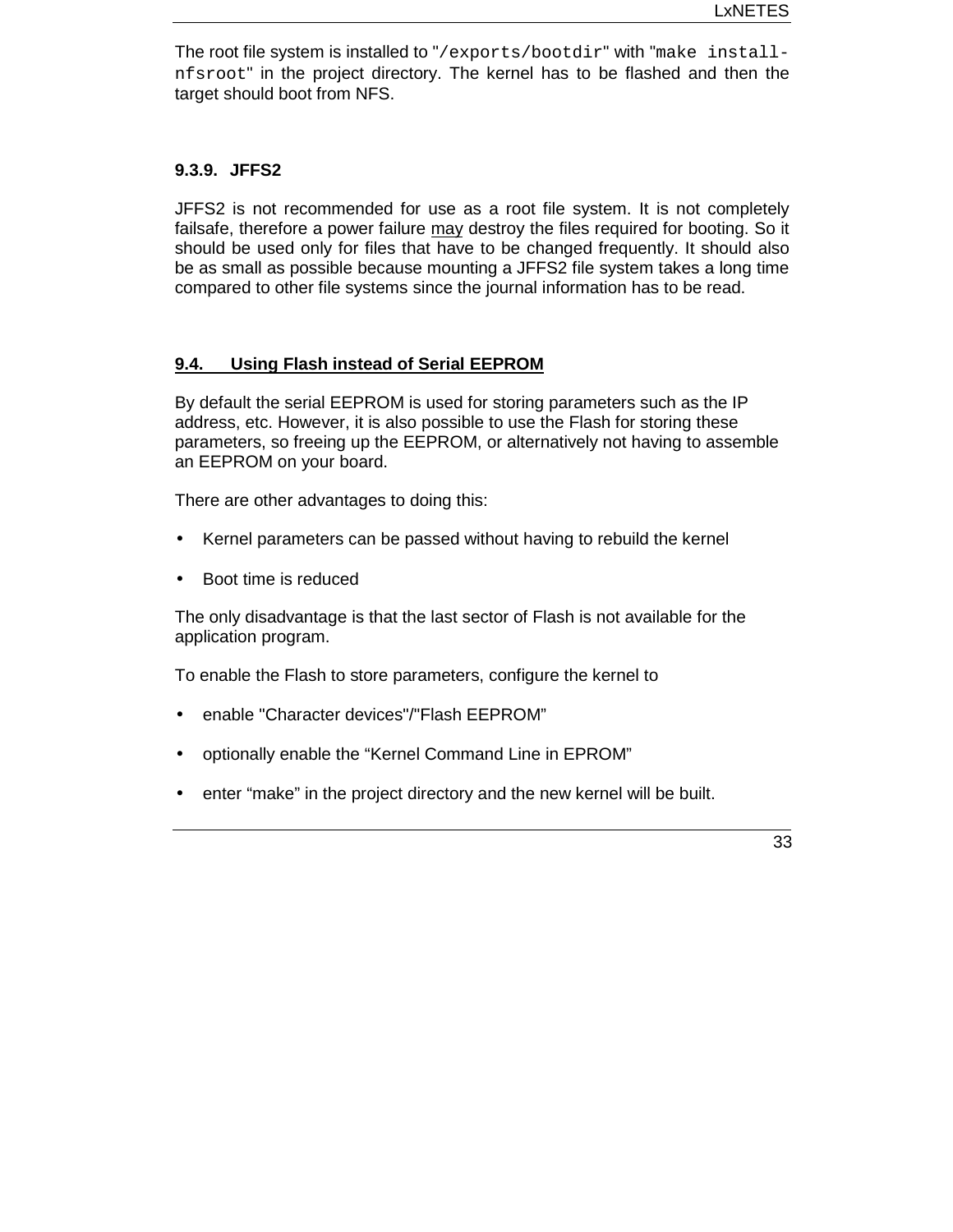# **10. Adding Applications To Your Project**

The default project contains sample applications: "hello\_world", "pthread\_test", "cgi-bin", "stl\_example" and some which are Developer's Kit dependent; "eva\_test" for the ModNET50 and "lcd\_demo" and "simple\_driver" for the UNC20. They are located under "./project/apps/eva\_test/" and "./project\_unc20/apps/lcd\_demo/". Each directory contains the following:

| Makefile     | The central Makefile that controls in<br>which subdirectory binaries must be<br>compiled.                                                                                                                |
|--------------|----------------------------------------------------------------------------------------------------------------------------------------------------------------------------------------------------------|
| Makefile.in  | include Makefile<br><b>This</b><br>that<br>is<br>an<br>contains all the project dependencies<br>that are common to all build targets.                                                                    |
| src/         | This subdirectory contains all C and<br>C++ source files for the project.                                                                                                                                |
| Ixnet/       | This directory holds all object and<br>binary files that are created for the<br>LxNETES target. The Makefile includes<br>the application specific Makefile.in and<br>applications global Makefile_arm.in |
| lxnet_debug/ | This directory holds all debug object<br>and binary files for the LxNETES target.<br>It is the same as lxnet/ with the<br>exception that some CFLAGS and<br>LDFLAGS have been modified.                  |
| host/        | To improve application development<br>speed, this optional<br>directory<br>is<br>intended to contain object and binary<br>files executable on the host.                                                  |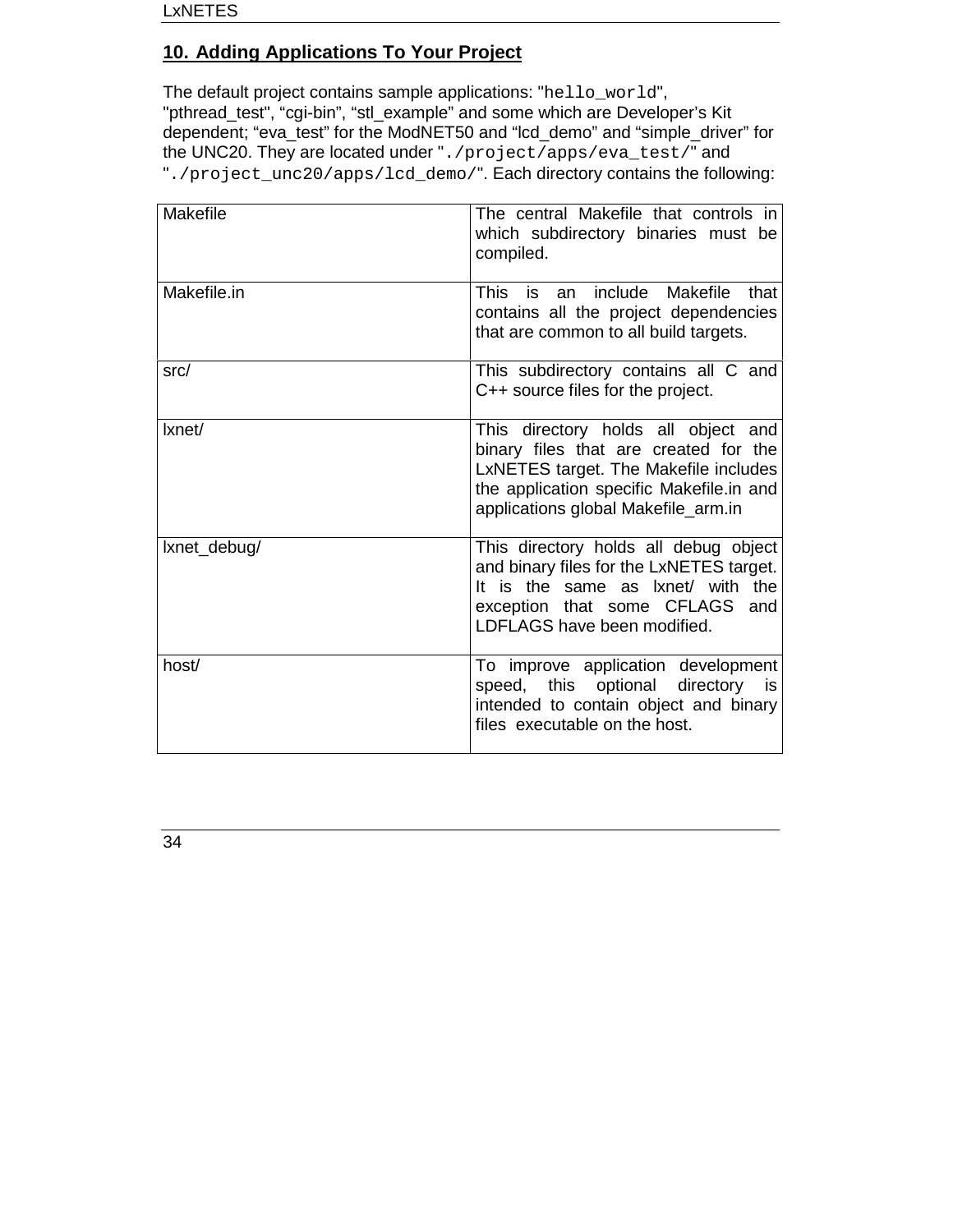Note that "eva\_test" only runs on the target since it uses the target's hardware interfaces, whereas the "hello world" applications run on the target (both in the lxnet/ and lxnet\_debug/ directories) and host.

Note that "Icd demo" only runs on the UNC20 Developer's Kit with an external Character Display connected. The environment variable LCDDISPLAY=yes must be set in order to load the device driver module.

The directories in lxnet and lxnet\_debug contain binaries built with the standard and very compact uClibc-0.9.8. More complex applications using pthreads or network functions will use uClibc-0.9.19. These applications will be much larger than the default ones.

A new application may be added by copying the subdirectory "hello\_world" to a new directory "my\_app" and modifying the well-documented makefiles "my\_app/Makefile" and "my\_app/Makefile.in".

The applications are created in the project directory  $\cdot$ ,  $\gamma$  /project/" with "make build-subdirs".

To include the applications in the rootfs image, the script "./project/build.sh" has to be modified. Open it with an editor and in the function "copy files" add the files you want included.

```
# **** add user files here ****
cp src/eva_test/lxnet/eva_test rootfs/usr/bin
cp src/hello_world/lxnet/hello_cc rootfs/usr/bin
cp src/hello_world/lxnet_debug/hello_c rootfs/usr/bin
cp src/my_app/lxnet/my_app rootfs/usr/bin
```
Then create a new rootfs which will include the applications. Use the script build.sh or refer to section 7.4 RootFS for other means to create rootfs.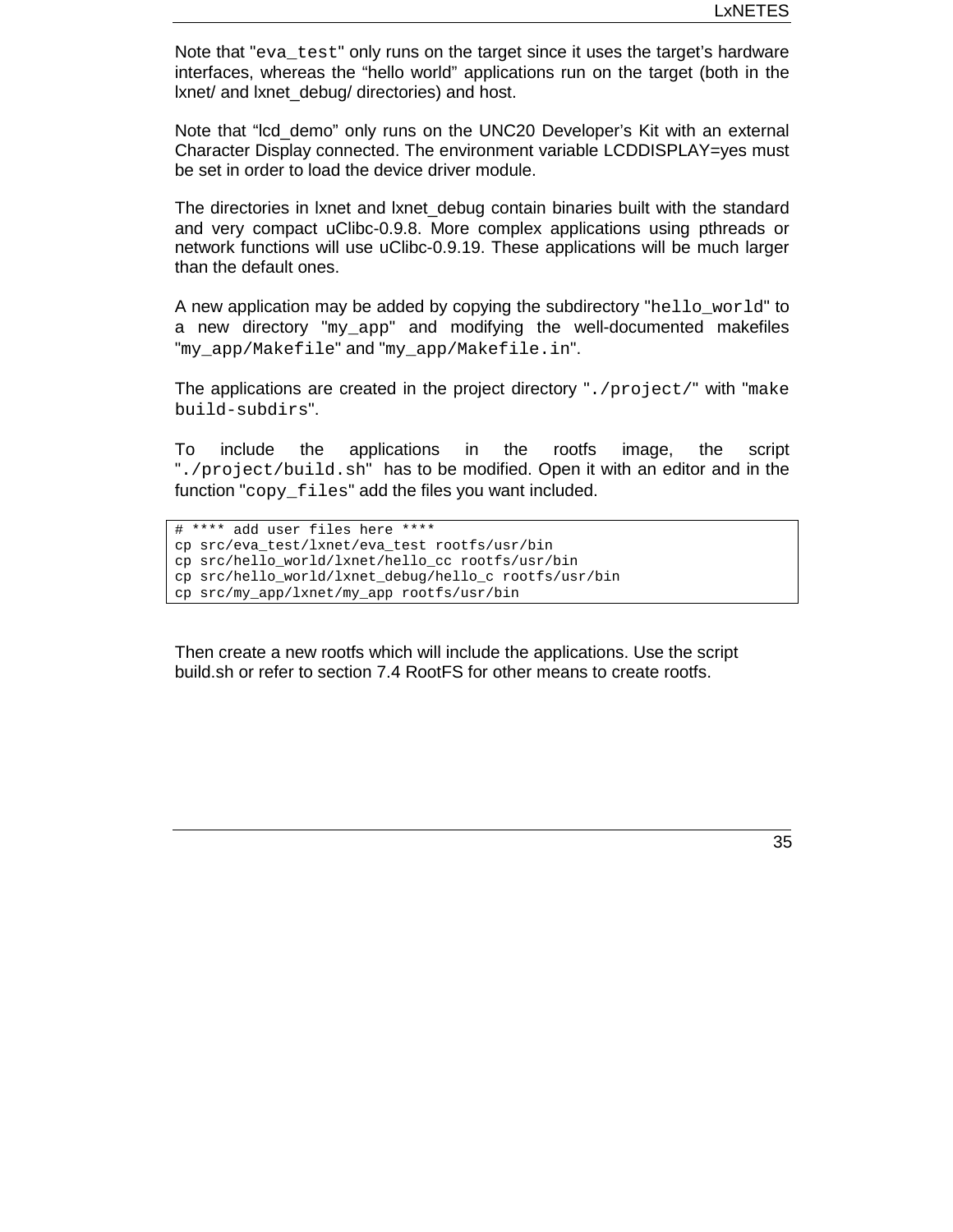# **11. The Kernel Boot Process**

## **11.1. Overview**

The NET+ARM processor begins execution in Flash ROM at address 0x0000\_0000. The first module of the kernel code executed is the bootloader which is entered at start. Control proceeds from start to the other higher-level modules until all initializations are completed and the "init" kernel thread is running. When tailoring the kernel to a specific hardware platform, the implementation-specific files are most likely to require changes, the NET+ARM generic files less likely, the ARM specific file less likely still and the kernel generic files are least likely to require modification. The purpose and function of the modules likely to require modification is documented below.

#### **11.2. Phases**

#### **\_start**

The bootloader code performs four basic functions: configures memory, configures serial debug, relocates kernel to RAM and initializes a temporary stack. The default mapping of memory on the development board is depicted in the table below. Once the memory is mapped correctly, the kernel code and data are relocated to RAM and executed from there. The serial ports are configured for the default baudrate (38400 bps). A temporary stack space is set aside so that the C language kernel routines have temporary variable space available. This temporary stack is only used until memory is sized and then the kernel manages it's own stack space, reclaiming the temporary space. Once all conditions are met, the kernel entry point "start kernel" is called.

| <b>Base Address</b> | <b>Size</b> | <b>Chip Select</b> | Mapped Type                  |
|---------------------|-------------|--------------------|------------------------------|
| 0x02000000          | 0x02000000  | C <sub>S0</sub>    | <b>FLASH ROM</b>             |
| 0x00000000          | 0x02000000  | CS <sub>1</sub>    | <b>SDRAM</b>                 |
| 0x04000000          | 0x02000000  | CS <sub>2</sub>    | <b>SRAM + CAN controller</b> |
| 0x06000000          | 0x02000000  | CS <sub>3</sub>    | Memory mapped IO             |
| 0x08000000          | 0x02000000  | CS <sub>4</sub>    | Memory mapped IO             |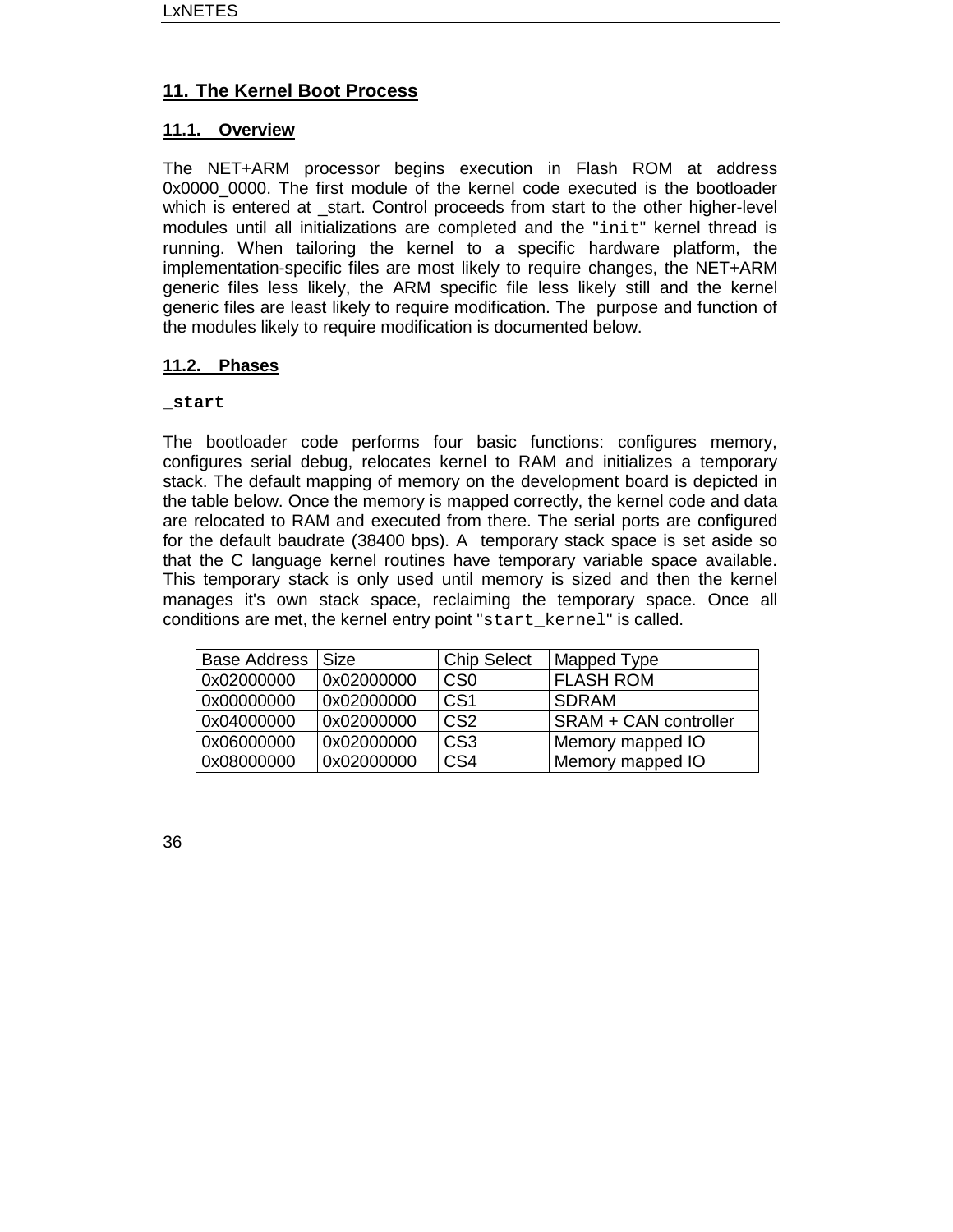#### **setup\_arch**

Once start kernel is called, it immediately calls "setup arch", which is responsible for sizing memory, turning on the kernel serial console, and programming the MAC address into the Ethernet controller. Additionally, "setup\_arch" processes the default values for the kernel which are normally specified on the command line.

**init**

The "init" system thread is the main thread of the Linux kernel. All other processes are started as a result of the "init" thread. Typically the application functionality of the system will be loaded from the file system.

A much more detailed description can be found in the book "Linux Device Drivers" published by O'Reilly.

#### **12. User Boot Process**

Once the kernel has booted and mounted the root file system, the "init" thread can take several paths to start a running system. By default it will look for a program called init ("/sbin/init", "/etc/init") and runs that. If the program init fails or completes it will execute the shell script "/etc/rc". If the rc script completes, the system will spawn a console shell using "/bin/sh". Any of these applications can be customized to achieve the desired functionality.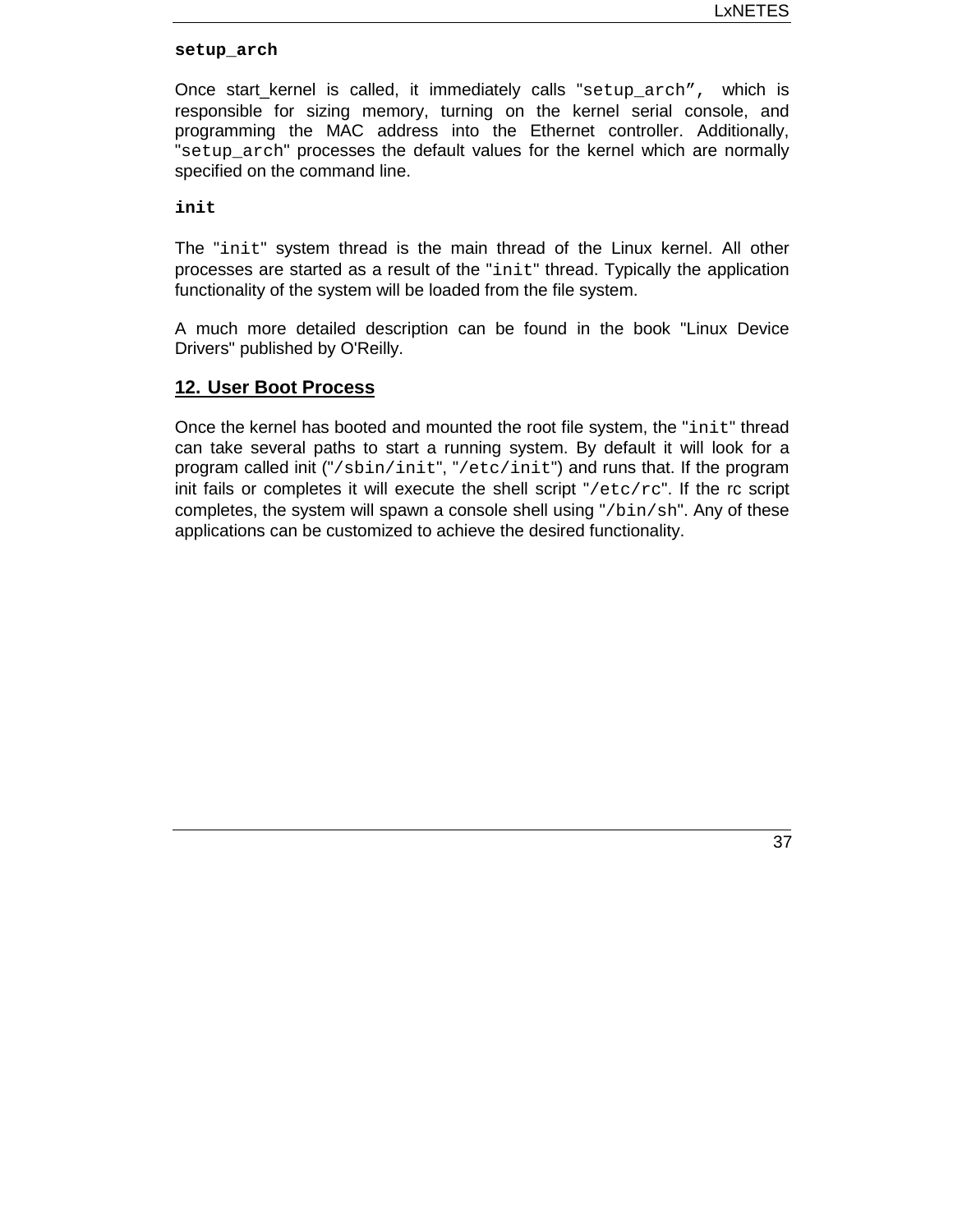# **13. Debugging Applications**

Debugging applications on an MMU-less target is more complicated than debugging on the host. There are two main differences compared to debugging on a host

- The target is debugged remotely via the Ethernet or JTAG port. When using Ethernet this is managed by the gdbserver; when using JTAG, a development tool such as Abatron's BDI2000 is required to connect the host to the JTAG port on the target.
- Virtual addresses are the same as physical addresses in uClinux. Since the host doesn't know the virtual address on the target, the host has to be informed manually about the address relocation using "dbgapp".

# **13.1. Common Setup**

Ensure that there is a working console on ttyS0 and that a second shell is available, either on ttyS1 or via telnet. Then go into the directory "./project/apps/hello\_world/lxnet\_debug" and type "make" to build the debug flat binary "hello  $c$ " and elf binary "hello  $c$ .gdb". Then copy "hello  $c$ " to your "/exports/bootdir/" directory. If the standard makefiles haven't been changed, then this step can be ignored since a debug flat binary "hello\_c" is already in the rootfs on the target in "/usr/bin/".

## **13.2. gdbserver**

The gdbserver, which is included in  $\frac{r}{\text{snr}}$  local/LxNETES/apps/bin", is the preferred method for debugging applications when no JTAG debug tool, such as the Abatron BDI2000, is available. The gdbserver runs on the target and communicates with gdb on the host using the gdb protocol running over serial or Ethernet.

 For example, to debug the "hello\_c" application using gdbserver over the serial interface, enter the following on the target: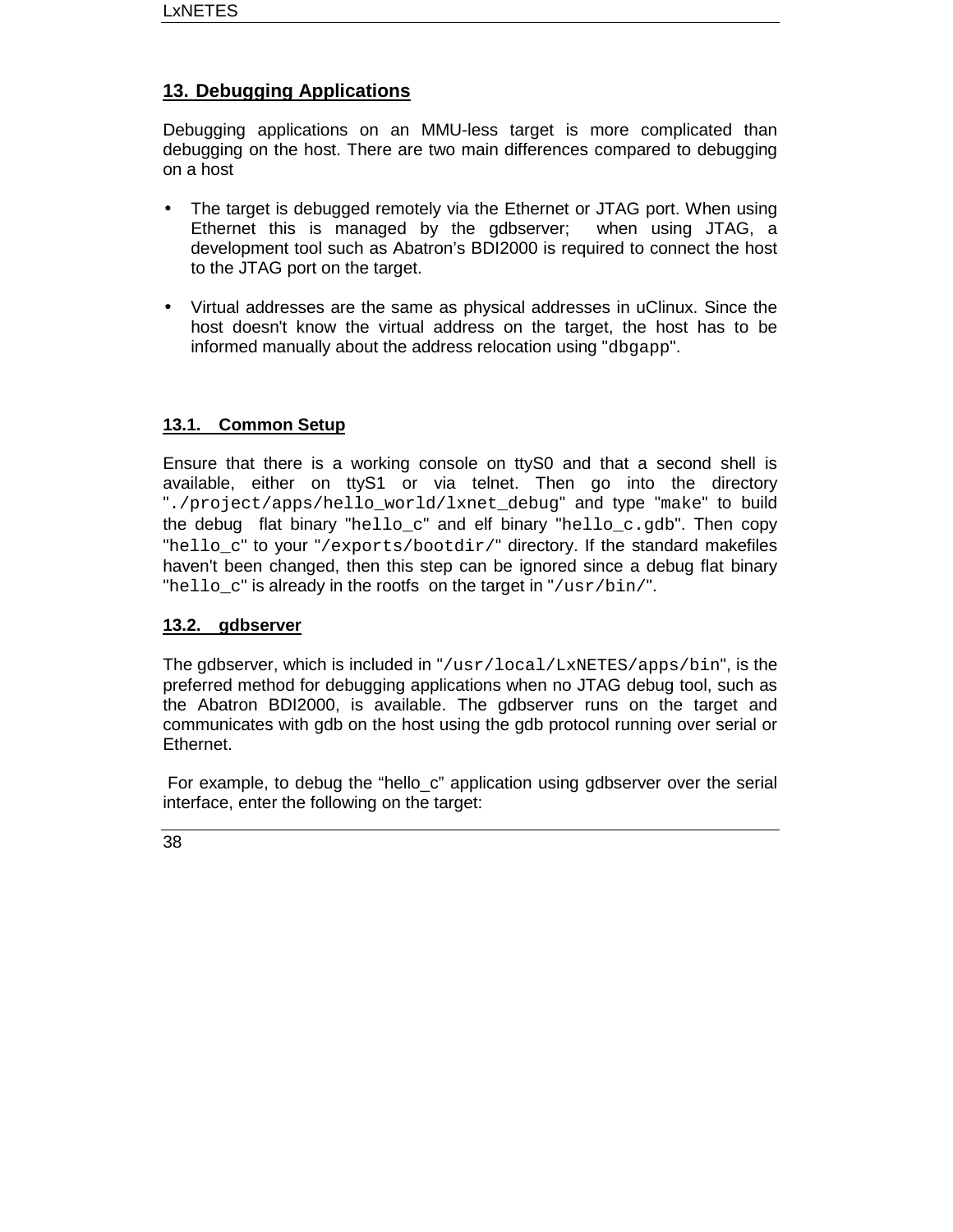```
gdbserver /dev/ttyS1 /usr/bin/hello_c
```
To debug the "hello\_c" application using gdbserver over the Ethernet interface enter the following on the target:

gdbserver 192.168.42.7:2001 /usr/bin/hello\_c

On the host, create the file "gdbinit\_lxnet50" in the directory where your hello c.gdb is, and edit the file so it contains the lines:

```
set remotebaud 38400
target extended-remote /dev/ttyS1
```
if you want to debug via the serial interface, or

```
target extended-remote 192.168.42.7:2001
```
for debugging via Ethernet, where the IP address is that of the target which is connected to the host via Ethernet.

Then on the host the debugger can be started with

```
arm-elf-gdb hello_c.gdb
```
to use the command line debugger, or

```
ddd –debugger arm-elf-gdb hello_c.gdb
```
to use DDD as the graphical user interface to gdb.

Note: On the UNC20 Developer's Kit there is only one serial interface, /dev/ttyS0, which is normally the console. To use gdbserver over this interface the console needs to be disabled. In the file /etc/inittab comment out the line "::respawn:/sbin/agetty /dev/ttyS0 /bin/sh -1".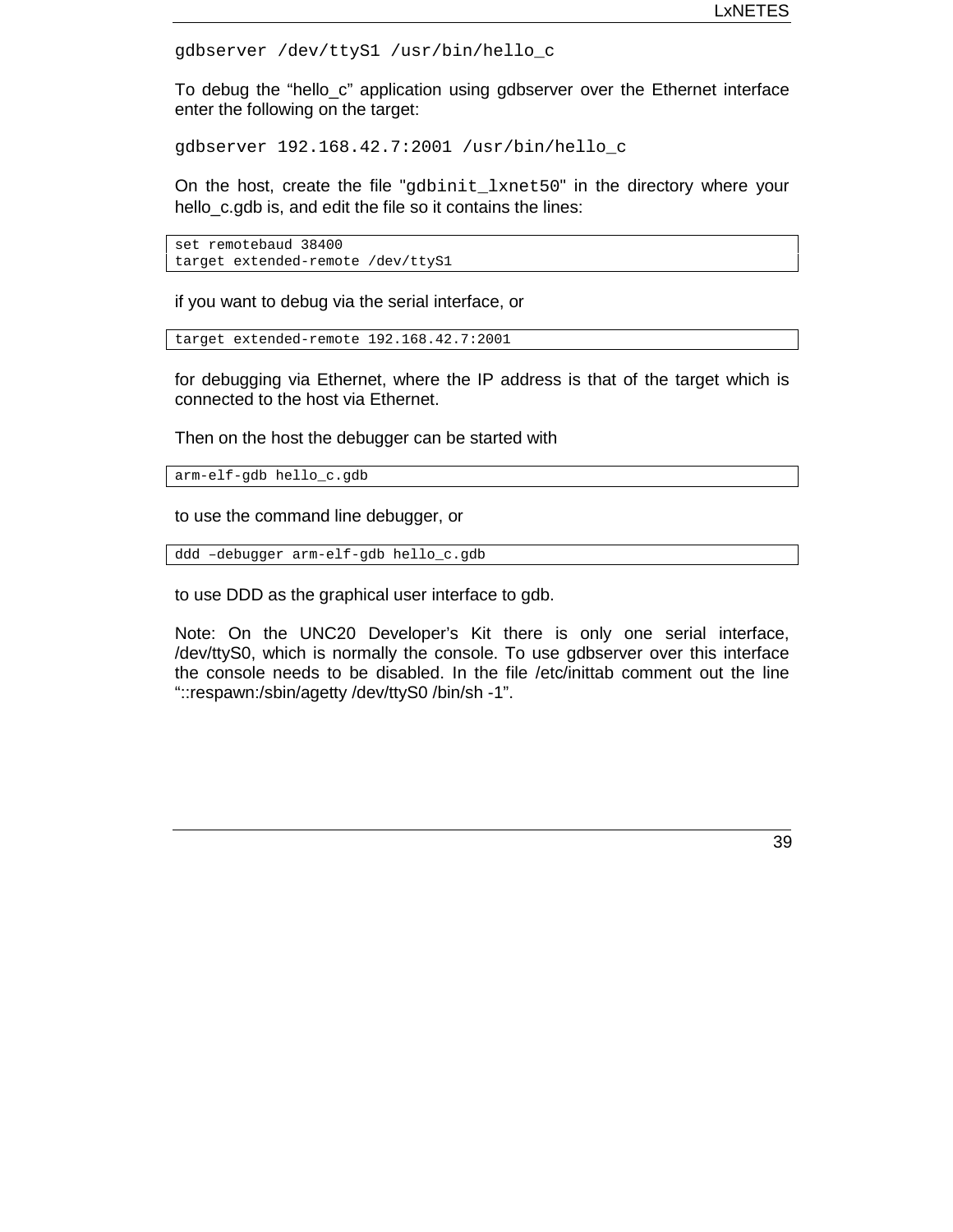# **13.3. Using Abatron's BDI2000**

# **13.3.10. Installation**

If Abatron's BDI2000 is being used for debugging, then some additional configuration files have to be manually installed. They are to be found on the CD in "/software/LxNETES\_abatron.tgz". Please unpack this archive into the tftpboot directory used by the BDI2000 (for example "/tftpboot"). Then configure the BDI2000 to use these settings. For example:

```
$ bdisetup -c -p/dev/ttyS0 -b57 -i192.168.42.113 -h192.168.42.1 -
fabatron/modnet50t.cfg
```
where 192.168.42.113 is the IP address of the BDI2000. The BDI2000 should be connected to the Developer's Kit with the 20-pin JTAG connector.

**Note. When using the BDI2000, make sure that the JTAG Booster is not connected. Both devices use the processor's JTAG interface and must not be connected at the same time. On the UNC20 Developer's Kit, jumper J1 must be inserted in order to use JTAG.**

Then modify the configuration file "~/.gdbinit\_lxnet50" for "arm-elf-gdb" to contain the following line:

target remote 192.168.42.113:2001

If available, this file is automatically read by "arm-elf-gdb" on startup and connects the debugger to the BDI2000.

# **13.3.11. Debugging**

Launch the application to be debugged, here " $h$ ello\_c", either from the rootfs or with "nfs/hello\_c" from the host. **Don't press enter yet**.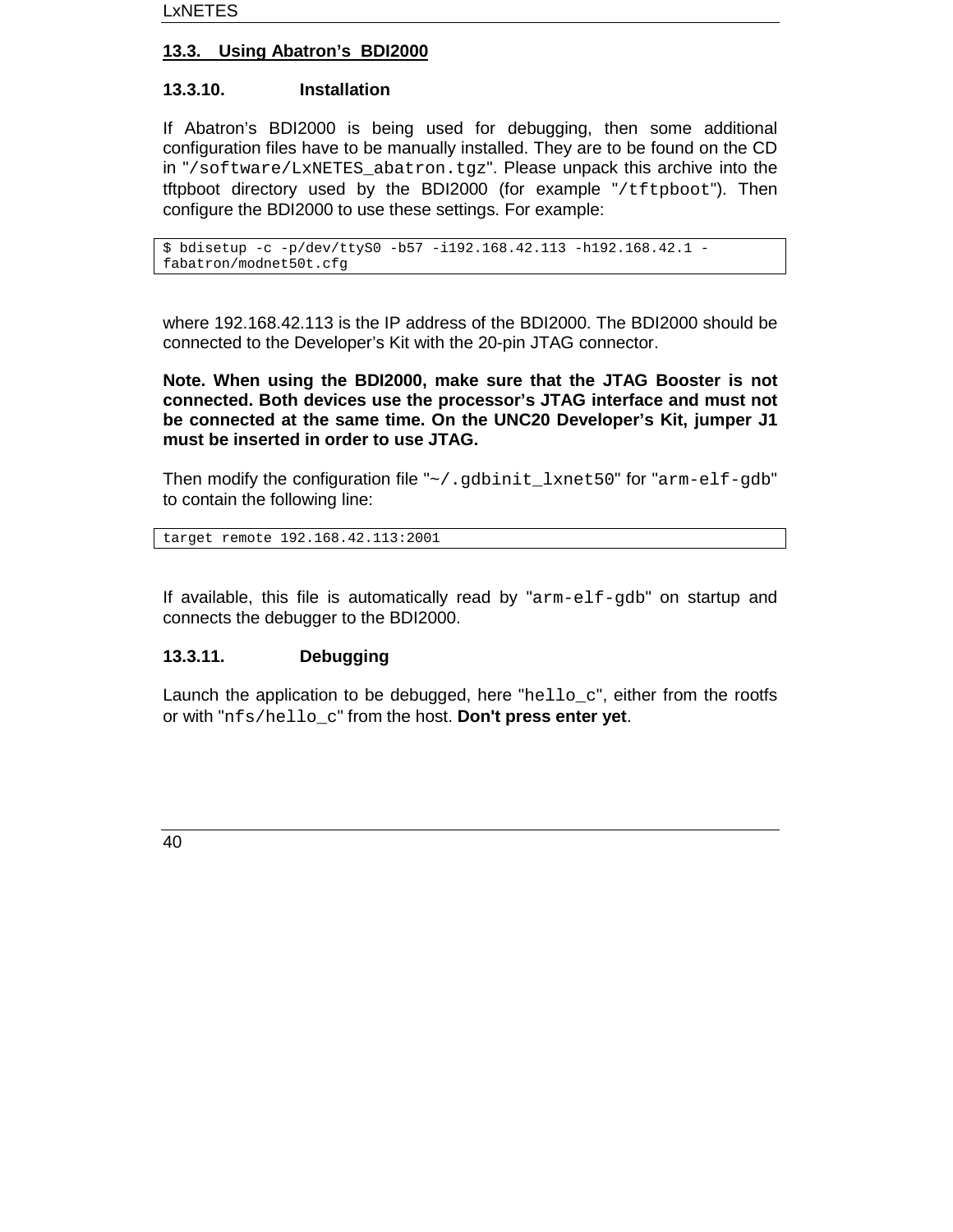. mend

| Seyon Terminal Emulator                                                                                                                                                                                                                                                                                                                                                                                                                                                                                                                                                                                                                                                                                                                                                                             |
|-----------------------------------------------------------------------------------------------------------------------------------------------------------------------------------------------------------------------------------------------------------------------------------------------------------------------------------------------------------------------------------------------------------------------------------------------------------------------------------------------------------------------------------------------------------------------------------------------------------------------------------------------------------------------------------------------------------------------------------------------------------------------------------------------------|
| host=192.168.42.7, domain=, nis-domain=(none),<br>bootserver=192.168.42.1,                                   rootserver=192.168.42.1,        rootpath=<br>NET4: Unix domain sockets 1.0/SMP for Linux NET4.0.<br>VFS: Mounted root (cramfs filesystem) readonly.<br>Mounted devfs on /dev<br>console=/dev/console<br>init started: BusyBox v0.60.3 (2002.10.11-11:41+0000) multi-call binary<br>Starting pid 9, console /dev/console: '/etc/init.d/rcS'<br>Setting hostname<br>Mounting other filesystems<br>Mounting 192,168,42,1:/exports/192,168,42,7 to /nfs<br>Starting pid 22, console /dev/console: '/sbin/inetd'<br>Starting pid 23, console /dev/console: '/sbin/thttpd'<br>Starting pid 24, console /dev/console: '/sbin/agetty'<br>Starting pid 25, console /dev/console: '/sbin/agetty' |
| BusyBox v0.60.3 (2002.10.11-11:41+0000) Built-in shell (msh)<br>Enter 'help' for a list of built-in commands.                                                                                                                                                                                                                                                                                                                                                                                                                                                                                                                                                                                                                                                                                       |
| # hello c<br>Please press enter.                                                                                                                                                                                                                                                                                                                                                                                                                                                                                                                                                                                                                                                                                                                                                                    |
|                                                                                                                                                                                                                                                                                                                                                                                                                                                                                                                                                                                                                                                                                                                                                                                                     |

 $\overline{1}$ 

Now, on the second shell (ttyS1 or telnet session), run "dbgapp" to get the address information.

```
\equiv Seyon Terminal Emulator <2> \equivH.
                                                                          1-1-1-
BusyBox v0.60.3 (2002.10.11-11:41+0000) Built-in shell (msh)
Enter 'help' for a list of built-in commands.
# dbgapp hello_c
hello_c (pid=26); add-symbol-file hello_c.gdb 0xdfc040 -s .data 0xdfde50 -s .bss|
0xdfff68
\ddagger
```
On the host in the "lxnet\_debug/" directory, run "arm-elf-gdb". This reads the file "~/.gdbinit\_lxnet50" and connects to the BDI2000, so the target is now stopped, probably somewhere in the kernel code (if the initial connection fails, then the BDI2000 needs to be reset).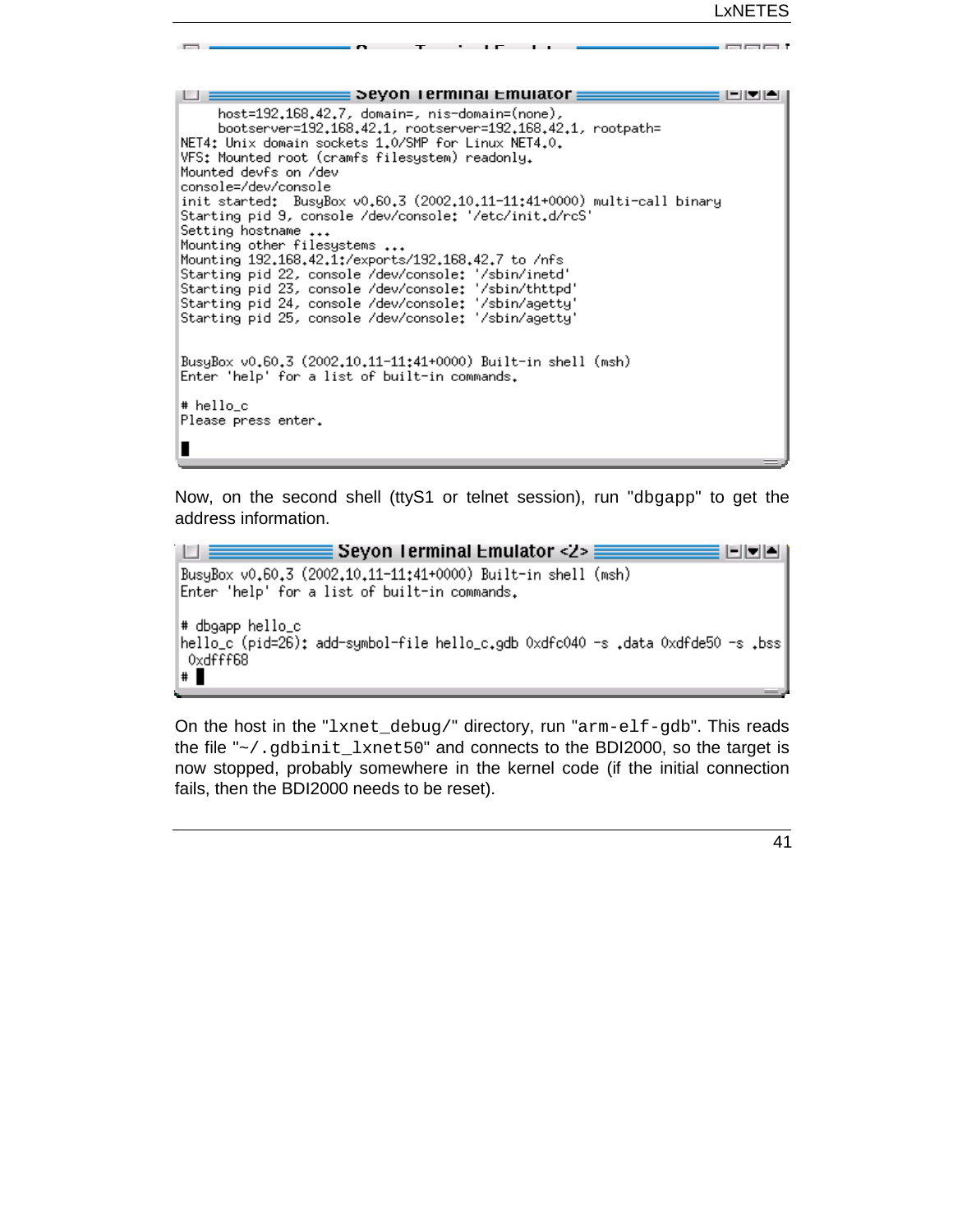LxNETES

Now copy the output from "dbgapp", beginning with "add-symbol-file", to the gdb input line and press enter. Confirm changing of address relocation with "y" (this question is avoided when the file "~/.gdbinit\_lxnet50" contains the line "set confirm off").

Set a breakpoint with "br printMessage" which is the next command executed after waiting for input (as of "../src/hello\_c.c"). Continue execution on the target with "c". Now, on ttyS0 press Enter so the application can continue. The debugger now stops and you may inspect variables and step through the code.

```
D >forkis!project: /targets/ewp/build/project/src/hello world/lxnet - Shell DDA
mpietrek@forkis!project;/targets/ewp/build/project/src/hello_world/lxnet_debug$
arm-elf-gdb
GNU gdb \bar{5}.2.1
Copyright 2002 Free Software Foundation, Inc.
GDB is free software, covered by the GNU General Public License, and you are
welcome to change it and/or distribute copies of it under certain conditions.
Weicome to change it and/or discribute copies of it under certain conditions<br>Type "show copying" to see the conditions.<br>There is absolutely no warranty for GDB. Type "show warranty" for details.
This GDB was configured as "--host=i686-pc-linux-gnu --target=arm-elf".
0 \times 00003 fac in ?? ()
(gdb) add-symbol-file hello_c.gdb 0xdfc040 -s .data 0xdfde50 -s .bss 0xdfff68
add symbol table from file "hello_c.gdb" at
         .text_addr = 0xdfc040
         .data_addr = 0xdfde50
          \frac{1}{2} bss_addr = 0xdfff68
(y \text{ or } n) y
Reading symbols from hello_c.gdb...done.
(gdb) br printMessage
Breakpoint 1 at 0xdfc068: file ../src/hello_c.c, line 28.
(gdb) c
Continuing.
Breakpoint 1, printMessage (str=Oxadfde64 <Address Oxadfde64 out of bounds>)
    akpoint 1, printmessage<br>at ../src/hello_c.c:28<br>{
28.
(gdb) n
29.
                   printMessageUsed++;
(gdb) print printMessageUsed
$1 = 1(gdb)
```
When the debug session has ended, don't quit " $arm$ - $eff$ -gdb" from the command line but kill the "arm-elf-gdb" process to keep the target running.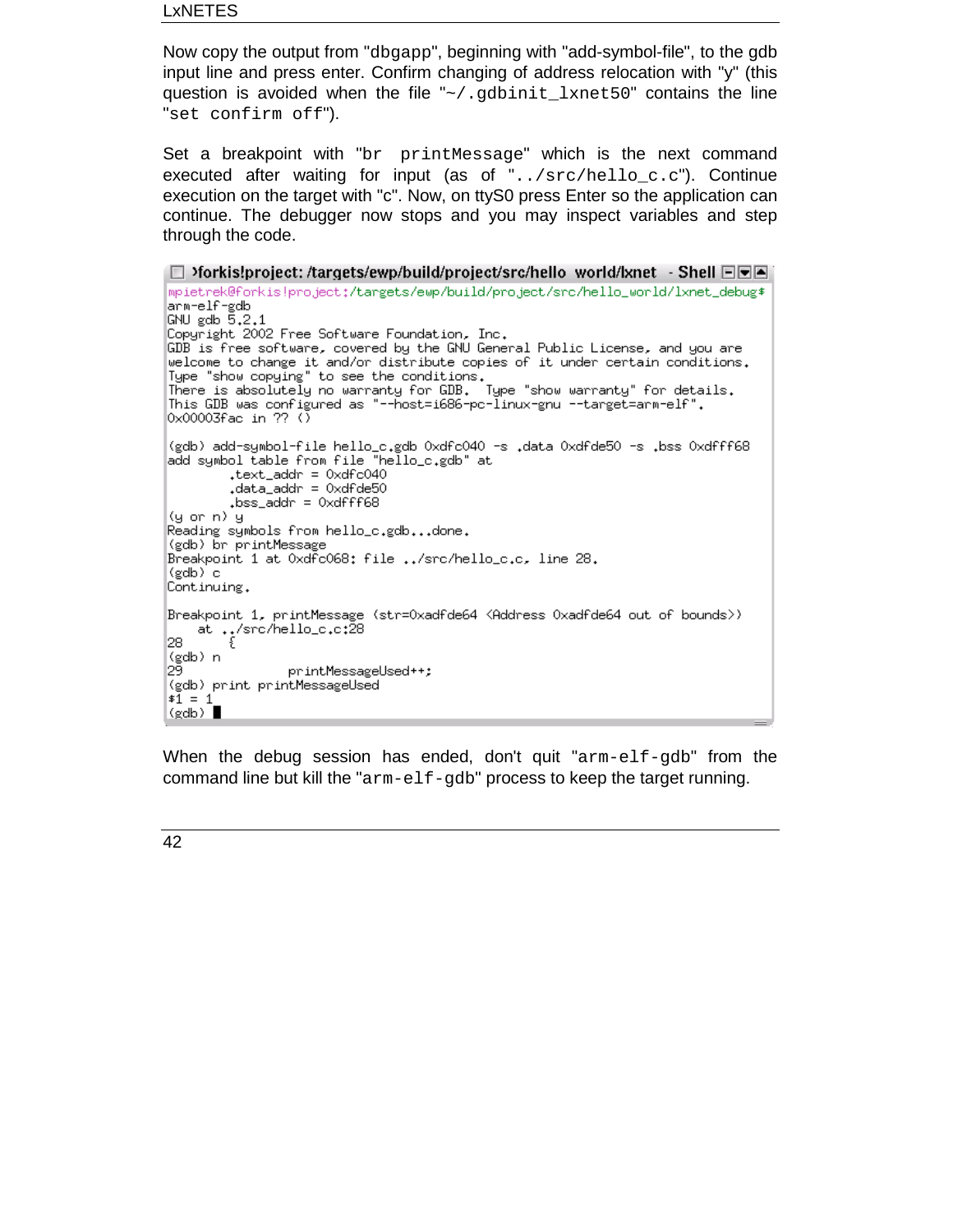## **14. Building The Toolchain**

If a full installation has been performed, it is possible to rebuild the compiler toolchain, the target libraries, the applications and some helper applications on the host. This should only be necessary if

- there are library incompatibilities between the installation host and the prebuilt binaries
- the development host is not an x86-based system
- patches must be installed for the toolchain, the libraries or the applications
- the busybox has to be reconfigured to support different "applets"

The compilation may be started by entering:

```
$ cd /targets/LxNETES/ewp/LxNETES
$ . LxNET.sh
Starting LxNETES Configuration
[...]
$ make
```
This will use the directory "/targets/LxNETES/ewp/build" for compilation and after that will install the toolchain, libraries and applications to "/usr/local/arm-elf" and "/usr/local/LxNETES". The contents of these directories are not erased first.

In addition, the default project image and rootfs will be created in "/targets/LxNETES/ewp/build/project".

The compilation error messages will be logged in the file "build.log" which should be sent to FS Forth-Systeme GmbH if errors have occurred (support@fsforth.de).

After building, the distribution package files can be installed in a different directory, eg. for creating a CD image, by entering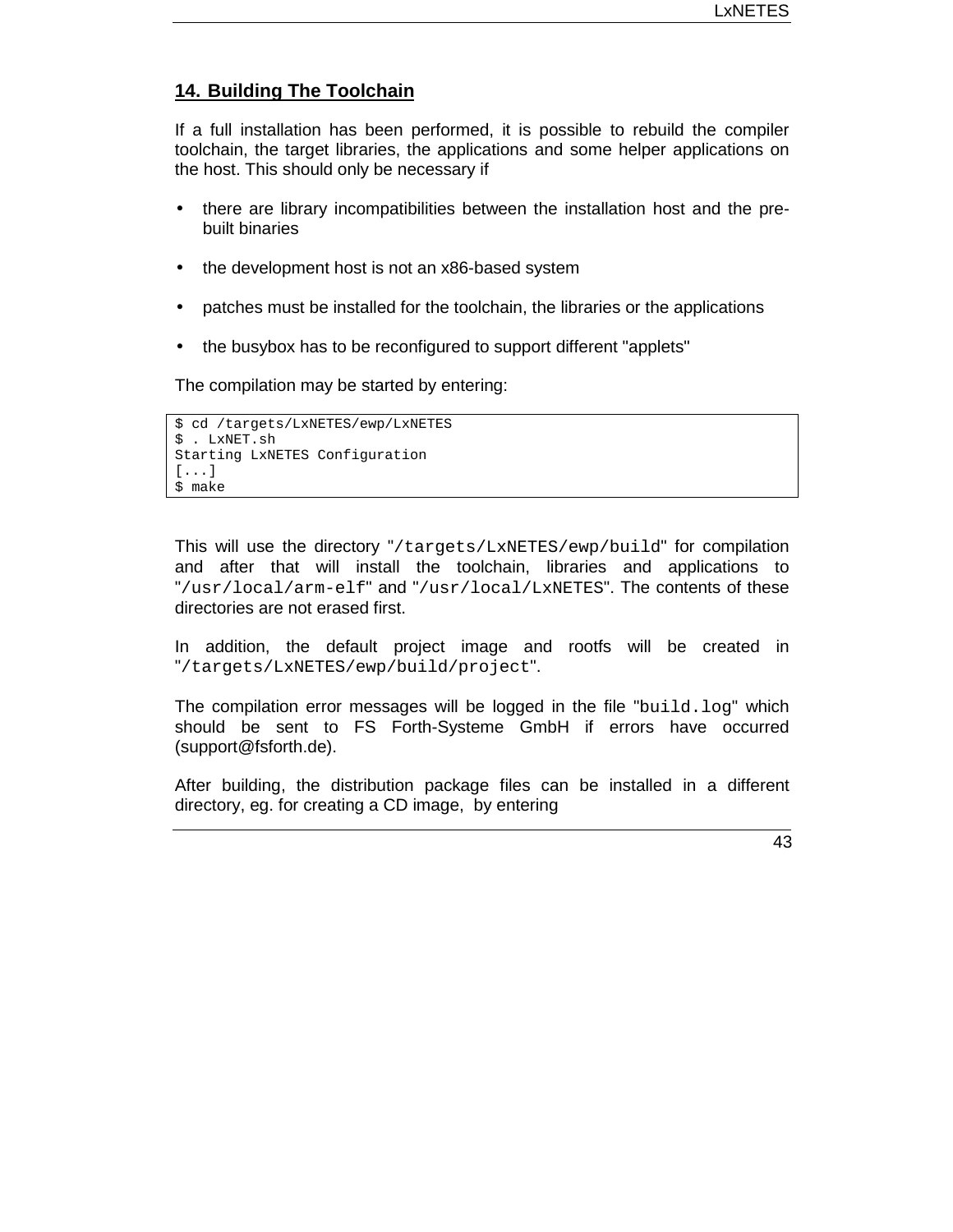```
$ ./build.sh install /targets/install
*** Installing packages to /targets/install/software ****
[...]
\ddot{\mathsf{s}}
```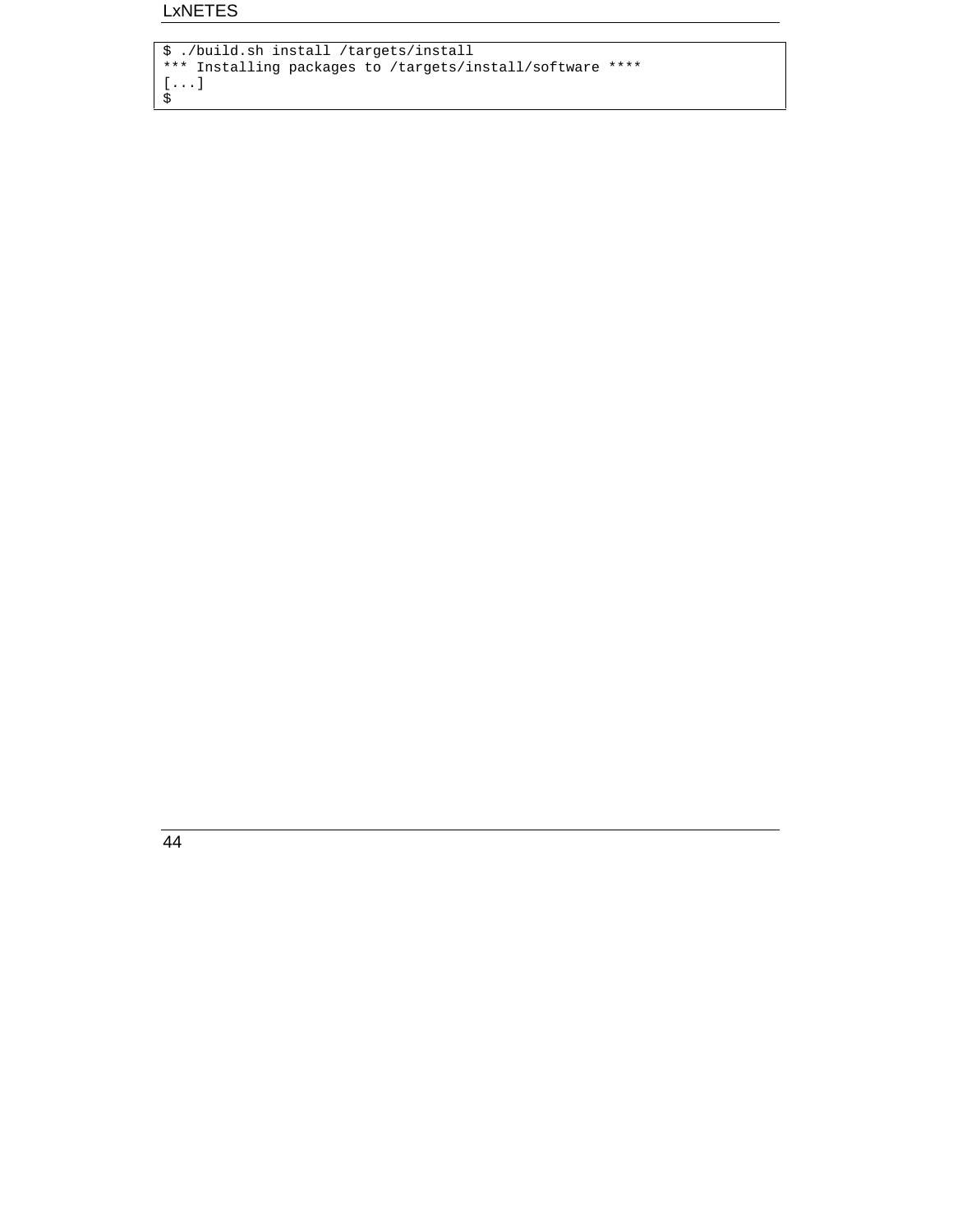#### **15. Applications**

All applications except "eeprom", "update\_flash" and "dbg\_app" are standard Linux applications. The detailed documentation on them is located in the "/targets/LxNETES/build/apps" directory which will only be present if you have done a full installation and build, so the alternative is to unpack this by hand. The following short descriptions explain only the most common uses.

#### **15.1. busybox**

The "busybox" includes all standard shell applications like "cat", "chmod", "echo", "mount", "sh" and some more. They are all linked into one static application to save flash memory, at the cost of a larger RAM footprint for each application, so this is not recommended for daemons.

LxNETES has stripped off the less important applications in order to obtain a small busybox binary. But the user may change that by modifying "apps/busybox-0.60.3/Config.h" and using that binary instead of the precompiled one.

#### **15.2. eraseall**

"eraseall" from the MTD utils has been added to the busybox. It erases a full flash partition, for example "eraseall /dev/mtd/1" erases the kernel partition.

```
Usage: eraseall flash_device [-q]
eraseall erases a flash partition.
Options:
 -q, --quiet don't display progress messages
     --silent same as --quiet
      --help display this help and exit
      --version output version information and exit
```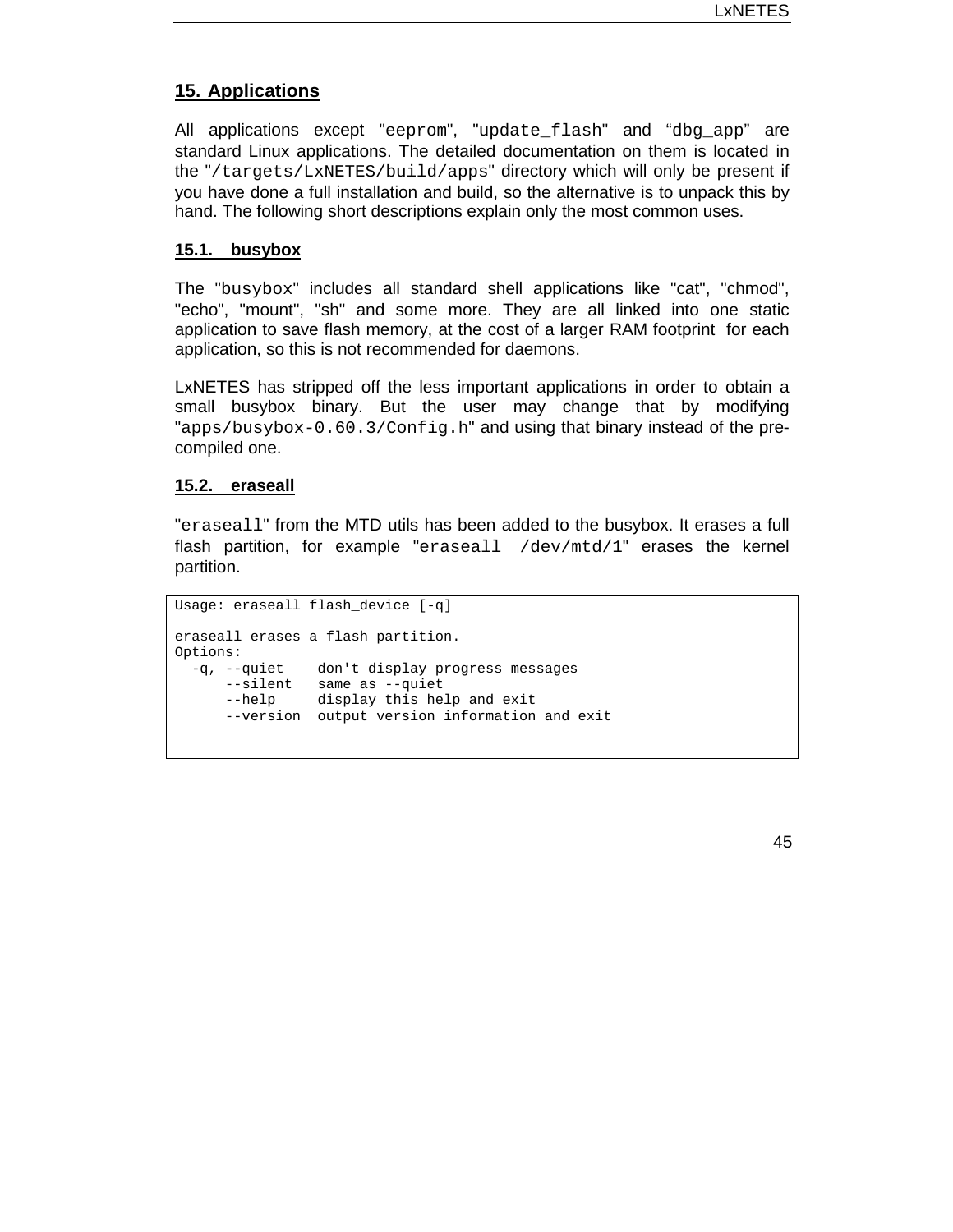# **15.3. telnetd**

A simple telnet daemon is launched by "inetd" as configured in "/etc/inetd.conf". No usernames and passwords are used for login.

# **15.4. inetd**

"inetd" launches other network daemons in case someone wants to connect to it. This way only those network daemons are running that are really being used. It is configured by the file "/etc/inetd.conf"

# **15.5. thttpd**

A small and simple web server. It cannot be launched by "inetd", therefore it is launched from "/sbin/init" after each reboot. This can be turned off in the file "/etc/inittab".

# **15.6. ftp server**

The troll-ftpd, which provides anonymous login, is available and per default is started by "/etc/inetd.conf".

#### **15.7. ftp client**

In order to have access to network services without NFS having to be enabled, the ftp client program can be installed on the target for use by the console or by telnet.

As the ftp client is still very large, it is not copied to the root file system per default. To enable this, edit the file "build.sh" in the project directory and uncomment the line

#cp \$LXNETES\_APPS\_PATH/bin/ftp rootfs/bin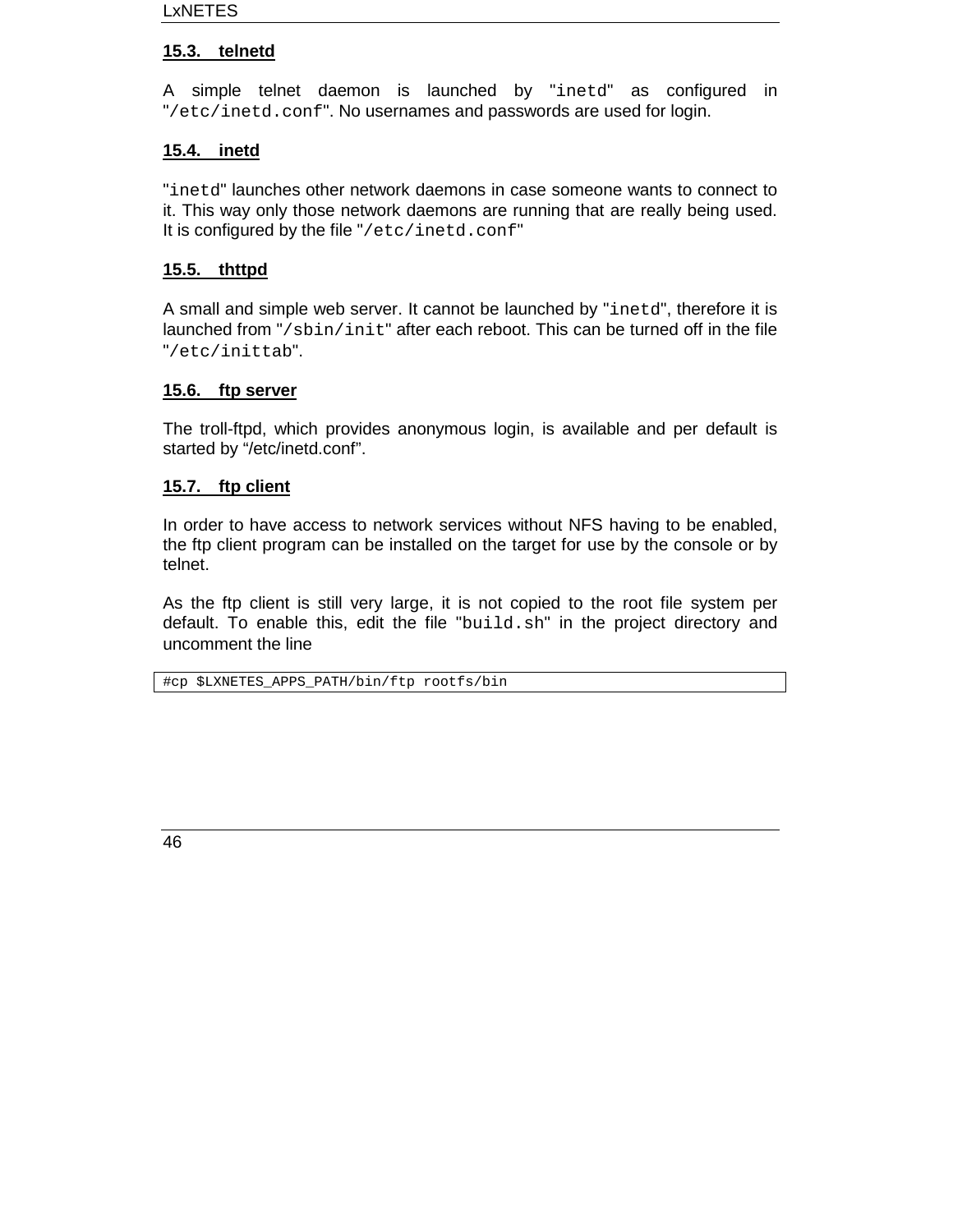#### **15.8. eeprom**

This tool is used to display or modify the contents of the EEPROM. If used without any arguments, it displays the contents. Otherwise it modifies the given fields in the EEPROM.

eeprom [-d yes|no] [-m mac] [-i ip] [-g ip] [-n ip] [-s ip] [-e env] [-a env] [-x env] [-c mode] [-r app] eeprom v1.2 Copyright FS Forth-Systeme GmbH. Dumps or modifies the contents of the builtin EEPROM Options: -d : enable DHCP (yes|no) -m : set MAC address (xx:xx:xx:xx:xx:xx) -i : set IP address (ddd.ddd.ddd.ddd) -g : set gateway IP address (ddd.ddd.ddd.ddd) -n : set DNS IP (ddd.ddd.ddd.ddd) -s : set subnet mask (ddd.ddd.ddd.ddd) -c : configures the ethernet mode (auto (<br/>(<br/>ebps>:<duplex>)) mode for either auto-negotiation or <bps>:<duplex> mode with <bps> is one of "10" or "100" and <duplex> is "half" or "full" -e : stores the environment variables in EEPROM -a : appends the environment variables to EEPROM -x : removes the environment variable starting with apps from EEPROM -r : reads the environment variables from EEPROM and runs the application

It is also possible to store environment variables in the EEPROM with the option "-e". An empty string as argument will clear existing environment variables, otherwise the specified environment variables are stored. Multiple environment variables are separated with "\a". Note that for the shell "\" must also be masked with "\".

So to store two environment variables *NFSMOUNT* and *JFFSMOUNT*, use

eeprom -e "NFSMOUNT=192.168.42.1:/exports/192.168.42.7\\aJFFSMOUNT=yes"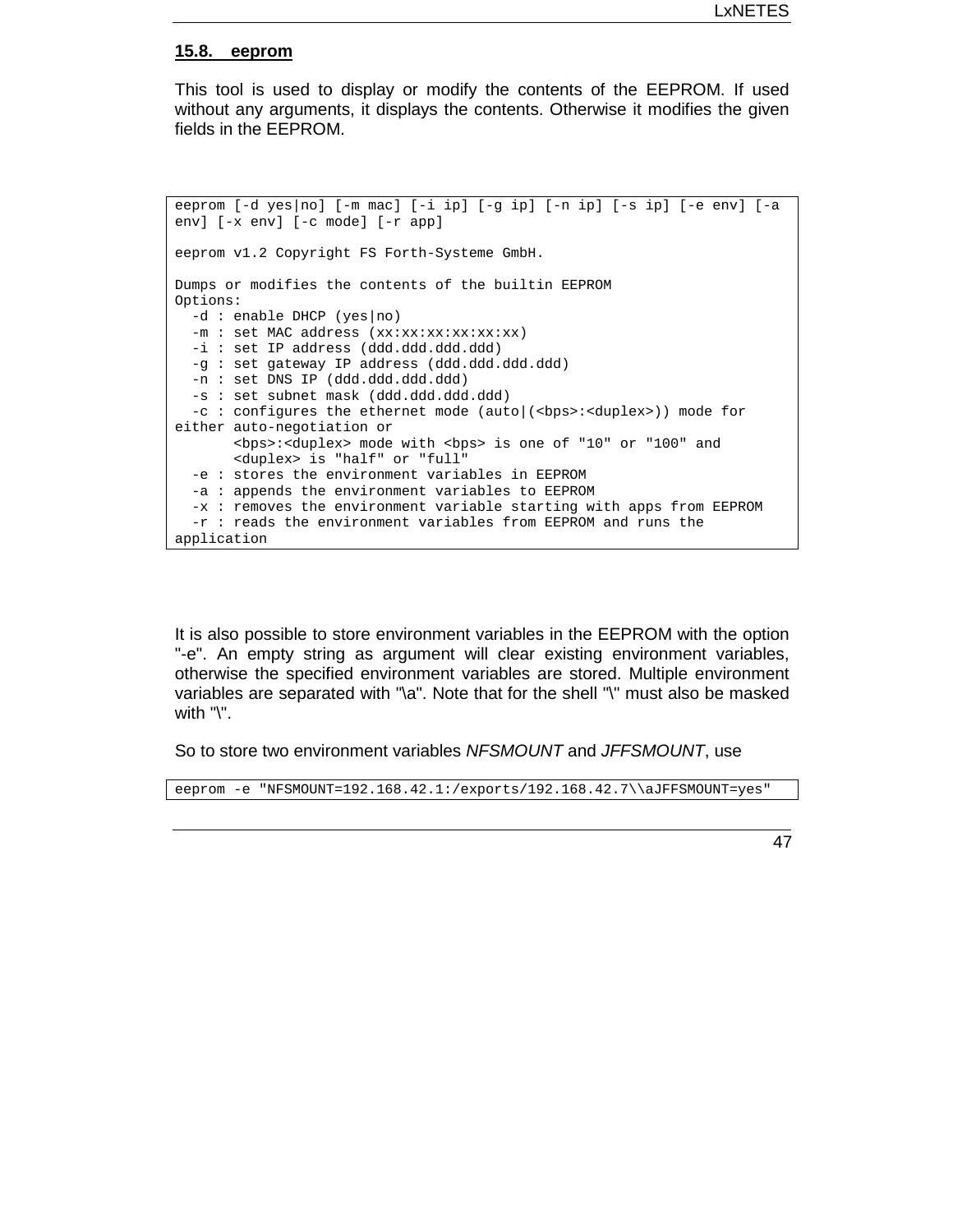The environment variables may be used by running "eeprom  $-r$  <script>" where "script" is a shell script or an application using those environment variables. This is necessary since a process cannot modify the environment variables of the process which has called it.

#### **15.9. update\_flash**

This tool provides an interface to update the flash. It may flash one or more partitions, independent of whether devfs is used or not. It checks whether the images fit into the partitions, optionally copies them from the network to a temporary directory and may reboot the target.

The command line syntax is

```
#update_flash
BusyBox v0.60.3 (2003.03.14-12:32+0000) multi-call binary
Usage: update_flash [-f] [-v] [-r] [-q] [-c] [-t dir] <file> <part>
[<file> <part>]
update_flash v1.1 Copyright FS Forth Systeme GmbH.
Copies one or more files to flash partitions
The partitions are erased before doing the copy and the filesize
is being checked
 -f : erases the complete flash partition
 -v : verify copying
 -r : reboot after copying the files
 -t : copy file to temp directory before doing an erase
 -q : quick mode, copy only sectors modified
 -c : create a 32-bit checksum and print it
 file : file to be copied to flash
 part : flash partition to be copied to (only number)
#
```
To copy a JFFS2 image to a flash partition it is recommended to use "-f" in order to erase the full partition. Otherwise it may be omitted and will save erase time.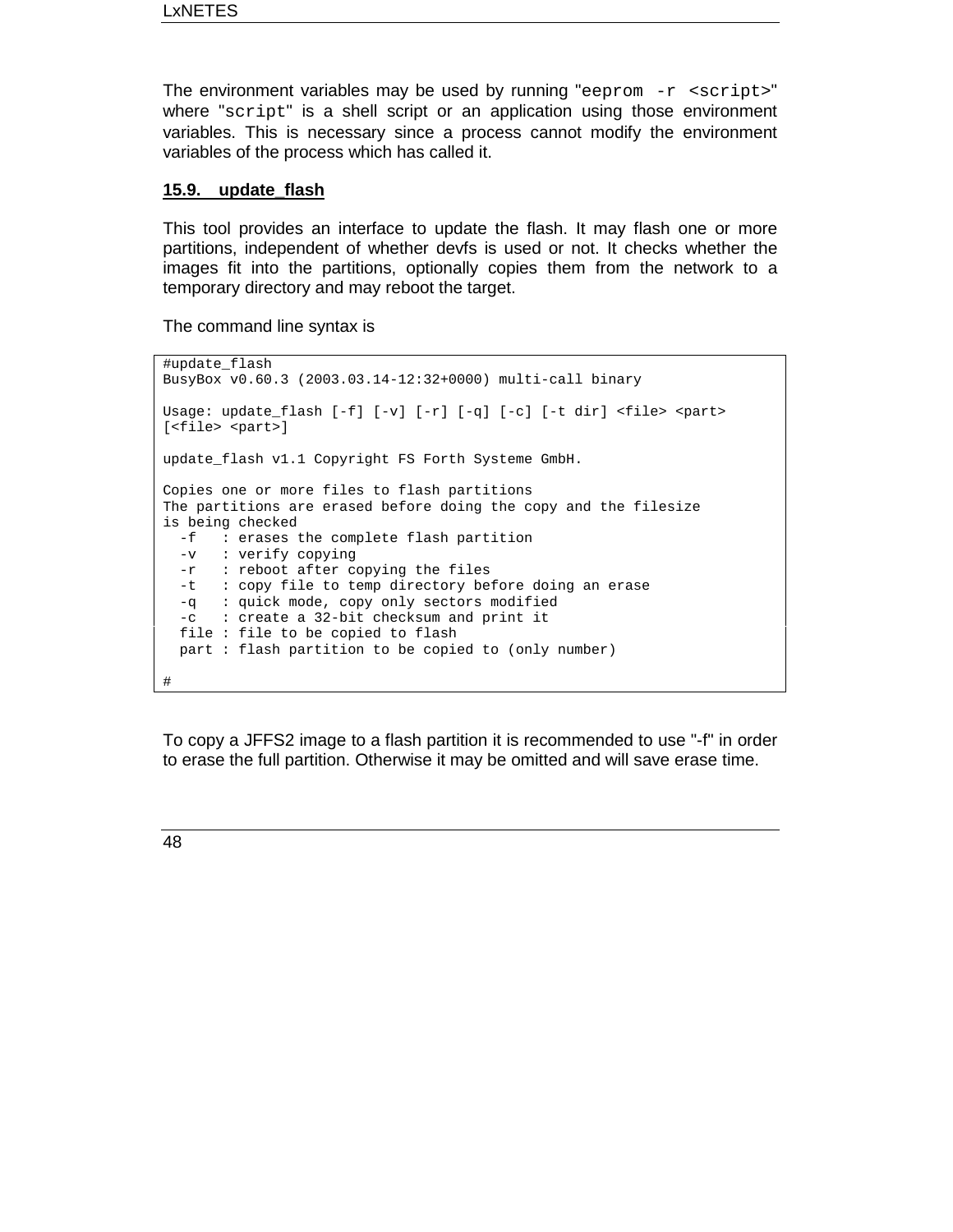#### **15.10. dbgapp**

"dbgapp" prints all process information that is necessary to tell gdb how to remap debug binaries of the application. The only accepted parameter is the process name (without the path).

For example:

```
# dbgapp hello_c
hello_c (pid=28): add-symbol-file hello_c.gdb 0xe84040 -s .data 0xe85e50
-s .bss 0xe87f68
```
pid is the process id of the application, all text after the colon must be copied and pasted to the "arm-elf-gdb".

#### **15.11. hello\_c**

This is a sample "hello world" C application that has been compiled with debugging enabled. It just waits until ENTER is pressed and then exits. This application is included in the project under "./project/src/hello\_world/src/hello\_c.c"

#### **15.12. hello\_cc**

This is a sample "hello world" C++ application. It creates some static and dynamic instances and tests exception throwing. The source is stored under "./project/src/hello\_world/src/hello\_cc.cc".

#### **15.13. Watchdog**

The watchdog device driver is a module and will be loaded if the environment variable WATCHDOG=yes is set. The factory default sets the watchdog timeout to 10s after which a reset is generated.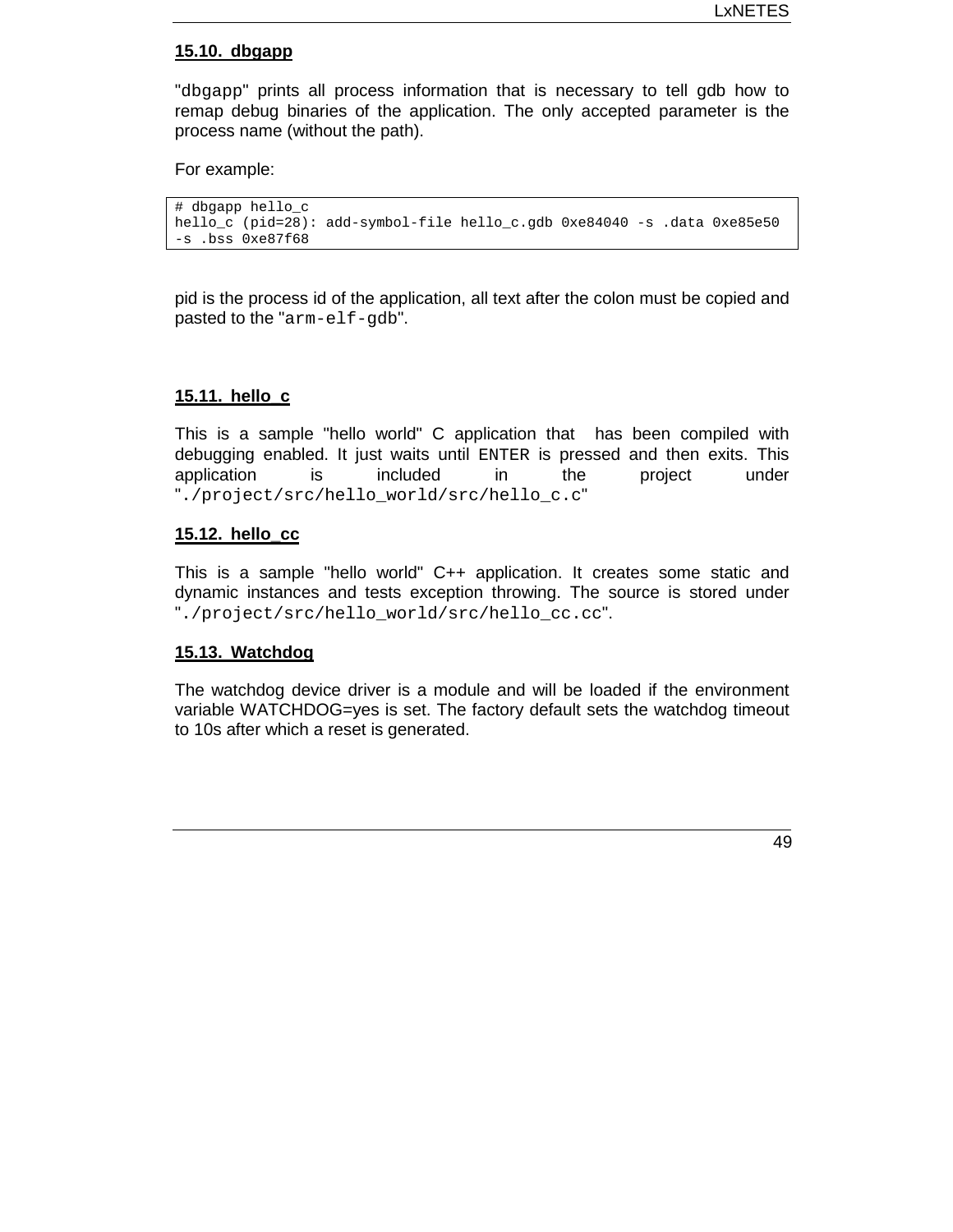## **15.14. Date and Time**

The date and time can be set with the command "date –s MMDDHHMMYYYY". For example, "date –s 032109502003" sets date and time to March 21, 2003 09:50. This time can then be stored in the Real-Time Clock (RTC) on the ModNET50 module with the command "hwclock –systohc".

#### **15.15. LCD Demo**

The UNC20 Developer's Kit has a header which allows a simple character display, e.g. 20 chars by 2 lines, to be connected. LxNETES contains a device driver module which is loaded if the environment variable LCDDISPLAY=yes is set.

#### **15.16. PPP**

PPP support is a relatively large application at 280kB.

The pppd just needs to be started with the following command on the host:

#pppd crtscts lock 192.168.41.1:192.168.41.7 /dev/cua0 115200

and the following command on the target:

#pppd crtscts lock 192.168.41.7:192.168.41.1 /dev/ttyS0 115200

Where 192.168.41.7 is the desired IP address on the target (note that this should be a different IP address to that used on the Ethernet interface) and /dev/ttyS0 is the serial interfac used on the target. On a UNC20 this will be /dev/ttyS0 since there is only one assembled. It is therefore best to disable the console on this serial interface by commenting out the following line in /etc/inittab "::respawn:/sbin/agetty /dev/ttyS0 /bin/sh –1"

Once a connection has been established, it is possible to ping the host from the target and vice-versa.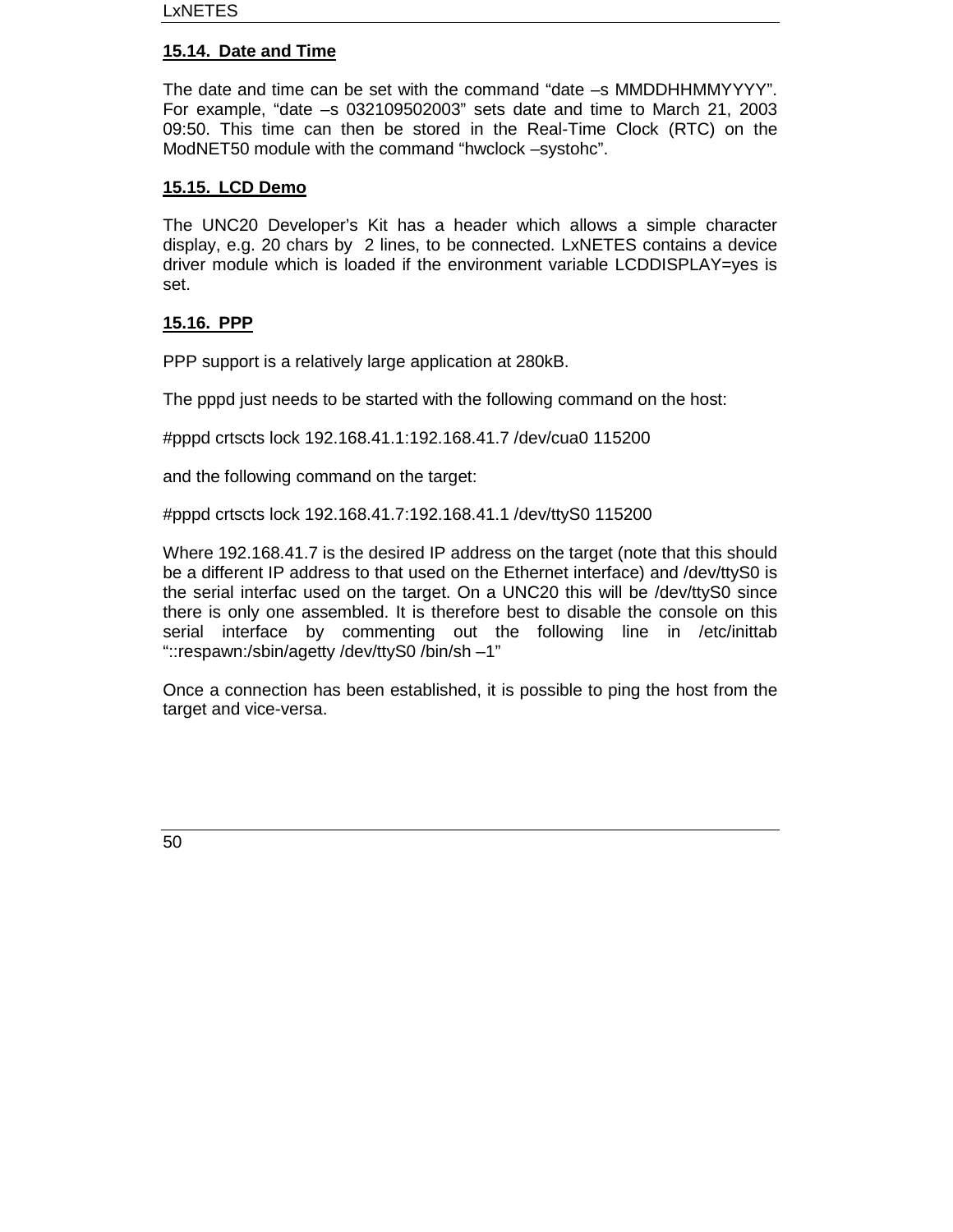# **16. What's new in LxNETES v2.3?**

#### **16.1. New Features**

Added support for a new target, the Digi Connect 50.

Added basic support for the UNCBAS\_FP baseboard.

Added a rescue image for the UNC20 project.

Flash can be used instead of serial EEPROM.

Standard Template Library (STL) supported, which includes support for iostreams.

#### **16.2. Minor Enhancements**

The update\_flash routine has an option to calculate and print a 32-bit checksum.

# **17. What's new in LxNETES v2.2?**

#### **17.1. New Features**

Added support for UNC20 rev.1 (P/N 352 and 355). Code starts in big-endian mode and switches to little-endian.

PPP support now enabled

nohup added

CGI progam display added to thttpd

rdate now included in busybox

More than 1 telnet connection allowed to telnet daemon.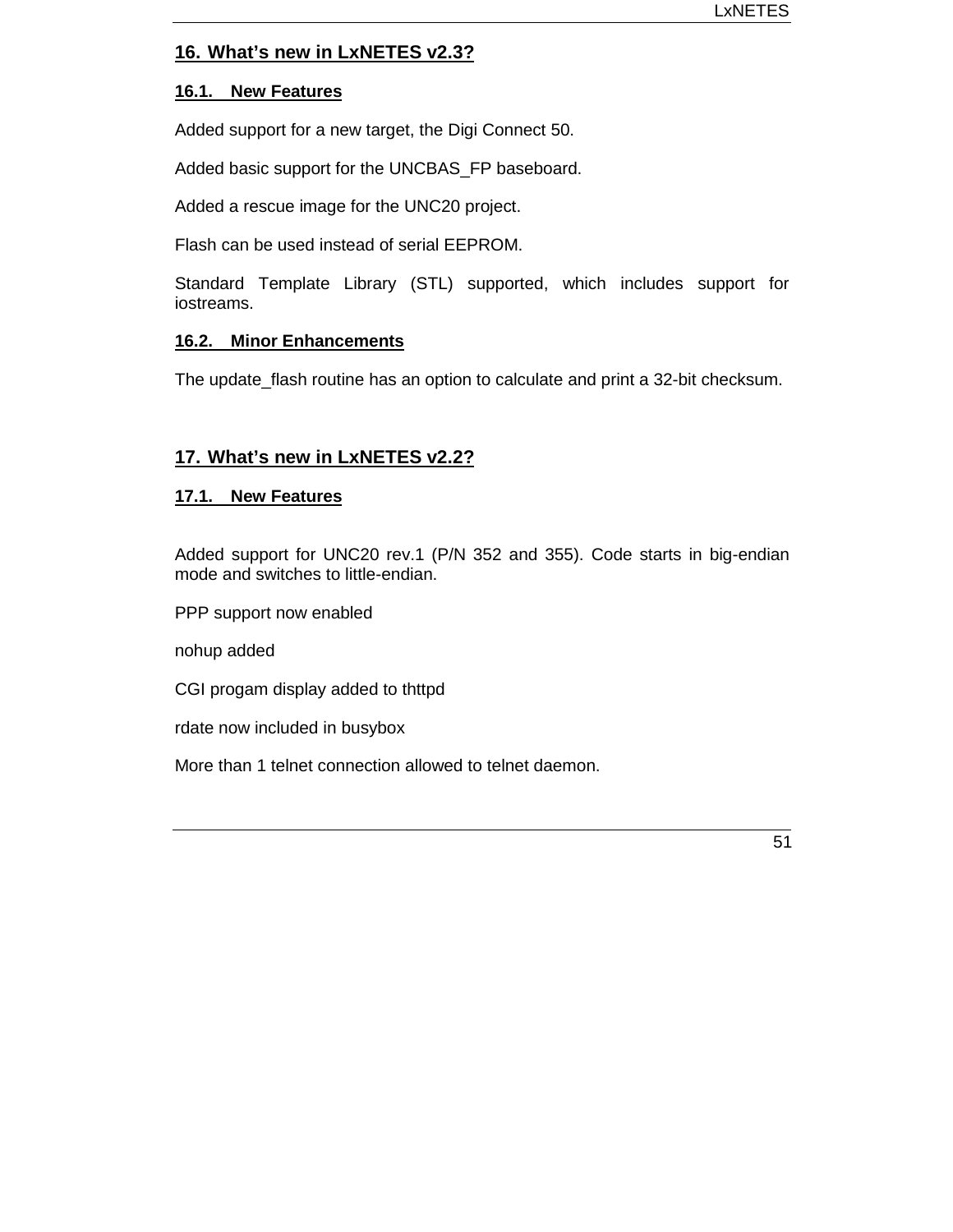LxNETES is now installed in /usr/local/LxNETES-2.2 and arm-elf toolchain now installed under this directory.

Updated toolchain to support setjmp/longjmp.

# **17.2. Minor Enhancements**

On UNC20 disabled serial hardware handshake as default

Now only use CFI chip driver for flash devices

Adjusted memory chip selects so that they are all 32MB in size. Flash base address now 0x0400\_0000

Memory test now performed by default.

New kernel version numbering scheme to clearly show which version of uClinux patches is being used, e.g. kernel version 2.4.20-uc0-fs6.

# **17.3. Bug Fixes**

On UNC20 fixed Ethernet race condition.

Fixed endless DHCP requests (Bug\_ID#185)

Fixed DHCP requests (Bug\_ID#203)

IrDA utils and drivers fixed for kernel v2.4.20

Fixed kernel's ptrace function for gdbserver

On ModNET50 fixed Ethernet link LED usage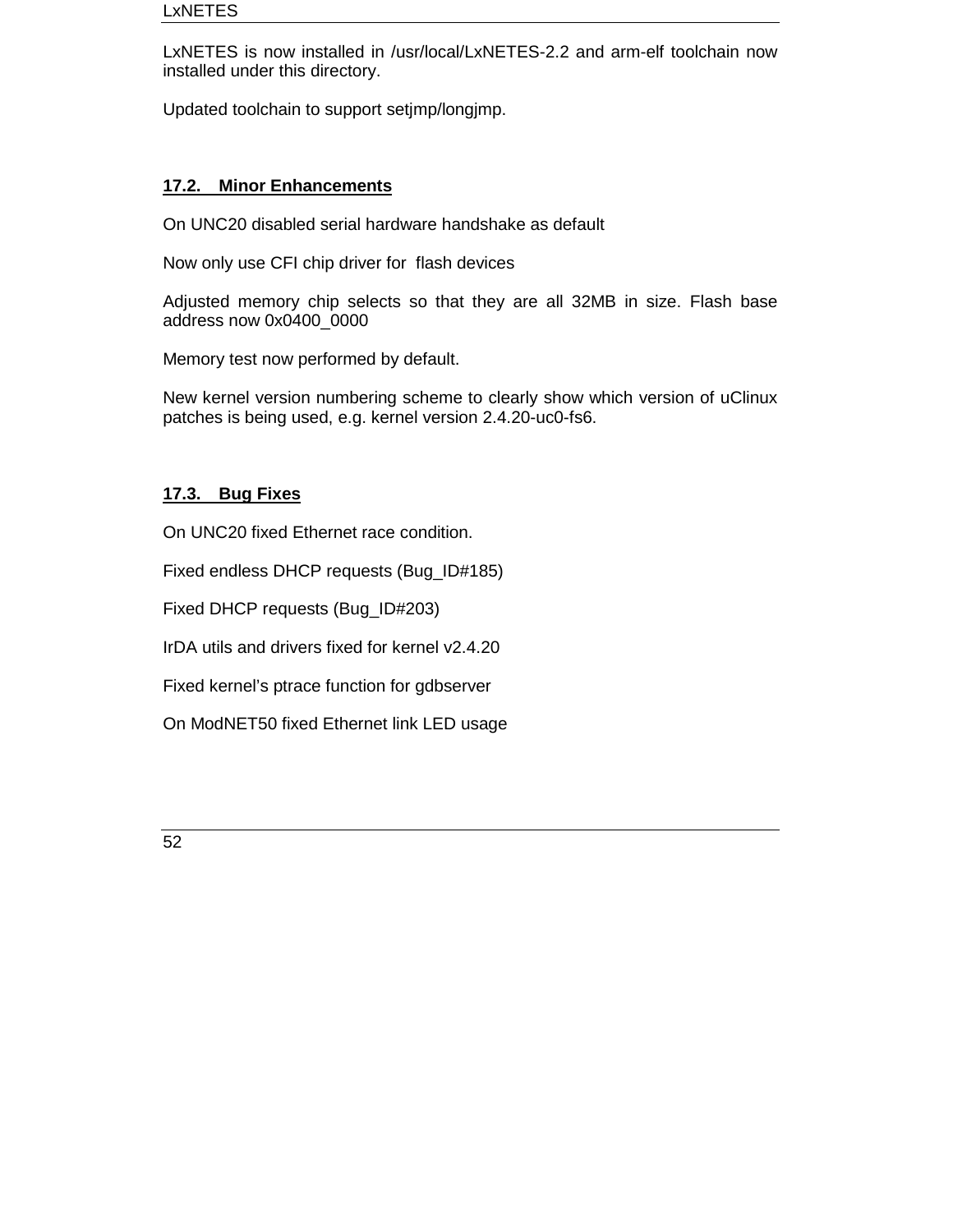# **17.4. Known Issues**

When numerical values in the kernel configuration are changed (e.g. the flash size), they are reset to zero the next time the configuration menu is called.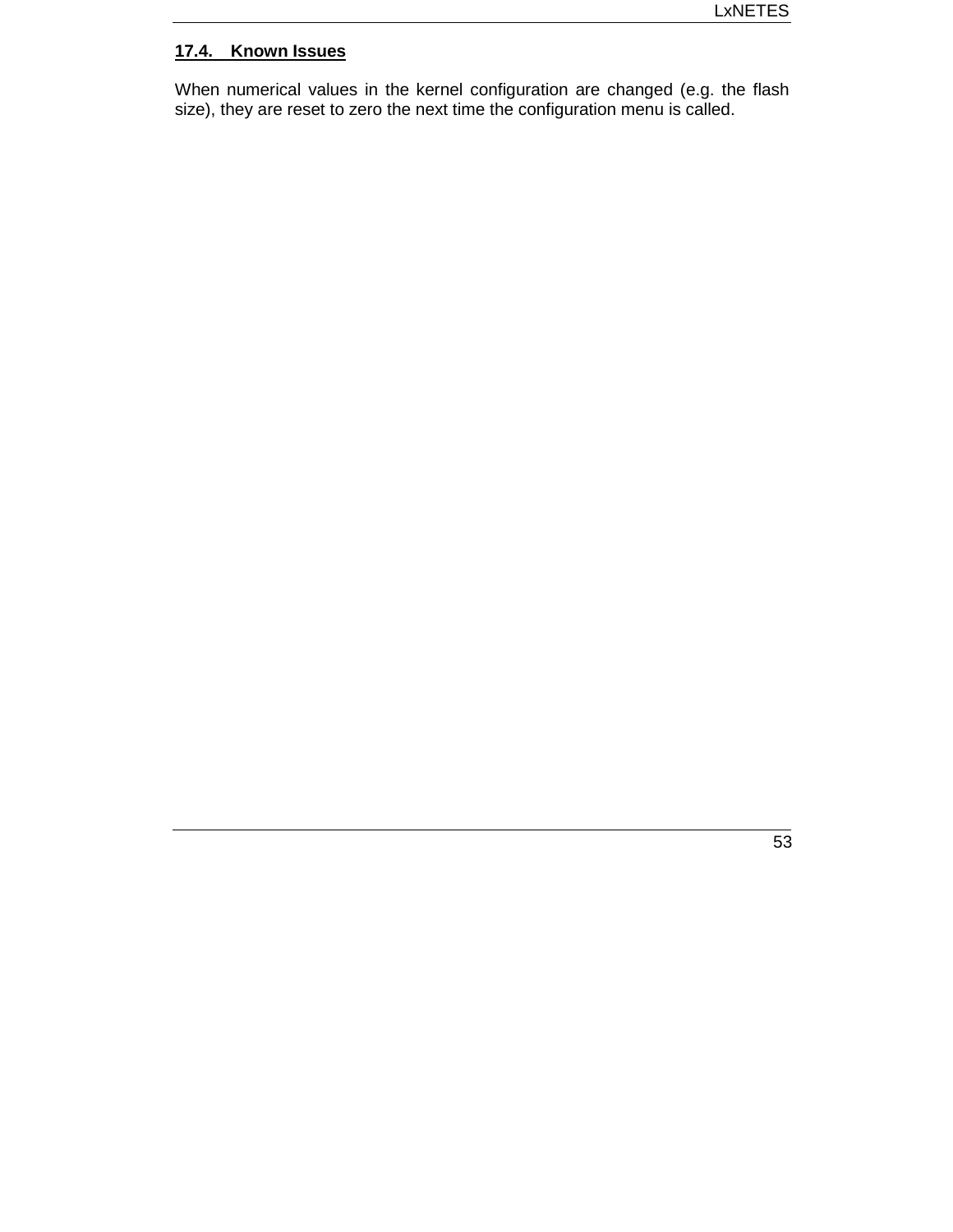# **18. FAQs**

# **Mounting Issues**

- **Q** Why does it take so long to mount an NFS directory?
- **A** The lock daemon is not running on the target. Add the option "-o nolock" to the mount command line to prevent locking of files.
- **Q** Why does mounting an MTD partition return the error message "cramfs: wrong magic"?
- **A** You are probably trying to mount a JFFS partition. To mount a JFFS partition, first load the module "/lib/modules/jffs2.o" and then mount using the option "-t jffs2"

# **Network Problems**

**Q** Why do I have problems with my Ethernet network after connecting the running target to a different switch or host?

**A** The running hardware doesn't recognize changes from full-duplex to halfduplex and vice versa. The target has to be rebooted.

# **Serial Port**

**Q** How can I access both serial ports on a ModNET50 Developer's Kit? **A** "COM A" may be accessed with "/dev/ttyS0" and "COM B" with "/dev/ttyS1". After booting they are both configured for the same baudrate. "COM B" doesn't support any hardware handshake at all and "COM A" only if not a console, otherwise the target wouldn't boot if no terminal were attached.

**Q** How do I get rid of the shell on "/dev/ttyS1"?

**A** Edit "/etc/inittab" and remove the entry

::respawn:/sbin/agetty /dev/ttyS1 /bin/sh -l

**Q** Why is Ctrl-C no longer working in the session?

**A** You may have pressed Ctrl-C while in the shell. The shell has a bug which disables Ctrl-C after the first time on the command line. Ctrl-\ (Kill) will continue to work.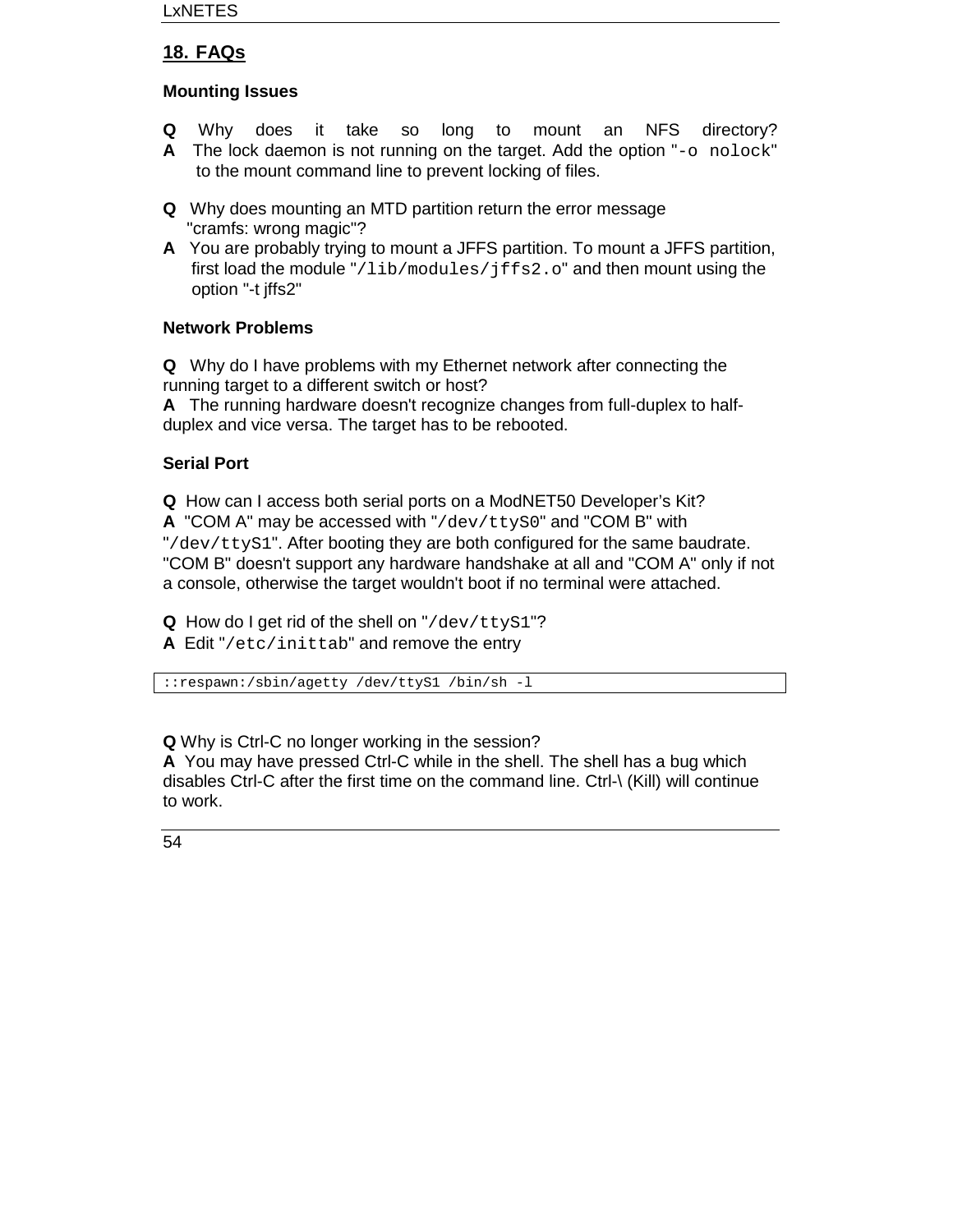#### **Compilation**

**Q** Why do the kernel images differ in size if compiled from different locations or at different times?

**A** Some files include bug messages that refer to its absolute filename or a compilation time.

**Q** Where can I find the math library "libm.a"? **A U**se uClibc-0.9.19.

#### **EEPROM**

**Q** Why do I see this message after copying the new image to a target where LxNETES v1.x was previously installed?

Environment string too long. At max 254 bytes with zeros

**A** The new default image checks for environment variables in the EEPROM (which wasn't possible in LxNETES v1.x) resulting in random data being recognized. Run the following command to initialize the environment variables.

```
eeprom -e ""
```
# **19. Links**

These links represent the current status as of the printing of this documentation and may have changed when you read this.

| http://www.unc20.net   | UNC20 home page for more FAQs                                  |
|------------------------|----------------------------------------------------------------|
| http://www.fsforth.de  | Manufacturer<br>UNC <sub>20</sub><br>οf<br>and<br>ModNET50     |
| http://www.uclinux.org | Home page of the uClinux port of Linux<br>for embedded systems |